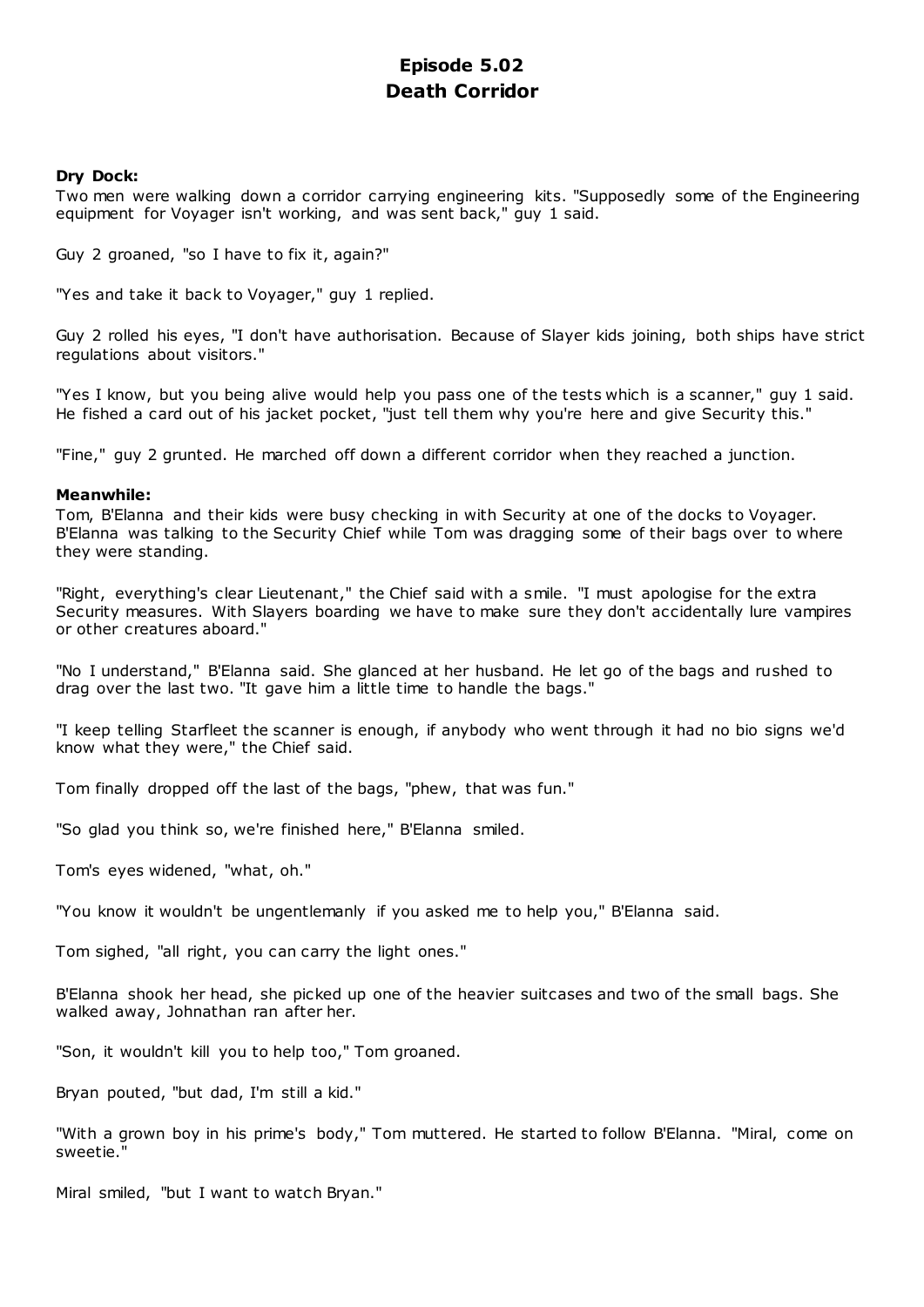Bryan narrowed his eyes, "fine, you're an evil little witch." He leaned over to pick up the remaining bags.

"Thank ya," Miral squeaked. She climbed on top of one of the suitcases he was about to pick up. He groaned in frustration as he picked it up, he followed his parents while muttering something under his breath.

# **Meanwhile again:**

The engineer guy walked into a small cargo area at the end of the corridor. The lights were all off, one of the large containers rocked a little.

"Computer lights on," the guy said. The lights did as they were told. He looked around but the room was person-free. "Is anybody here?" He jumped as a different container nearby rocked, some smaller containers fell off it. Slowly he stepped closer to pick up the containers.

When he picked up the last one he looked up a little, a large pair of feet stepped into his sight and stopped directly in front of him. He slowly looked directly in front of him.

In front of him stood a tall, heavily built man in a black outfit, with a hood over his head shielding most of his face.

"Ok if you're a vamp, you're not going to get aboard either of those ships," the engineer stuttered. "You'll never get through the scanner."

"Oh I will," a damaged, croaky male voice hissed at him. "I may not be a vampire," he said while pushing his hood more to the side. This revealed his pale scarred skin, and a metallic implant over his eye. "But I am kind of undead."

"Dude, that's got to be the lamest creepy and mysterious intro ever," the engineer said.

The mystery guy didn't take too kindly to his opinion. The screen faded out with the sound of the man screaming loudly.

# **Three days later**

### **Starfleet Command:**

An ensign walked into Paris' new office, "sir we've just gotten word about the USS Crazy Horse."

Paris turned away from his computer, "and?"

"It reached the end of the corridor, it does seem to be a wormhole," the ensign said.

Picard, who was sitting opposite Paris, turned his chair around to face the ensign. "The Crazy Horse went into the anomaly, on who's order?"

"Mine," Paris replied. He stood up to walk around the desk, "where did they end up?"

"We're still trying to figure that out sir. We cannot make contact with them for obvious reasons, and the link we do have is having trouble," the ensign said.

"That was a pretty reckless order," Picard muttered.

Paris ignored him, "contact me when you find out, and if there's any sign of the Enterprise, if it is that."

"Yes sir," the ensign responded. He stepped back out.

"Why did you endanger the Crazy Horse like that?" Picard asked.

"Because the Enterprise flew through that anomaly, it couldn't have been anything else other than a wormhole or a portal," Paris replied. "I'm not a reckless person, you know that."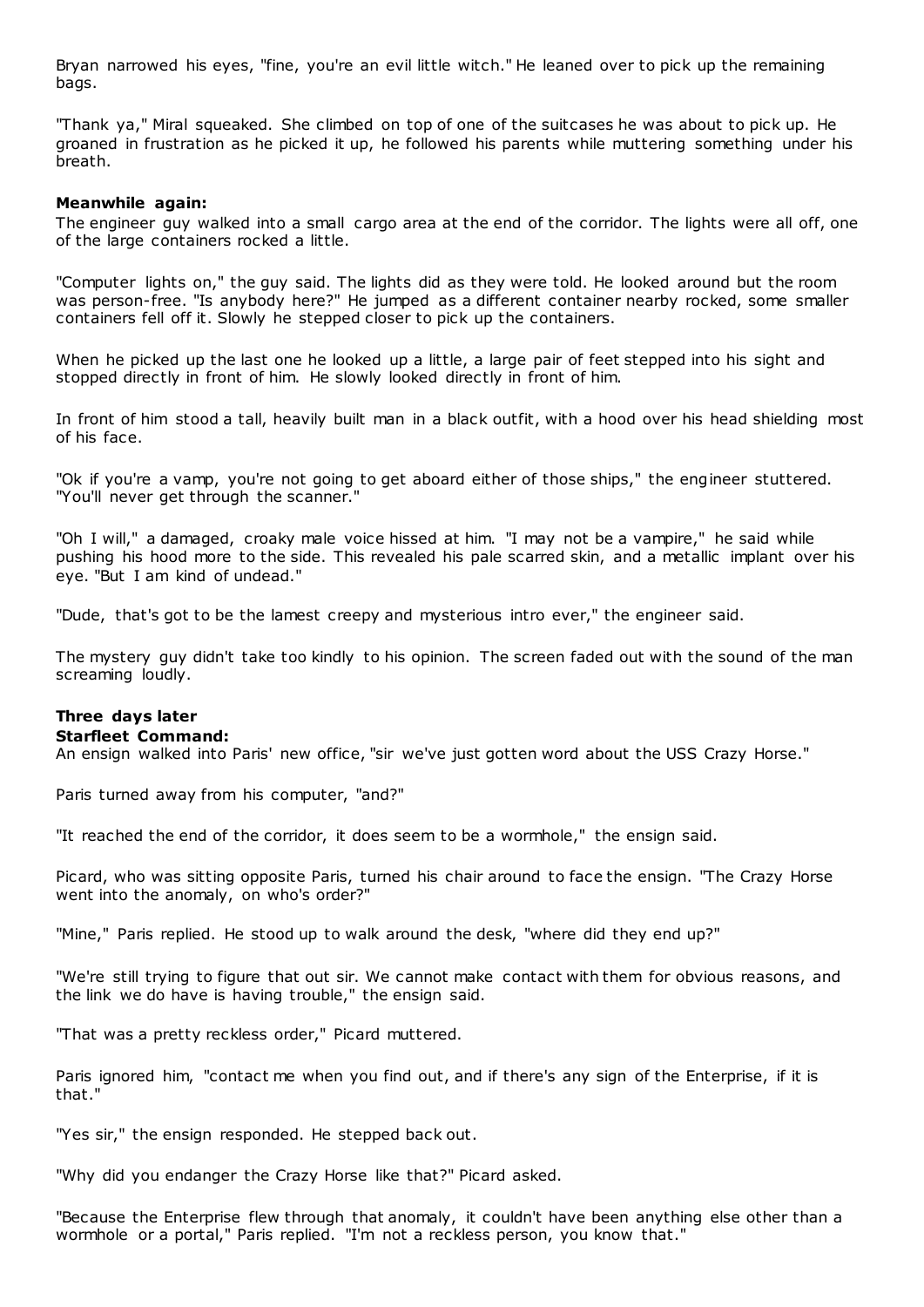"No, I just find it a little odd," Picard said.

Paris turned the computer on his desk around, "Voyager will be departing in four days, the Leda's already in Earth's orbit."

"Ok now that the Crazy Horse is through the anomaly, is there any need for those two ships?" Picard questioned.

"The Crazy Horse's mission is to find out their location and report back. Their crew isn't prepared," Paris replied.

Picard pulled himself out of the chair, "prepared for what exactly? You got most of the old Voyager and Enterprise crew to join their fleet again, just for this mission. You wouldn't have done that if you didn't know already that this anomaly lead somewhere."

"I already said," Paris said.

"Yes the 'Enterprise' went through it. It could have been a suicide mission from another dimension, to lure us into a trap. For all we know the Crazy Horse is in pieces inside that anomaly, and we're getting fake telemetry back," Picard said.

"When did you become such a whiny pessimist Picard?" Paris muttered.

"And when did you start to ignore all the possibilities and facts? We've battled with alternate realities before, we're no stranger to alternate ships," Picard said. "Several ships also have sensor data on the Enterprise's core breach, that ship can't be still in one piece."

"The decision's been made already. The Leda will be receiving all of the sensor data we have so far, another ship will be transferring new data to it. When Voyager is launched both ships should go through the anomaly, unless it just leads somewhere else in Federation space," Paris said. "Now get out of my office."

Picard rolled his eyes, "this is my office, you're just using mine while yours is repaired."

Paris groaned, "ugh, we should device a rota or something."

# **The Leda**

# **Stellar Cartography Lab:**

The doors opened swiftly, Harry strolled in with his trademark chirpy smile planted on his face. "Report."

His mostly new senior staff turned to look at him blankly. He raised his shoulders, "what, I like saying that."

"You still act like a green ensign. Quit it or I'm transferring," Craig muttered.

Harry joined everybody at the group of stations. They were surrounded by a large viewscreen that went around most of the room, which was mostly circular.

"He's pleasant," he said.

"You don't even know the best part," Faye said with a smirk.

Harry sighed, "maybe I don't want to. Now, I'll ask again. Rep..."

"We've received some new data from a probe that was sent in the anomaly. It was sent after we lost contact with the Crazy ship," Annika said.

"And you're not going to like what it is either," Kevin said.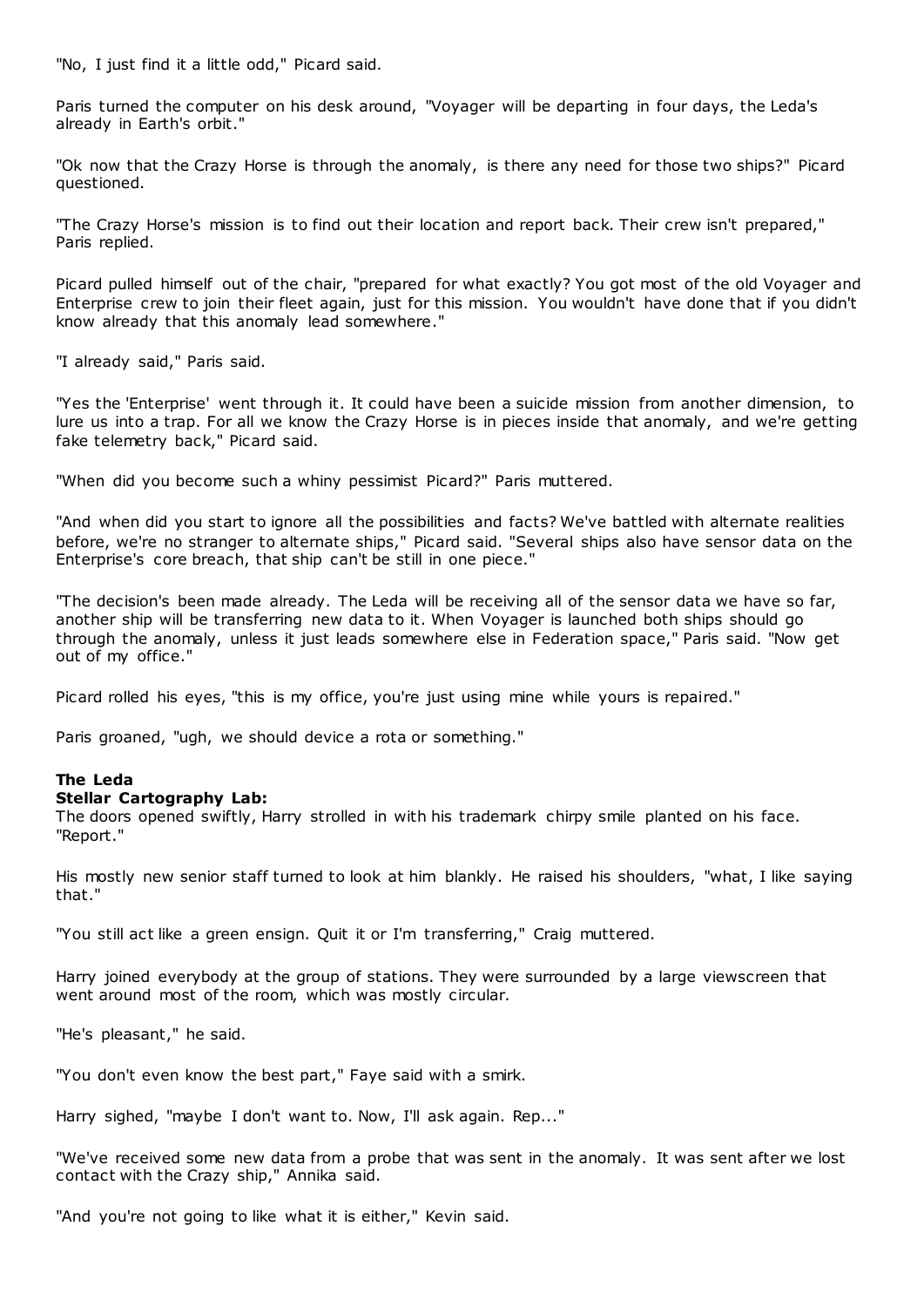"Let me judge for myself. What is it?" Harry asked.

"There are a few faint distress calls that never got out of the anomaly, until the probe came along," Annika said. "The last message they sent had some attachments."

"Which I still suggest we do a virus scan on," Kevin commented. Everyone stared at him funny. "What? You should scan all attachments in your mail."

Craig groaned, "ok we've had this episode's state the obvious moral of the story already, let's move on."

"Watch your mouth blondey," Kevin snapped to Craig's surprise.

Annika's face lit up, "ooh, could this turn ugly?"

"It grew ugly when you and I came in the room," Faye said.

Harry groaned into his hands, "yep, this is my 'Fifth Voyager arguments' headache. What was in the attachments?"

"A few of the Admiral's and First Officers logs. The First Officer has really nice eyes," Annika giggled.

"Eyes, well that's an improvement," Harry muttered.

"Well I couldn't see his butt during a log recording could I?" Annika muttered.

Harry groaned into his hand, "whatever. What else is there?"

"A chart of the anomaly," Annika said. "They've nicknamed it Death Corridor, isn't that cute?"

"That's encouraging," Harry muttered. "Let's see it."

A small square screen appeared in the centre of the screen. On it showed a cgi version of the anomaly, in four dimensions. A red line appeared in the centre of it.

"Doesn't look very deathy to me," Craig said as he looked at one of the stations. "Where did they get the name from?"

"Well in one of the logs the cute First Officer said something about creepy events," Annika replied. "Then I got lost in his eyes."

"Did anyone else have that problem?" Harry asked impatiently.

"Eew no," nearly everybody replied.

"He mentioned attacks, murders that couldn't be solved," Faye said.

Kevin nodded, "but they did sight a few demons, and some people c laimed the ship was haunted."

"Can't we use that probe to make contact with the ship?" Harry questioned.

"No we tried, we think the message gets through but we get no response each time," Faye replied.

"All right, but what about their location. Can we figure that out?" Harry asked.

"The computer's still comparing the Horse's whereabouts with the current star charts," Annika replied. "It's not very encouraging so far."

"What do you mean?" Harry raised an eyebrow.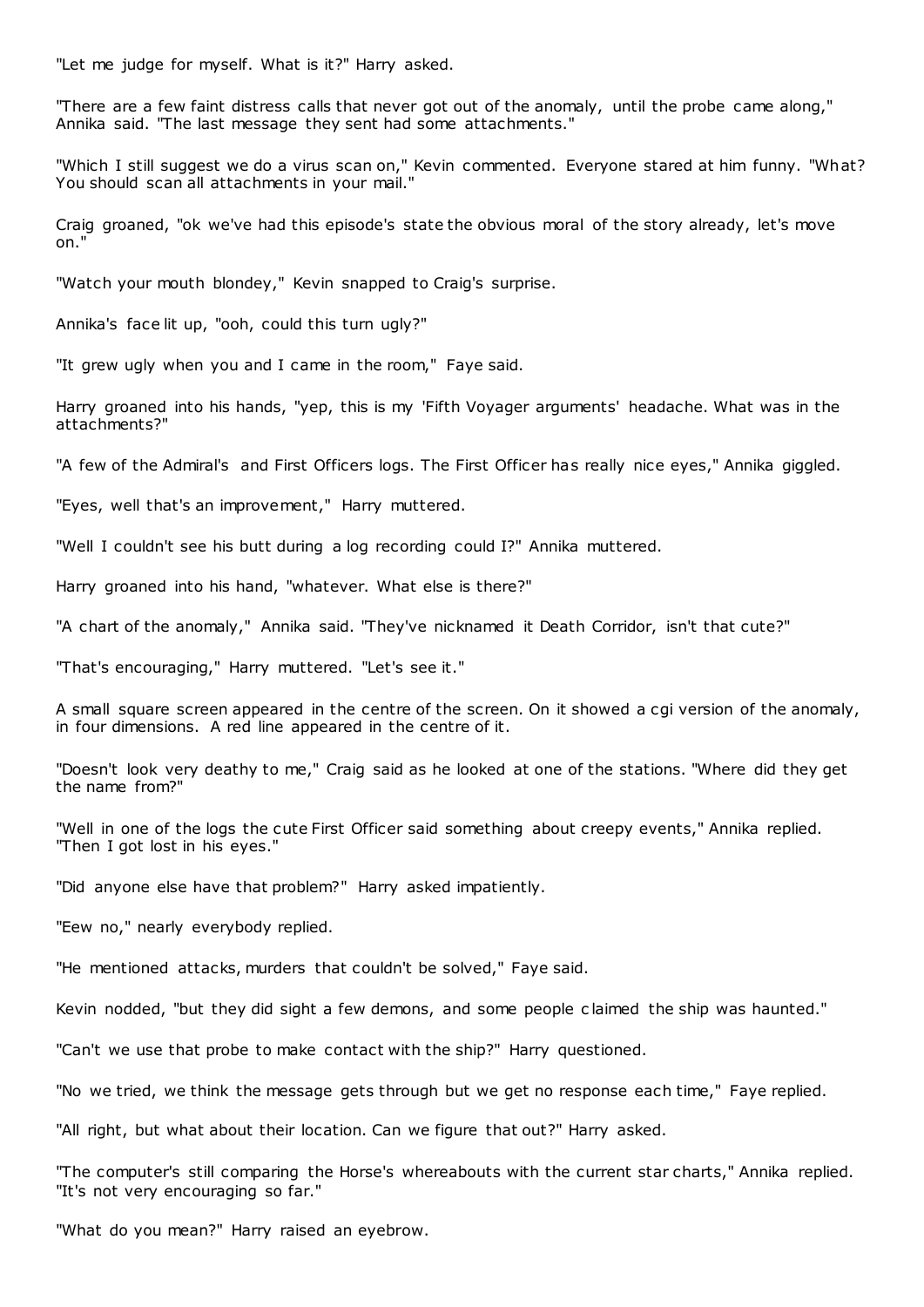"Well it's not in the Delta Quadrant," Annika replied.

"That's good right, we're not doing that again," Faye said.

"Or in the Alpha Quadrant," Annika said. Her station started beeping, she turned to it. "Oh we have a match."

"Well," Harry said in a worried tone of voice.

Annika's eyes lit up, "oh goodie, it's the Beta Quadrant. My Unimatrix Zero boyfriend is there." Nearly everyone in the room groaned.

"What are you groaning for? He might take her away from us," Craig said.

"Do you have any idea how long that corridor will be here?" Harry questioned.

"It doesn't look like it's going to collapse anytime soon. I think we'll have time to track down the Enterprise look-alike and get back in time," Annika replied.

"I'll make you eat and then choke on those words if you're wrong," Harry grumbled. "I'm not getting lost again.'

"Right, we've got one season to go, do you really think we're going to get back in a few episodes or less?" Faye commented.

Harry groaned, "I'm really going to regret this."

# **Voyager:**

A couple of engineers had taken over the bridge. Tom, B'Elanna and Bryan were standing in the centre of the bridge with a shy looking ensign.

Tom eased into the Captain's chair, "wow, it's more comfortable when it's yours."

The ensign handed him a padd. "Here's the crew report you asked for."

B'Elanna sat in Chakotay's old chair, cradling Miral in her arms. "What do you want that for?"

"I want to know if there's anyone I know joining the ship," Tom replied. "Where's my first officer anyway?"

"He's uh not going to be here for a few days," the ensign replied. "I must warn you he's supposed to be hard to deal with."

"Tom must be used to difficult people by now," B'Elanna said with a smirk on her face.

"Actually you might know him already, he used to be on Voyager too," the crewmember said.

Tom glanced at his padd, "oh well, let's see." His eyes widened, "James is re-joining, oh boy."

"Looks like dad's got his work cut out for him," Bryan commented.

B'Elanna smiled, "Security Chief again?" Tom nodded slowly, looking a bit pale now. "I bet you're secretly relieved."

"Sir," a male voice called over from the turbolift. Tom glanced over as the Security Chief headed over to him. "We have a problem."

"What could it be now?" Tom groaned.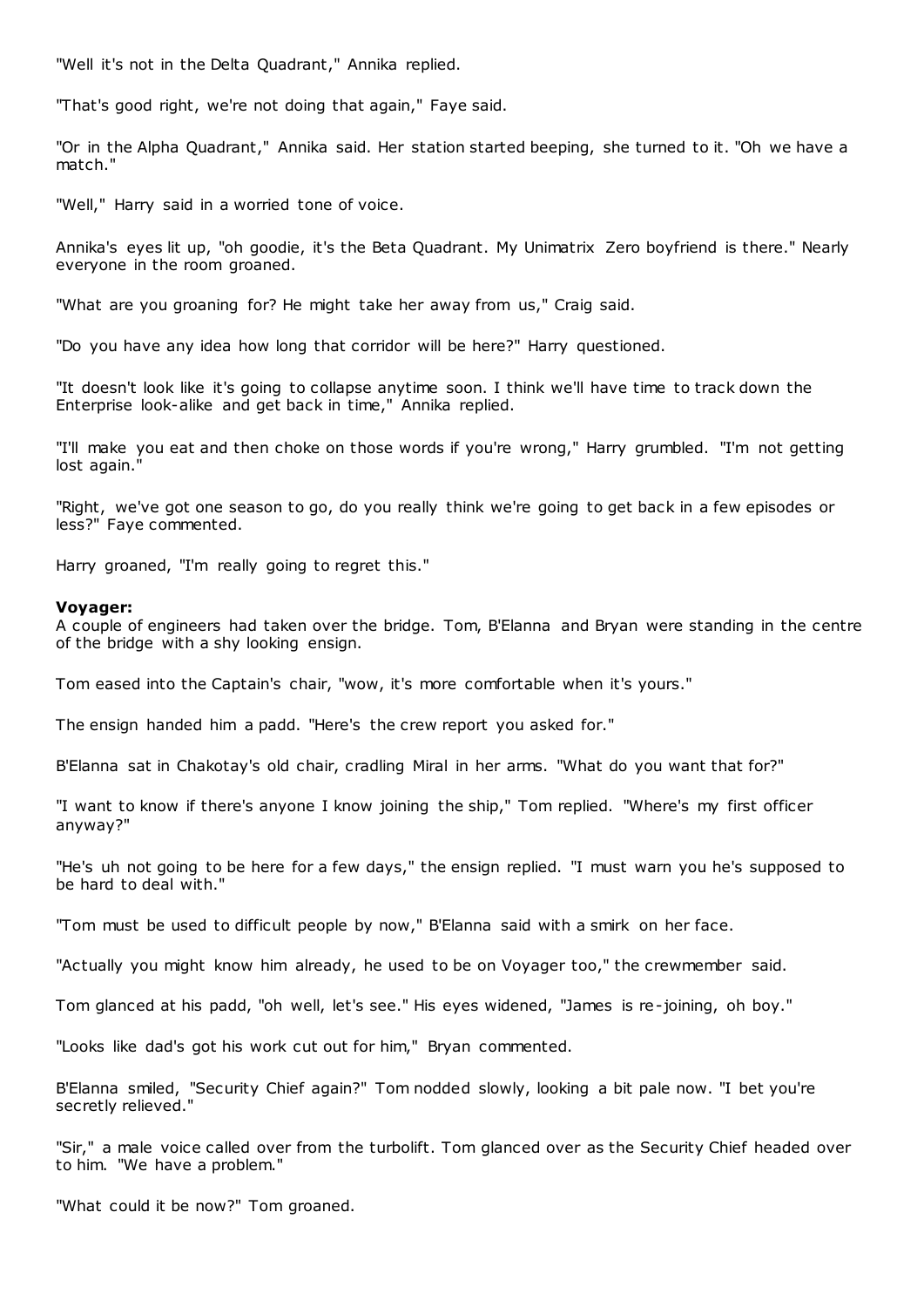"There's been an attack," the Chief replied.

"Yep, I'm back on Voyager," Tom sighed. "What happened? Will the victim be ok?"

"He was taken to the Sickbay at Dry Dock, he should recover," the Chief replied. "He was mugged, according to his boss he had a repair pass to Voyager, and a repair kit. He was supposed to repair and deliver equipment to Engineering. It was delivered on schedule."

"What's that got to do with anything?" Tom asked.

"He didn't go through the Security checks. He was obviously attacked before he had the chance to get there," the Chief replied.

"So who delivered the goods?" B'Elanna questioned.

"I don't know. I hope to solve this before the new Chief of Security takes over, I don't like to pass on unfinished work to other people," the Chief said.

"Why mug somebody and then finish off his job for him? It couldn't have been a vampire or the alarms would have went off, and or there would be reports of injured or dead Security personnel," Tom said.

"Not necessarily sir, the alarm triggers a forcefield that would go around the vampire," the Chief said. "This was a person who didn't want to blow his or her cover, that's the only reason they'd deliver the goods."

"So in other words it's somebody sneaky and smart," Tom said. "Great."

"We've already got teams searching for an intruder. I do find it disturbing that this person still got on board, that pass alone shouldn't have gotten him or her here," the Chief said.

# **Starfleet Command:**

"Beta Quadrant? Interesting," Paris said to his computer. On it was a Security Lieutenant.

"There's something else sir. We believe there's been a Security breach on Voyager. Somebody mugged a repair officer who was supposed to deliver repaired equipment. It was delivered but none of my team members saw him come through the Security checks," the Lieutenant said.

"Perhaps the intruder used a transporter," Paris said with a raised eyebrow.

"No sir. We're the only ones who authorise transporting, and everyone who uses that needs high level clearance, plus they have to go through the scanner first," the Lieutenant said. "We would have detected any other transporter activity."

Paris narrowed his eyes and lifted himself off the chair. "Search that ship from top to bottom son, whoever it is needs to be found before launch."

"Yes sir," the Lieutenant nodded his head. The screen changed back.

Paris sighed, he pressed in a few commands. "We have a problem, contact Mr Damien and tell him to contact me for instructions."

A rough male voice came over the com, "will do. Can I ask what the problem is?"

"We have an unwelcome guest on Voyager. I need to find out who it is or we can't launch," Paris replied.

In: "But if you delay the launch the crew, the public and other Starfleet personnel will get suspicious. We can't let them find out about the mission."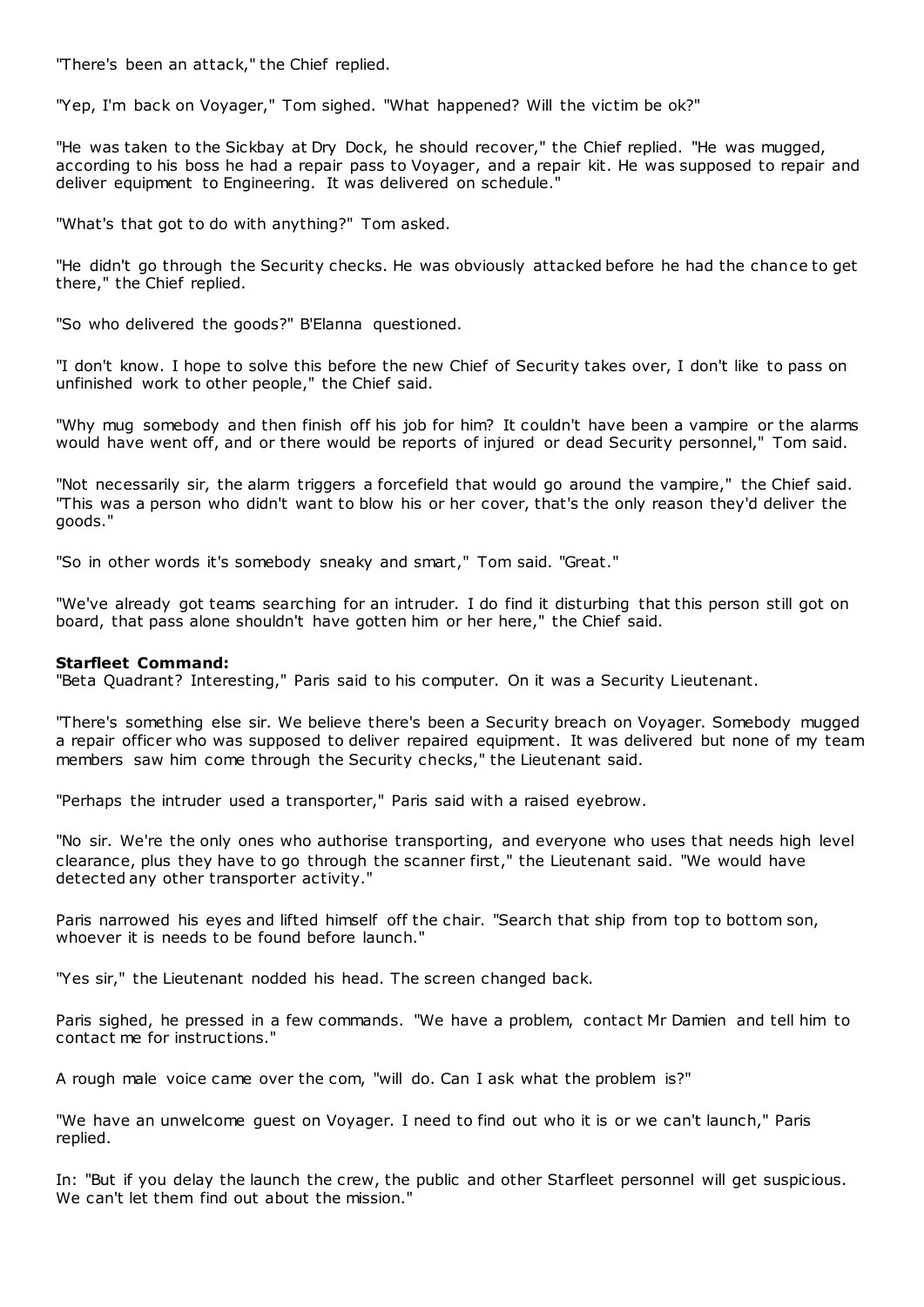"But if we don't find out who this person is, and we lose contact with the ship we could be risking the entire operation. This person may know about it," Paris muttered.

In: "I really doubt that. Pull yourself together or I'll get somebody else to do your job." The connection cut off.

Paris frowned, he slammed his hand on the desk. "We'll see about that."

# **Four days later**

# **Dry Dock:**

There was now a big queue at the Security Checking area. Two male Security members were checking through the computer, and a padd. Daniel stood opposite them. He had a baby carrier standing on the table next to their station. Inside it sat a little one year old boy with dark brown messy hair, feasting on a packet of crisps.

"We've checked your files, your belongings have been scanned," Security guy 1 said. He noticed the little boy looking at him. "Everything checks out Mr Rise-Anderson." The man handed him the padd.

"Whatever minga," he said.

Daniel picked up the carrier with a smirk on his face, "yeah sorry, I'm paying him to say that to people." He handed the boy a bar of chocolate, then headed into the docking corridor. The two Security guys glanced at each other with similar worried expressions.

The next 'customer' was a frazzled looking Yasmin. She put down a suitcase and a lot of heavy looking bags. She handed one of the guys a padd. "Jeez, it's a little tight around here now isn't it?"

The guy glanced at the padd, "ah the girl with the bags of coffee in her second case. We heard about you, we thought you were just a myth."

Yasmin didn't look amused, "very funny, not. Look when Voyager got lost we ran out of coffee long before I came aboard, there was only replicated left. I hate that stuff."

"Uh huh," Security guy 2 smirked.

Yasmin's commbadge chirped, Phoebe's voice quickly came over it. "Yasmin where the heck are you? You can't just steal all of our coffee!"

The two men stared at her suspiciously. "Uh, it's not what you think, she's my aunt."

"Right. We'll be talking to you later when we've launched," Security guy 2 said. He handed her the padd, "apart from that you're all set."

Yasmin smiled nervously as she picked up her bags, but Phoebe's voice wouldn't let her off the hook. "Listen missy, you just give the coffee back now and I'll stop trying to teach you to be sane."

"Yeah, that's what you said last time," she muttered as she walked away.

# **Meanwhile**

#### **Voyager's Cargo Bay:**

The room was dark except for a dim flashlight and a tricorder being held by somebody. He stopped next to a crate, "oh boy." He opened it and started looking inside.

The main door opened, making him freeze. Two men headed over to him, aiming phasers.

"Uh, I'm not here," the man stuttered, not moving an inch.

"Yeah yeah," one Security guy said. He tapped his commbadge.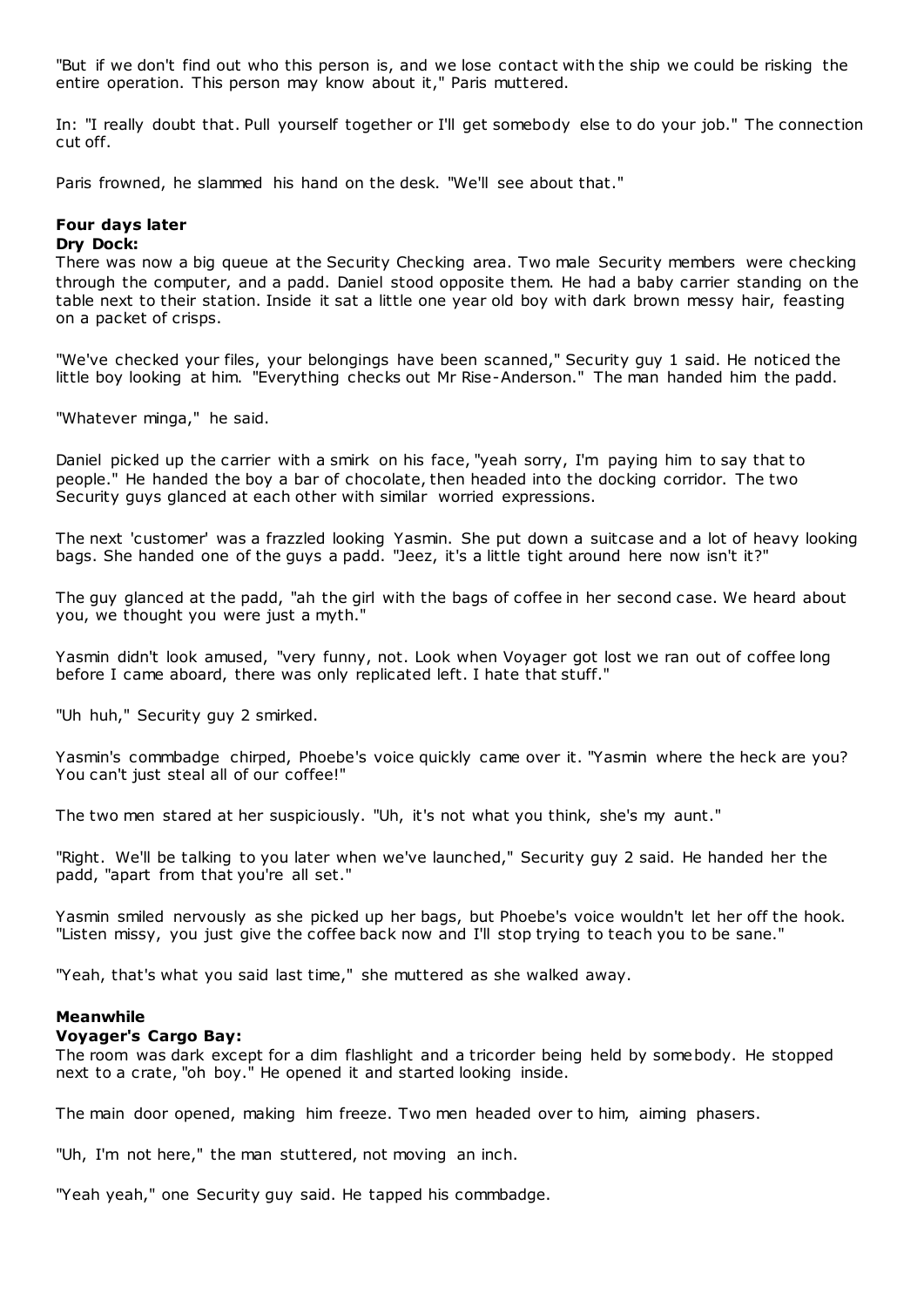### **The Bridge:**

In: "We seem to have found him sir."

Tom glanced at B'Elanna, "are you sure?"

In: "Positive, he was in the brig at San Francisco just a week ago."

"So how did he escape and get passed Security checks?" B'Elanna questioned.

"We'll find out. I'll join you in the brig, Ensign," Tom said, pulling himself up.

#### **The Brig:**

"Three times in one week, how embarrassing," Damien grumbled as a forcefield went up in front of him.

"Don't worry, this'll be the last time," the Security Chief smiled.

"It damn well better be. I was granted clearance and stuff, I shouldn't be in here," Damien muttered.

"Yeah sure, we'll see about that," the Chief said. He glanced back at Foster, "check that padd he had, I doubt this man was allowed to board the ship he tried to destroy many times."

Damien rolled his eyes, "oh brother."

"If you're as innocent as you claim, which I doubt, why were you raiding the Cargo Bay?" the Chief questioned.

"Supposedly helping you guys out. I was looking for your intruder," Damien replied.

"You should have looked in the mirror then," the Chief said.

Damien stared blankly, "tell me, was your parents named Edam and Cheddar? I've never met anybody cheesier than you."

Tom stepped through the main door, he stopped in his tracks as his eyes set on Damien. "This the guy?"

"No your dad let me aboard. He said I'd be helpful in Engineering. Now get me out!" Damien snapped.

Tom tried not to laugh, "ahem, the victim was badly beaten. He couldn't have done that."

"Victim?" Damien sniggered. "Oh your god. The ship hasn't even been launched yet and someone's already been attacked?"

Foster bit his lip nervously, "uh he's telling the truth. He's been assigned to the Engineering staff by Admiral Paris."

"I didn't know we were desperate enough to allow criminals to work for us," Tom said.

"Why not? Most of the Voyager crew were criminals," Damien said.

"Yes but you should be in jail for a lot of the stuff you did," Tom said. "You tried to take over the Federation, aided an undead guy who killed people horribly."

"The Federation needed a little excitement, and those people were just idiot's reincarnates," Damien said.

"Don't try to justify what you did," Tom muttered.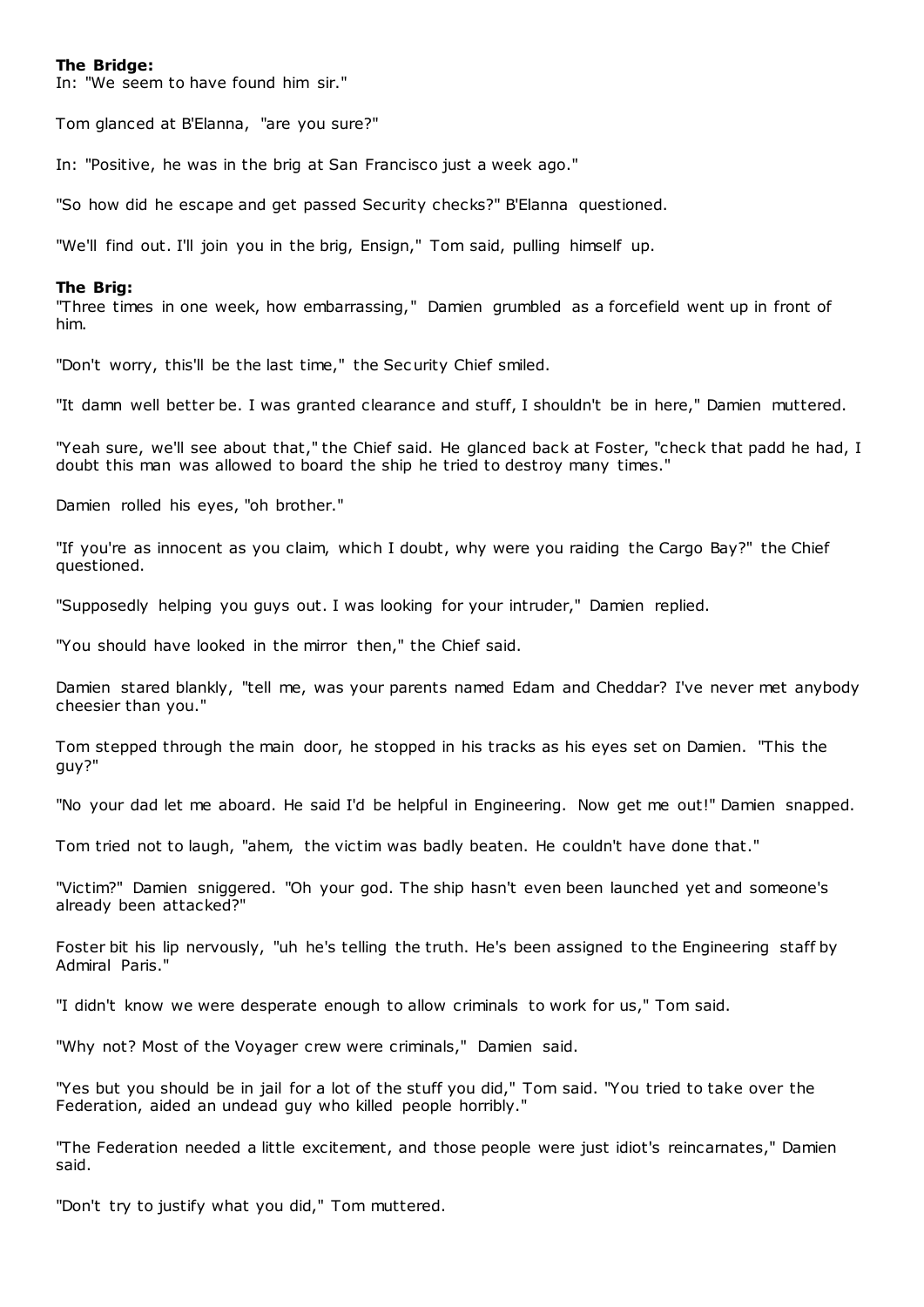"Listen butt nose, I am no different to a certain Slayer you know, except I'm more likeable. Or that witch, same again and I'm not a girl," Damien said. Tom interrupted by groaning. "You know what I mean though."

"Keep him here until I talk to my dad. Something's really not right about this," Tom grumbled. He turned to leave.

"Which part exactly?" Foster questioned.

"All of it," Tom replied.

# **The Bridge:**

Tom stared at the viewscreen with a pained look on his face. "But but, this is a guy who'll betray the whole Federation for a small tub of yogurt. He's not to be trusted."

"Maybe so but we need him to complete the mission," Paris said.

"We don't, we can find a ship easily without him," Tom groaned.

"No not that mission, the other mission," Paris said.

"What other mission?" Bryan asked.

"Well actually it's more of an assignment, for him really. I've already said too much," Paris replied.

"It's top secret, you won't even tell me and it's regarding Damien. None of this makes any sense," Tom said.

"Here, here," Bryan commented.

"That's why I shouldn't have said anything. Trust me Tom, I know what I'm doing. Just keep a good eye on him son," Paris said. The viewscreen switched to space view.

"Is there anyone here who's not nervous?" Tom questioned. Nobody of course said a w ord.

#### **Meanwhile:**

Two crewmembers were walking down the corridor carrying small bags, the two were talking quietly between them. James, Jessie, Duncan and Sasha were following. Amy was sitting in a pram Jessie was pushing, with a lollipop hanging out of her mouth. James had obviously been forced to carry the heavier bags.

"Yes you are," Duncan said.

Amy shook her head, "no."

"You are too, Sasha and I stopped using those when we could crawl," Duncan said.

Amy pouted, "not my fault."

"Stop it you two," James groaned.

"Now you got dad mad at me," Amy moaned.

"You did that to yourself," Duncan said.

"Did not," Amy said.

"Ah, what did I just say?" James snapped lightly.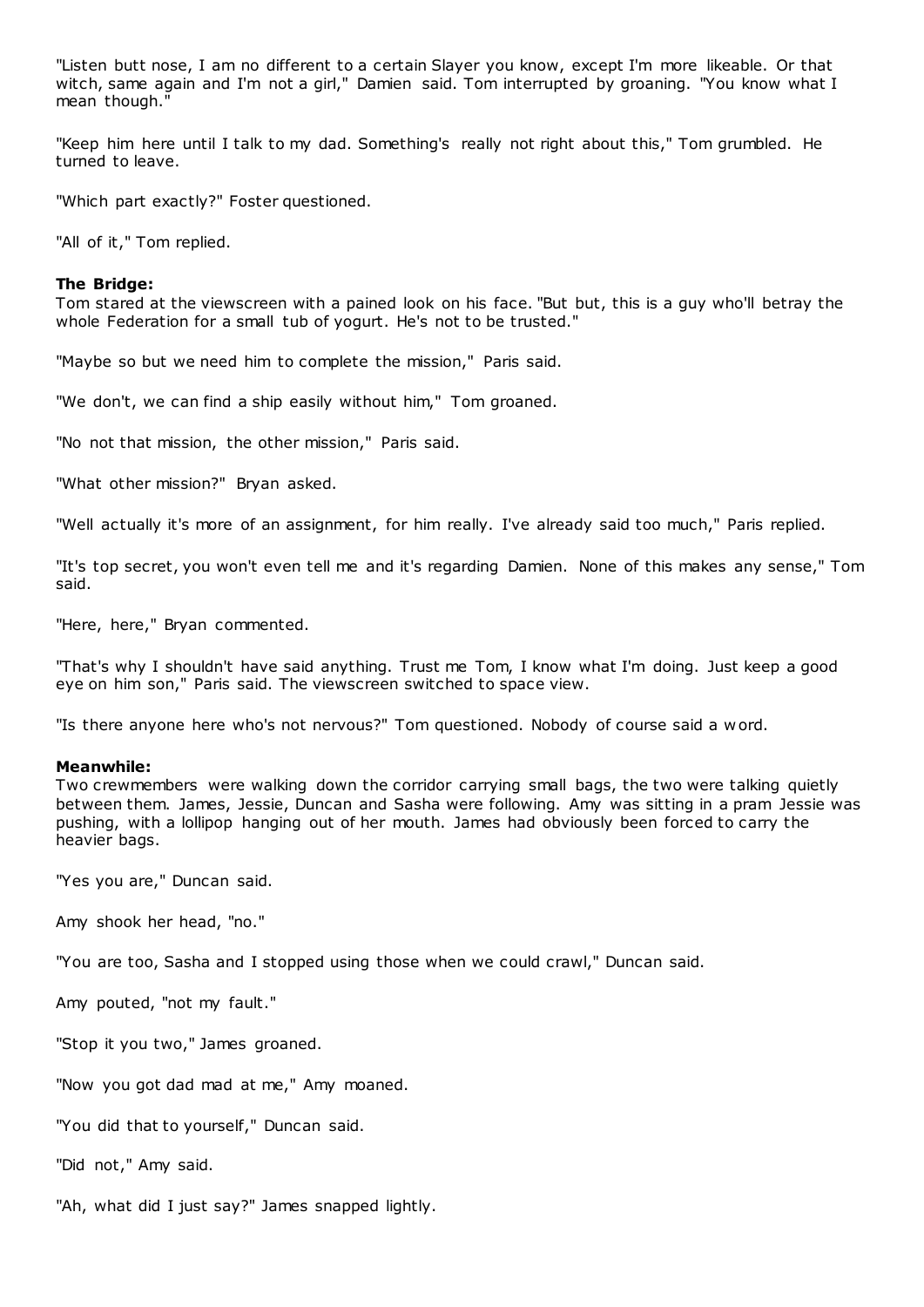"Sorry," Amy quietly said.

Duncan rolled his eyes, "so you should be."

The crewmembers reached the end of the corridor, next to the turbolift. They opened the door next to it. "Ok this is one of the new family suites that were original two quarters," one said.

Everyone stepped inside. The living area was the usual size, but both sides had more doors than other quarters. The side to the right of them had two doors next to each other. To the left was a zig zag wall, with one door on each of the two walls adjacent to the window.

Right next to the window on the right hand side was a high rectangular table. On the side closer to the window was a dining table and a replicator. There were high chairs on the opposite side.

"Are all the family ones like this?" James asked.

"Yes. Admiral Paris expected three families with more than two kids to join," the girl replied.

"Oh we don't know anyone with more than two," Jessie said. "Who are they?"

"There's the Johnson's, they have four daughters. And there's the Torres-Paris' they have three, two boys and a girl," the guy replied.

"When did Tom and B'Elanna have another kid?" James questioned.

"I don't know," the girl said. "The youngest is a baby though."

Duncan pulled a face, "she better not be another Tom."

"I second that," James said. "Maybe she'll be more B'Elanna like."

"We can only hope," Jessie muttered.

#### **The Leda:**

Harry climbed out of his chair, "report?"

Kevin rolled his eyes, "we're still heading for Dry Dock."

"I'm sorry if I'm being too efficient for you," Harry grumbled.

"I think the word is pedantic ," Faye said.

"You're both wrong, it's annoying," Craig muttered. Everyone but Harry seemed to agree. For a few minutes it was peacefully quiet.

Kevin of course broke the silence, "ok we're here, now what?"

"Hang around, just don't dock. Security there are busy as it is," Harry replied. "Oh and let Voyager know we're ready for the crewmember swapover scheme."

Kevin sighed in relief, "thank god for that." He jumped out of his chair.

"Can you at least stop the ship before leaving?" Harry stuttered.

"Oh, yeah that would be an idea," Kevin laughed nervously. He keyed in a few commands at the helm. "Sorry guys." He rushed into the turbolift.

Harry groaned into his hand, "please tell me the permanent replacement is a lot better than him."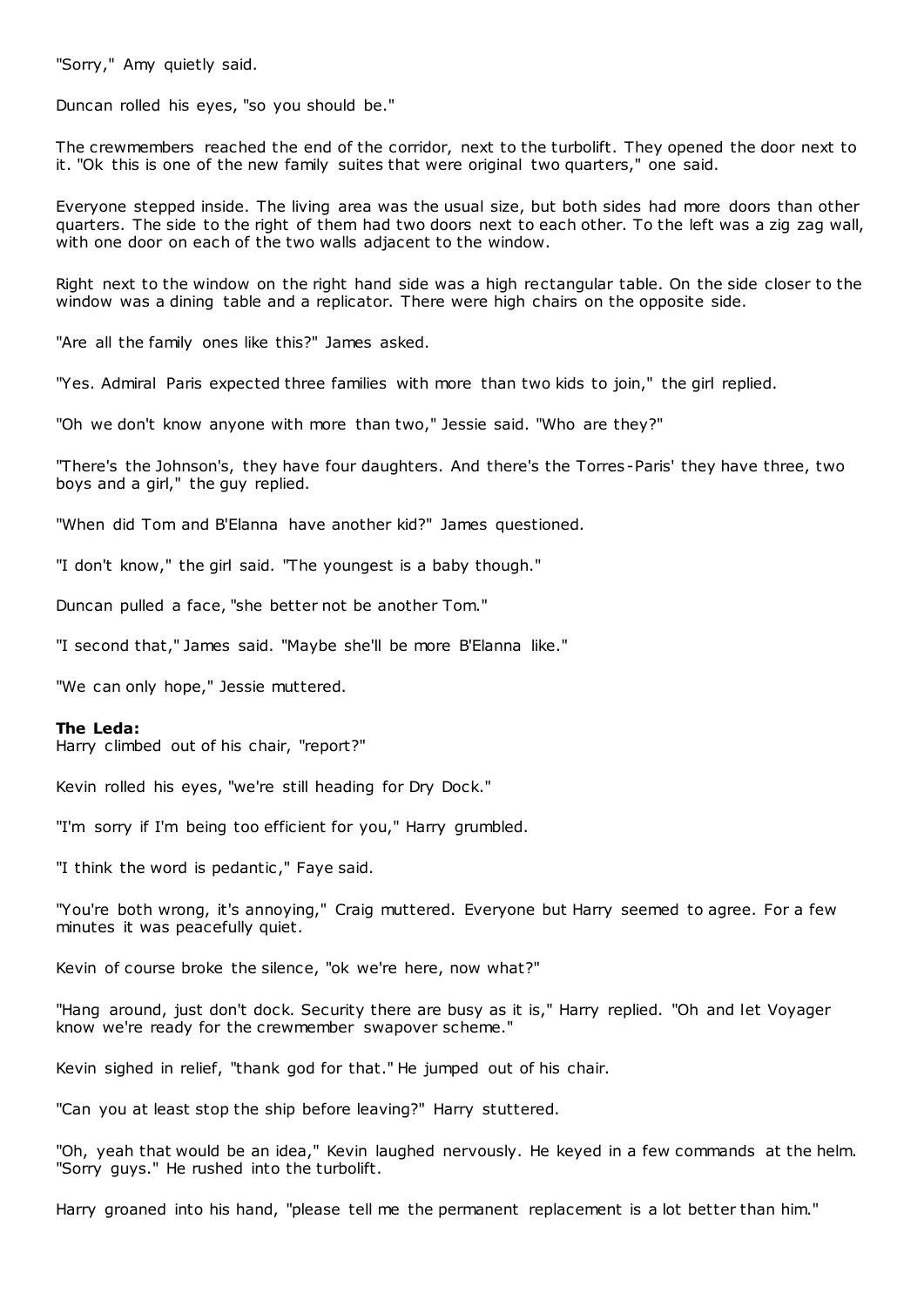"I think it's Bryan, Tom's son," Faye said. "So do you want me to lie then?"

"No that's ok, I'm sure I could easily replicate seat belts," Harry groaned.

"But what about the people who have to stand?" Faye questioned.

"Easy, seat belts that are attached to the stations as well. Though that will be quite disastrous if the y explode," Harry replied. "Which they will."

"Note to self, replicate one of those to attach to the warp core and put it around Harry," Craig muttered.

Harry turned around, putting his hands on his hips. He was about to reply but noticed Craig actually making a note of it on a padd.

Faye tried not to laugh, failing miserably. "When will you do that?"

"During a core breach obviously," Craig smiled.

"Uh, tell me when is the real Craig coming back?" Harry stuttered.

# **Voyager**

### **The Bridge:**

James, Jessie, their kids and Jodie came off the lift. They spotted Tom nearby the station behind the command chairs.

"Reporting for duty sir," Jodie said as she headed to opps.

Jessie frowned, looking around, "ok, who were you talking to? The highest rank here is Tom."

Tom turned around, "hey guys, it's great to see you again."

"Yeah, kinda you too," Jessie said.

"Kinda? Well I take what I can get," Tom said. He glanced at James, who was holding Amy with one arm. He held out a hand, "hey."

"You know I don't like shaking," James said. He held out his hand anyway, "I'll humour you this once."

"Great. Hasn't she grown since I last seen her," Tom said while shaking his hand briefly. He then held out his finger towards Amy. "Hi, I'm uncle Tom."

"I don't have a ucle," she said quietly.

"Never mind then," Tom smiled. He looked down at Duncan and Sasha, "hey you two." Duncan just shrugged his shoulders, Sasha did a little wave.

"So, who's in command of both ships?" James asked.

"Harry has the Leda. Rumour has it Andrea was demoted to First Officer," Tom replied. "Yours truly has Voyager."

"You've got to be kidding," James muttered.

"Woah, who did you sleep with to get that?" Jessie asked quietly.

Tom pulled a face in disgust. "Uh, my dad gave me the job."

Jessie looked a little embarrassed, "oh, sorry."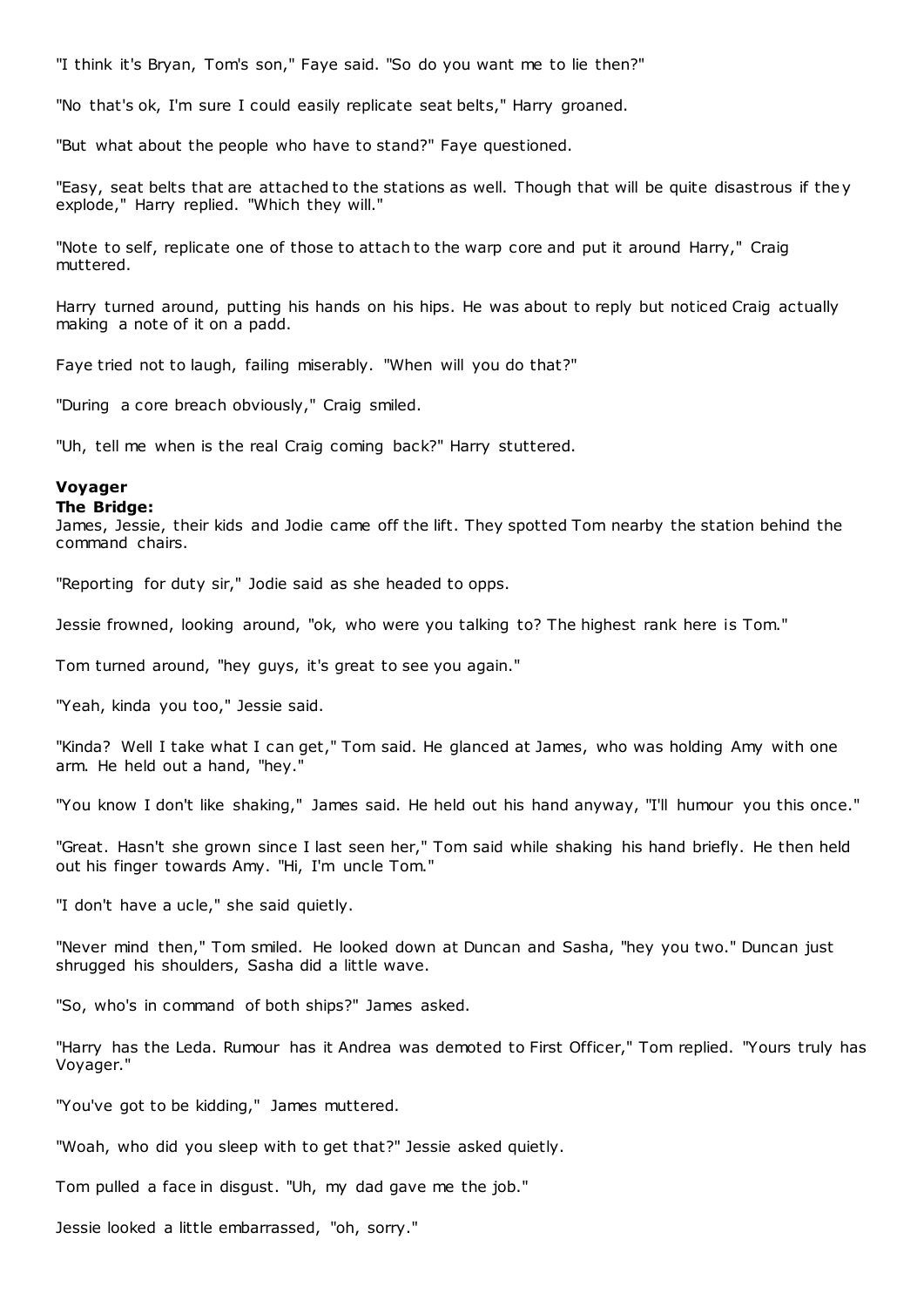Tom shook it off, "I figured dad told you since you will be working for me. Has he told you what you're doing?"

"It was either Tactical or Engineering, so I'll be here," Jessie replied with a groan.

"Security again. I heard my office has been refurbished," James said.

"Yeah they only did it as it'll be the First Officer's office too," Tom said.

James stared blankly at him, "I have to share my office?"

It was Tom's turn to look confused, "nobody told you?" James shook his head, "you are him."

His family stared at him in shock. "What? Me, why?" he stuttered.

"Dad said you did well during the war," Tom replied. "Yeah I don't get it either."

"But I'm not command material, I don't really want to sit or stand around here all day," James muttered.

Tom shrugged, "you have to. As you're the Security Chief you don't have to hang around here though."

"Good, all day with you would be too much," James said.

"Lucky me," Jessie said.

Tom raised an eyebrow, "I'm sure you'll live. Anyway you should get the kids here all signed up for the school and nursery. It's now on Deck 8."

"That was next anyway," James said. "My office in the same place?"

"Yes but the previous Chief is still there. He's working on something," Tom replied.

"Oh? Anything interesting?" James questioned.

"We have an intruder but I wouldn't worry about it. We've narrowed out vampires, demons and dumb people," Tom replied.

"You better be right, we came here to get away from the first one," James said.

"You came through the Security checks, there's no way any of the first two would have gotten through unnoticed," Tom said.

#### **The Brig:**

Craig stepped into the room. "We've got orders to let him go."

Foster glanced at him briefly, "but he's the bad guy."

"Yeah I know, the Admiral thinks he knows best," Craig muttered.

Damien smiled smugly, "about time."

Craig narrowed his eyes, "that doesn't mean it's over. If you try anything you're in here for a long time."

"Ooh," Damien said with a smirk. The forcefield went down and he stepped out. "Keep it up, one day you'll be a real boy."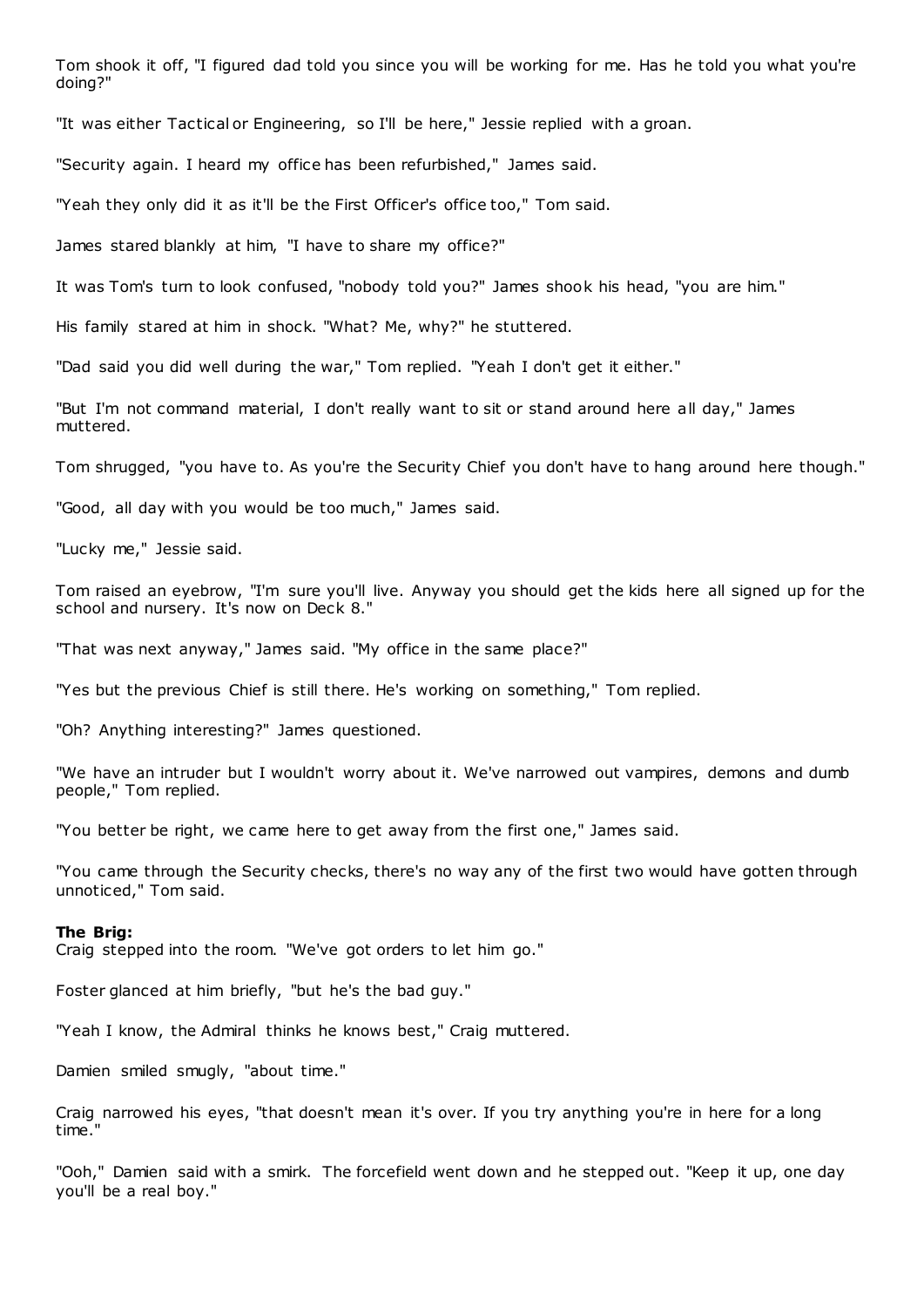Craig marched forward, he grabbed a hold of him by the front of his shirt. "What's that supposed to mean?"

Damien just continued to smirk at him, "look at you. One dead ex girlfriend and you start thinking you're Mr matcho."

"Er Craig," Foster stuttered. He quickly rushed forward to try and pull the two apart.

"Whatever," Craig groaned, pushing Damien away. "He's not even worth it." He stormed back out of the room.

"I think I'm going to like it here," Damien said.

# **Deck Eight:**

Sasha and Amy were kneeling in the corner of an office, both of them were playing with big lego bricks. James, Jessie and Duncan were sitting opposite a cheerful, plump, female middle aged teacher.

"Yes I understand," she said. "I received his file this morning, we can accommodate for his needs. Unfortunately he'll be on his own until little Britney and Heidi are old enough to join the school. That won't be until the next school year begins in January."

"I can stay off until then if it's easier," Duncan said.

"How considerate, but it's no problem at all young man. It'll be a pleasure to teach one child. It'll allow us to get to know each other," the teacher said.

Duncan pouted and folded his arms. James tried to keep a straight face, "I'm sure he'll like that Mrs Appleton."

"I understand there was an accident last week. It's ok if you don't want him to start straight away," the teacher said.

"Doctor Jones suggested he stay off for another three days. That's ok right?" James questioned.

Appleton smiled while nodding her head, "no trouble at all. He can have as much time as he needs to rest his head. He'll be needing it working 100% with me."

"That's impossible, we only use something like half of our brains," Jessie muttered.

Appleton's face dropped a little, "that's true yes, but I wasn't being technical."

"So 50%, great," Duncan muttered, still pouting.

"Yes," Appleton sighed. "The nursery is just next door."

"I know, we were just there," Jessie said.

"Thanks," James uneasily said. He and Duncan stood up first, Jessie sighed before doing the same. James knelt down to pick Amy up with one arm, Sasha outstretched her arms with a pout on her face. He picked her up with his other arm, and stood back up.

They left through the nearest door, they headed down the corridor towards the neighbouring door. "You really know how to put down the most cheerful person," James said.

"She was annoying me," Jessie commented.

They entered the nursery reception area. A teacher was there waiting. "Hello again."

"Hi again, is it ok to drop them off now?" James asked as he knelt back down. He put down the two girls.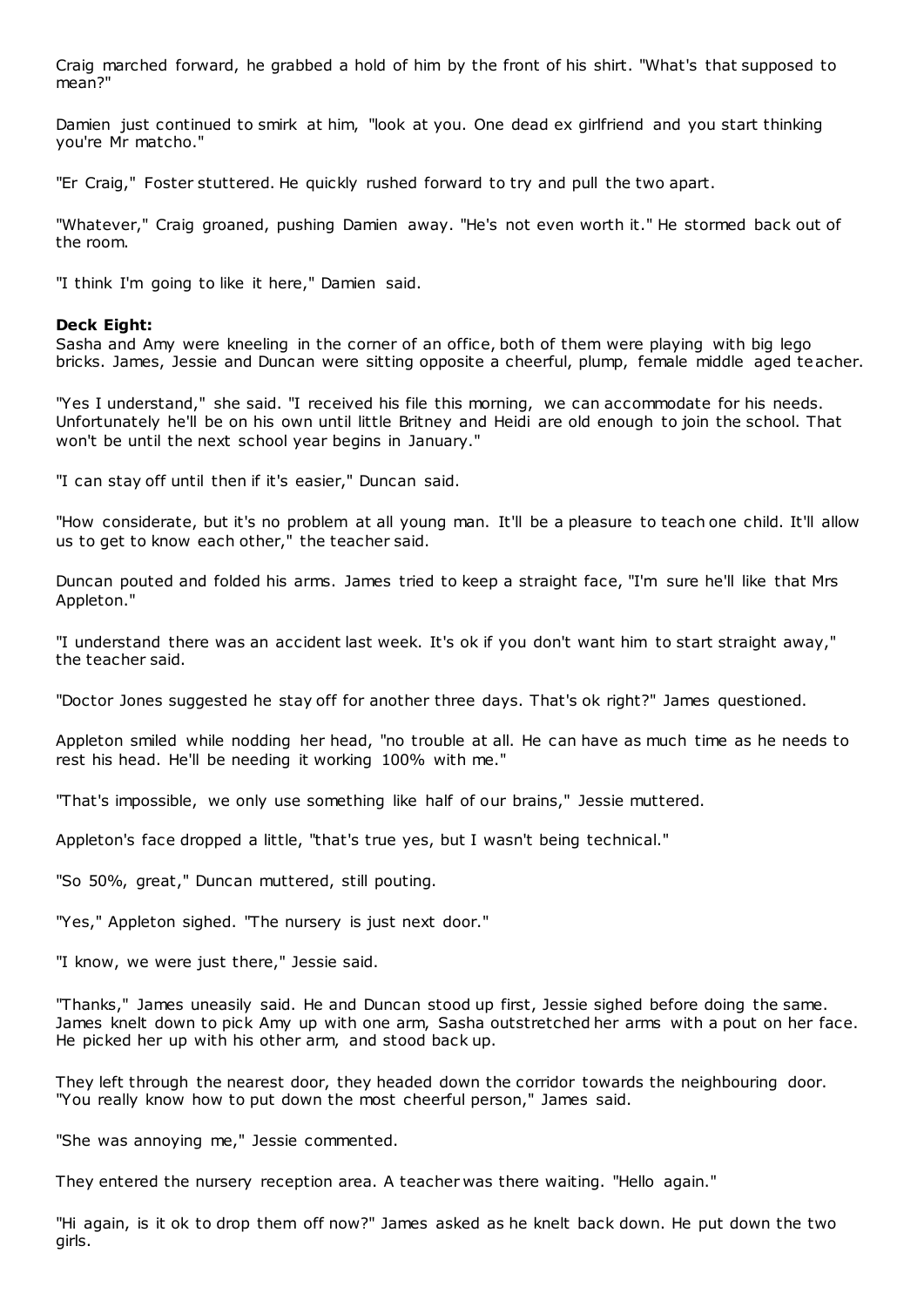The teacher nodded, "of course." She knelt down in front of them. "Now here you can play with any of the toys, but there are only a few rules. One if there is somebody already playing with something, ask if you can play with them or wait for them to finish. Two no fighting."

"I don't fight," Sasha said.

"I know but I have to tell everybody," the teacher smiled. "Three, at dinner time and about 1600 it's clean up time. You have to clean up any mess, but I suggest to avoid making so much."

"Right, I never heard that one before," Jessie raised an eyebrow.

"I know most children make a mess and it can't be helped, but we try to teach them that it has rewards. We have extra sweets, drinks, you get the idea," the teacher said, standing back up.

"Well girls, we'd better love you and leave you for now. What's the pick up times?" James questioned.

"Lunch time is between 1200 and 1300. You can pick them up anytime really, but the closing time is 1800," the teacher replied.

"Ok," James said. "I'll pick you up at 1700."

Sasha nodded, "okeydokey."

Amy just pouted, she grabbed a hold of James' leg tightly.

"Oh she doesn't want to stay," the teacher said.

"No, don't wanna," Amy moaned.

James sighed, "I'm sorry sweetheart but there's nothing to do at my work, you'll be bored. There's lots to do here."

"No, go with you," Amy cried.

James glanced at Jessie helplessly, she shrugged and knelt down. "Just try it, you might have fun. If you don't like it, dad can pick you up."

"But there's nothing to do in my office," James quietly said.

"She can bring her own toys," Jessie said. "Can you try it?"

"I dunno," Amy quietly replied.

"Would you try it for daddy?" Jessie questioned.

"Ok," Amy replied. She pulled away.

"Wow, you're good," James said as Jessie stood back up.

"Thanks and you're welcome," Jessie said before walking back out of the door.

"You're really going to try it?" James questioned. Amy nodded her head. "Good girl, if you don't like it here, just tell one of the teachers."

"She'll be all right Mr Stuart. A lot of the children hate coming to a nursery for the first time. She'll love it after five minutes I'm sure," the teacher said.

"Good. Both of you have fun, I'll see you in a few hours ok," James said. The two girls looked up at him. "Come on Duncan, we'd better catch up with your mum and drop you off home."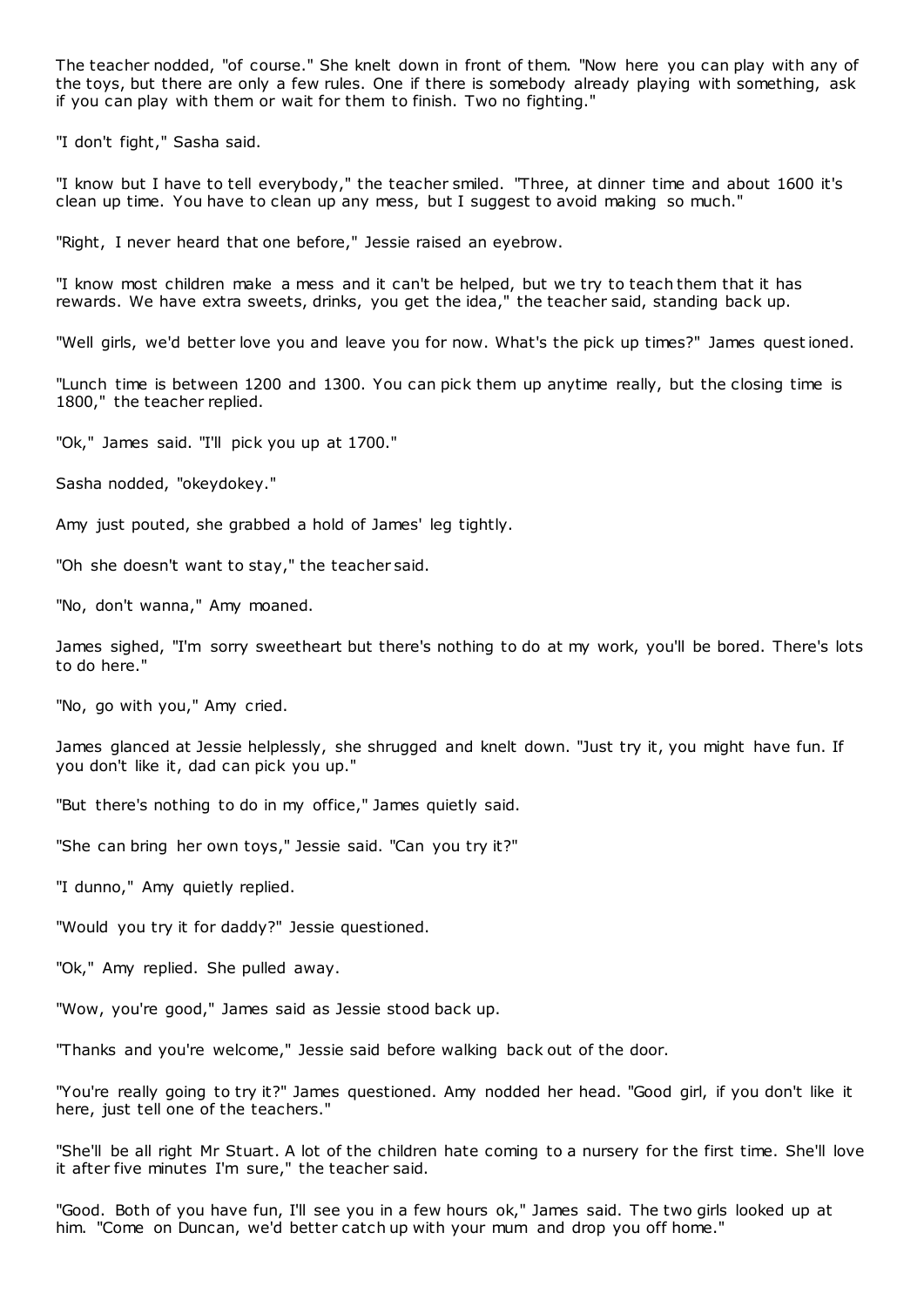He and Duncan stepped out. Amy started to crawl after them, the teacher quickly picked her up.

"Why don't you stay home instead?" Duncan asked. "Mum is always quiet and avoidy."

"That's exactly why she should be the one to watch you. She needs to get back to her normal self," James replied.

"What's wrong with her?" Duncan asked.

"She's just not feeling herself lately. If she's on her own while looking after you, it might ease her back into it," James said.

Duncan raised an eyebrow and looked up at him, "why won't you tell me what's wrong?"

"Because it's complicated," James replied. "But she'll be ok, she is already getting better."

#### **Deck Five:**

Jessie strolled into Sickbay. "Doctor?"

Doctor Jones appeared at the doorway of his office. "What's the nature of your medical emergency?"

"I need a scan," Jessie said.

Doctor Jones' brow wrinkled up, "what for? Are you sick, can you be specific?"

"No, I just want a scan," Jessie replied.

"All right," Doctor Jones said, not looking sure about it. "Lie down on a biobed and I'll do your scan now."

"Good thanks," Jessie said. She walked over to the nearest biobed, then sat down on it.

"This wasn't how I expected seeing you again," Doctor Jones said. He picked up a tricorder, "how's the family?"

"Good, kinda, you heard what happened to Duncan?" Jessie replied.

"Yes, I saw the file James sent to me. We've got an appointment later today," Doctor Jones said.

"Good. I have to go and watch him, so can you hurry it up," Jessie muttered.

Doctor Jones began scanning, his face frowned, "huh, interesting."

"What?" Jessie questioned.

#### **The Bridge:**

"Ok, take us out Naomi, carefully," Tom said as he sat down. His hands clutched the arms of the chair tightly.

"I'm always careful," Naomi said. She started working at the station while everyone held on for a dear life.

### **Meanwhile Starfleet Headquarters:**

"They're departing sir," an ensign said.

Admiral Paris sighed, "excellent. Contact Admiral Hayes."

"Yes sir," the ensign said, he stepped out.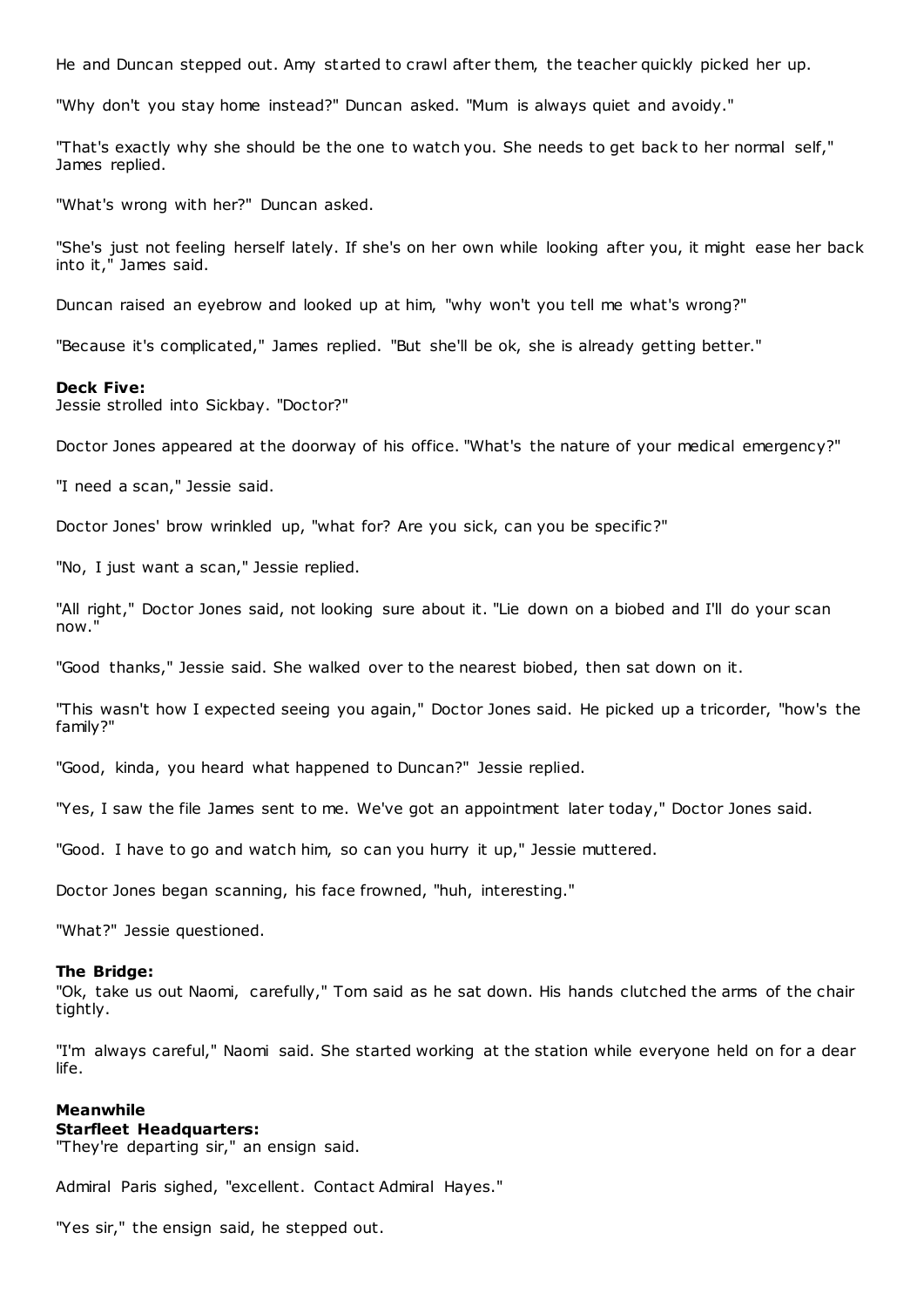# **Sickbay:**

"I thought you were going to get the operation Jessie, what happened?" Doctor Jones questioned as he paced.

Jessie pulled herself off the bed, "I freaked out ok. I was worried we'd change our minds so we got this drug on prescription. James takes it whenever it's, you know needed."

"So why didn't that work?" Doctor Jones muttered.

Jessie raised her shoulders, "well, I stopped getting it for him. He thinks what he's taking is the drug, but it's nothing."

"Please tell me you're joking," Doctor Jones stared at her blankly.

"I'm not," Jessie said.

"This isn't like you at all. For one thing you're lying to James, you're deceiving him and you're betraying his trust in you," Doctor Jones bewilderedly said. "You're treating him like an object."

"I'm not, I would never," Jessie stuttered.

"That's exactly what you're doing," Doctor Jones snapped. "You decided that you wanted another baby, ignoring the obvious risk of infection, and just gone ahead and done it. He was just a donor in your eyes. You obviously didn't talk to him or wonder how he'd even feel about this. You just selfishly thought you are the only one who decides it."

"He would have said no," Jessie said.

"It gets better," Doctor Jones muttered.

"But deep down I know he wants it too," Jessie said.

"Haven't you thought about the risk? You nearly died along with your daughters the last time, and you lost one of them. This could easily happen again," Doctor Jones said.

"I have thought about it, I'll have an appointment every week and I'll stick to it," Jessie said. "I want it to go right this time, I really do."

"But you did it in the worst possible way. Having a child is all about two people who love and trust each other... well at least it's supposed to be," Doctor Jones said.

"We do though, and he'll understand," Jessie said.

"How? I don't," Doctor Jones said.

#### **The Bridge:**

"Report," Tom commanded.

"We'll enter the corridor in twenty seconds," Naomi replied.

Tom glanced at his white knuckles, "we can't do this for the whole season."

"Maybe Kevin should be promoted to full time helm person instead of Naomi," Jodie said.

"Hey, I flew a lot of shuttles in the Academy," Naomi moaned.

"Yeah but did you land them?" Tom asked with a raised eyebrow.

Naomi's eyes shifted nervously, "ten seconds to go."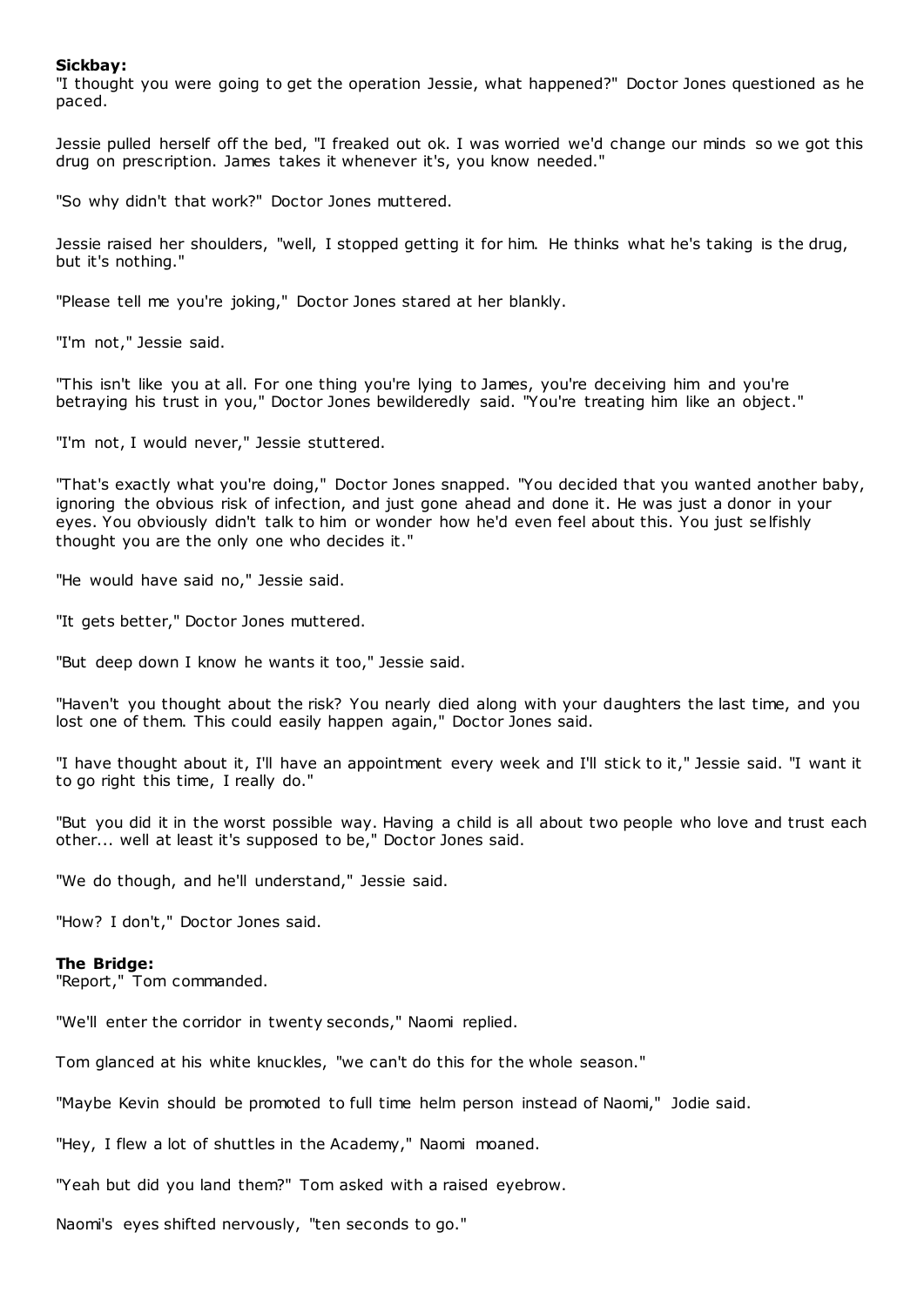"Oh crap, we're doomed," Tom groaned.

Voyager flew into the corridor, Leda followed shortly later. The corridor itself was mostly black, with green flame like patterns.

"Ok Paris to Astrometrics. Chart the corridor and send a flight course to the helm," Tom ordered.

In: "Aye aye sir."

"For now we wait," Tom said.

Naomi pouted, "fine don't trust me."

# **Deck Thirteen:**

A couple of crewmembers were sitting in a new Ten Forward. Ylara was sitting on her own nearby the window. She got up and walked out into an empty corridor. After turning the corner she stopped dead in her tracks.

"All right, why are you following me?"

A man behind her stopped. "I could have just been going your way, why would anyone want to follow you?"

Ylara frowned, "that voice." She turned around, "you? You were presumed dead a year ago."

The man, who hid his face in his black hood, smiled evilly, "what does that even mean these days? You're here aren't you? Now let's see what we can do about that." The hood moved away slightly, revealing his face. Ylara backed away a few steps.

# **James/Jessie's Quarters:**

Jessie headed over to Duncan holding a drink in her hands, he was lying on the sofa with a blanket over him. She knelt down then handed it to him. "How are you feeling?"

"Headache again," he replied.

"It's time to have another pain killer hypospray," Jessie muttered. She reached over to the table to pick up a hypospray. "Only two left after this." She pressed it into his neck.

"Good I don't like them," Duncan said.

Jessie smiled, "don't worry, by tomorrow they'll be gone." She placed a hand across the side of his face, then brushed one strand of hair away. "Then you should be feeling better."

"What if I'm not?" Duncan asked.

"You will be," Jessie replied. She kissed him on the forehead. When she pulled away she expected to see a grossed out look on his face. That's not what she got. "Ok, you didn't go 'eew mum' or pull a face. Maybe I'll have to take that back." She placed a hand on his forehead, "you don't have a fever."

Duncan just laughed, "does that mean I can have more days off school?"

"Yeah you wish," Jessie replied.

James walked in through the main door, "hey, how is my favourite little guy?" He headed over to kneel down beside Jessie, and put an arm around her. "And my favourite wife?"

Jessie raised an eyebrow at him, "I knew it, where do you keep the other women?"

"There's one under the bed, the other one, nah, I can't keep even joke about it," James replied with a smirk. "So Duncan, how are you?"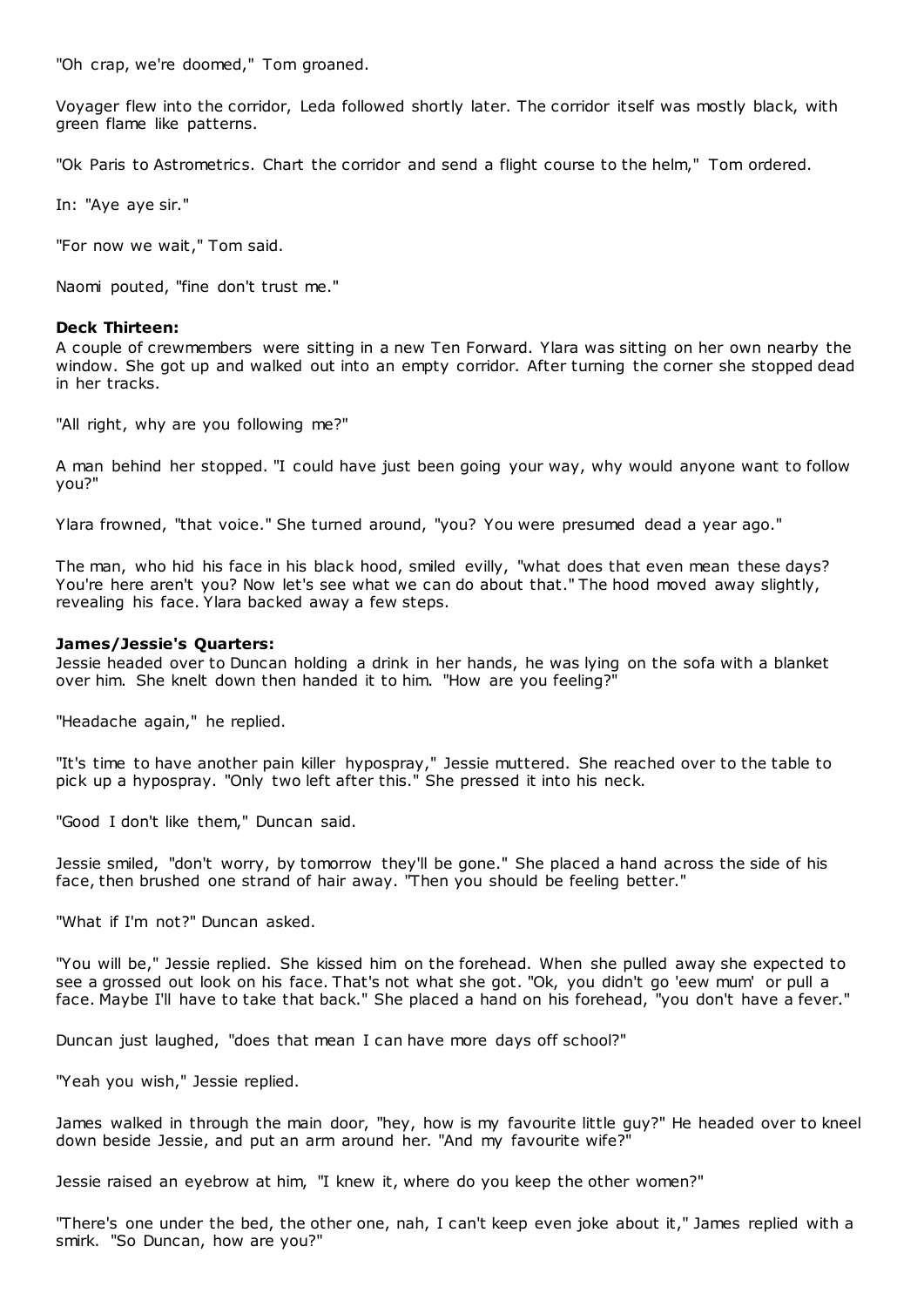"Head was hurting, now I'm just tired," Duncan replied.

"Oh well you should feel better once those pain killers are gone," James said.

"Let's hope so," Jessie said as she stood back up. James watched her walk over to the 'kitchen area'. She sat down on one of the tall stools.

"Are you all right?" he asked.

"Yeah um, can we talk for a minute?" Jessie uneasily replied.

"Sure," James replied. He got up and walked over to her, "what is it?"

"I have to tell you something," Jessie said. "I'm uh... I'm a few weeks... uh pregnant."

James stared blankly at her, he then started to laugh a little, "good one."

"No I'm serious," Jessie muttered.

"That's impossible, don't be silly," James said.

"Nope, I am," Jessie said.

"But you can't be, I've been taking that drug so it wouldn't happen," James said.

"Yeah um, you haven't been," Jessie muttered.

"Um, what do you mean by that?" James asked.

"Well you know the hypospray, well instead of getting them all re-filled at the hospital, I got them done at the house," Jessie said.

"Ok what are you talking about? Is this still a joke?" James questioned.

"None of it is James," Jessie replied. She stepped closer to put a hand on his arm and took a hold of his other hand. "There's no drug in them. Two weeks ago we um... did it and now we're having another baby."

James pulled his hand away, stepping backwards. "What? You did... I don't believe this."

"It's true," Jessie said. James stared at her, shaking his head lightly. "This is good right."

"How is this good? If you're serious, which I hope you're not, you..." James said.

"I am serious, promise," Jessie said.

"Ok right now that means nothing to me," James muttered. He walked away from her.

"What do you mean by that?" Jessie asked.

James stepped to turn back around, "what do you think it means? Did you expect me to be happy and just forget what the hell you did? What's the matter with you?"

"Nothing, I just wanted another... you've always known that four was what I wanted," Jessie said.

"I didn't know you wanted to lose a kid all over again, nearly die or actually die though," James said. "And I didn't know that you didn't care about me."

"What? Of course I do," Jessie said. "You and the kids mean the world to me, maybe more."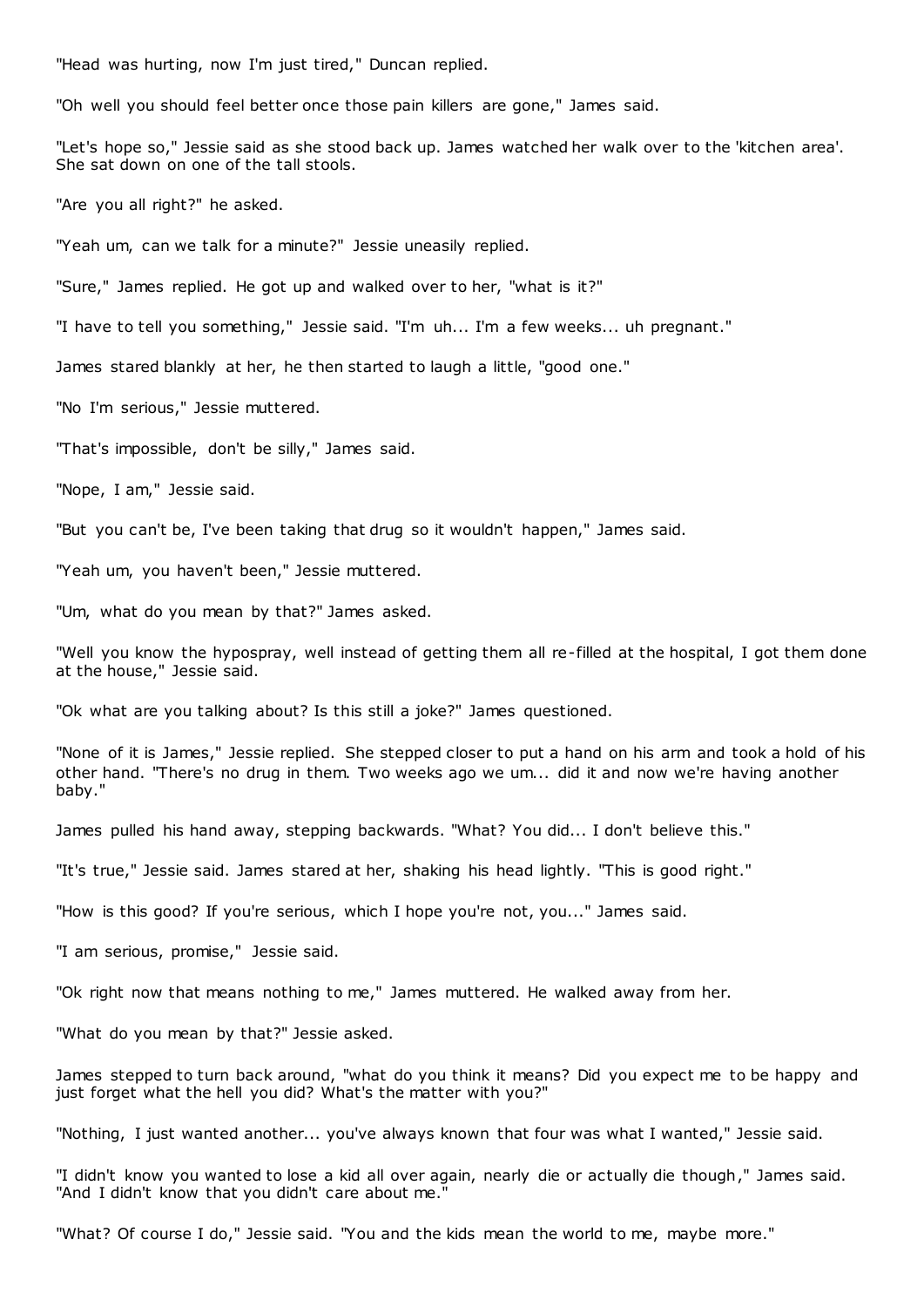"It sure doesn't seem that way to me," James muttered. "You've been spending the last few months avoiding our children like the plague, and now you want another one? I'm not even going to start with me."

Jessie stepped forward, "no, maybe you should."

"Well the only time you were even nice to me was when you wanted to..." James said. His face quickly stiffened, "that's the only reason wasn't it? You just pretended, and held back from snapping at me for less than an hour so you could get pregnant."

"No that's..." Jessie said.

"I really want to hear me talking right now," James snapped at her. "You owe me t hat much."

"You don't understand," Jessie stuttered.

"That's putting it mildly," James said. "For months I took care of our children. I fed them, bathed them, clothed them, comforted... I did everything for them!" Duncan glanced over as his voice raised.

"James, try to calm..." Jessie quietly said.

"While you've done what? Hanging out with your sister or whatever the hell you were doing. Probably moaning on about how hard everything's been for you over the last two years. I've tried and I've tried to talk to you, I never got angry or showed you I was upset and I all I got was f\*\*\*\*\* abuse! And now you're telling me to calm down?" James yelled at her.

She started to get tears in her eyes, "James stop, you don't..."

"I'm already aware that I don't get it," James muttered. "I get that you've been through a lot, and I feel for you, but so have I remember. You don't keep pushing the people who love you away."

"I don't know why I do it. I just know that I'm afraid to get hurt again," Jessie said.

"Then why did you go through the trouble of using me just so you can get pregnant again? You know something will happen," James questioned. "And when you don't even care enough to look after or even look at the children you have now."

"Because it's not just about me. You are the parent in this family, you're a great dad to them. I'm just the one who has them, and you know I can't even do that right," Jessie cried, tears started to come down her face.

"That's what I'm here for. If you felt that badly why didn't you just talk to me? Why betray me like this, what did I do to you?" James said.

"You would have said no," Jessie muttered.

"Oh so that's how it is? If I will say yes, great you'll ask me. But if I'm going to say no you do it anyway," James grumbled.

"You would have said no because you'd be worried about what would happen. But I know you love our kids and would have said yes otherwise," Jessie said. "Plus just cos you say no doesn't mean no, my opinion counts for something too."

"I know that, but if I'm the one who has to raise this child, I have a lot of say in it," James said.

"I'm the one who has to carry it and go through all the pain!" Jessie snapped.

"For what, less than nine months? If you're always going to be like this then I'm the one who has to raise it for eighteen years. I also have to live with the other kind of pain I'll get for the rest of my life with you like this," James said.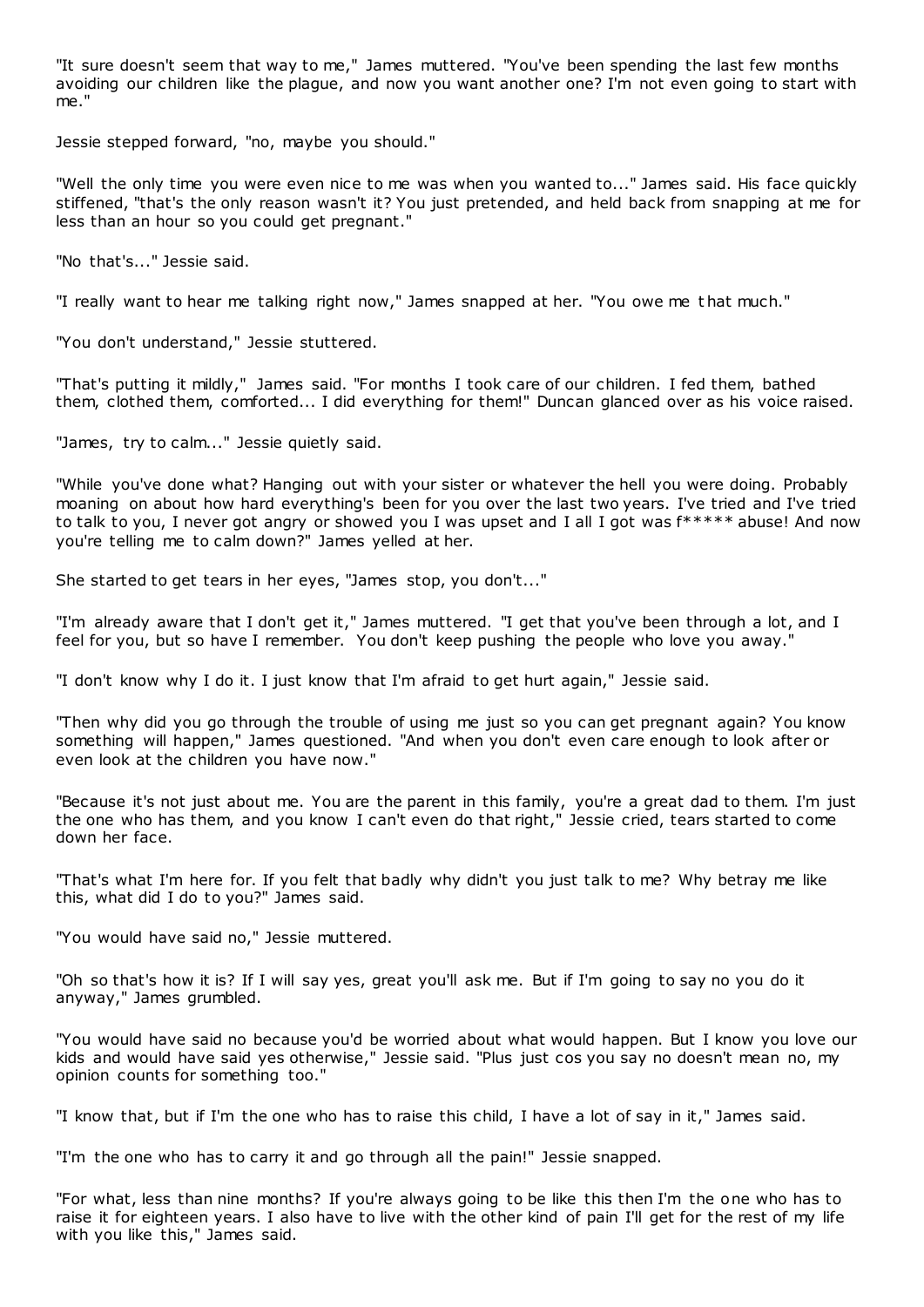Duncan got off the sofa and headed over to them, with an angry look on his face.

"It's pointless arguing about this now, it's too late. You don't believe in abortion so you're not going to suggest it, so there's nothing either of us can do," Jessie said.

"So now what? What's next huh Jess? I thought you would never treat me like this so I don't know what to expect," James said.

"Treat you like what?" Jessie asked.

"Like I'm nothing to you, that's what I feel like Jessie. That's how I felt every time you must have tried to get pregnant. You always pushed me away like I was infected with a life threatening disease. Do you have any idea how that feels?" James muttered.

Duncan stamped his foot, "stop it! Stop arguing!"

They both glanced down at him. "It's all right Duncan," James muttered, looking back up at Jessie. "We have finished. I just have one thing to ask."

"What's that?" Jessie quietly said.

"Do you still love me, at all?" James asked.

"How can you ask me that? I always will, nothing will change that, I trust you with my life," Jessie stuttered.

"Well I don't, trust you I mean," James said.

"But why?" Jessie stuttered.

"Why? You haven't given me a reason to. And in answer to the earlier question, how can I not? Do you even know what you're doing? I certainly don't," James said. "Right now I don't even recognise you. You're not the same girl I fell in love with and married. That girl would never hurt me like this." He turned around and headed for the door.

"But James... I didn't mean to..." Jessie stuttered.

"Sure whatever," James muttered, he walked out.

Jessie stared at the door, tears were still coming down her face. Duncan was still looking up at her. "I'm sorry you had to hear that, excuse me." She rushed to one of the bedrooms. Duncan stared after her then he followed. He found her lying on the bed, crying into one of the pillows. He ran over to the bedside, then placed a hand on her arm, "mum?"

"Duncan please, I don't want you to see me like this," she cried.

"But mum," Duncan said.

Jessie lifted her head to glance at him, "no buts, I want to be alone please."

"Why was dad yelling at you?" Duncan asked.

"Because I deserved it. Now can you leave? You should be resting," Jessie replied.

Duncan pouted, "no you don't."

"Duncan get out," Jessie said.

"But," Duncan stuttered.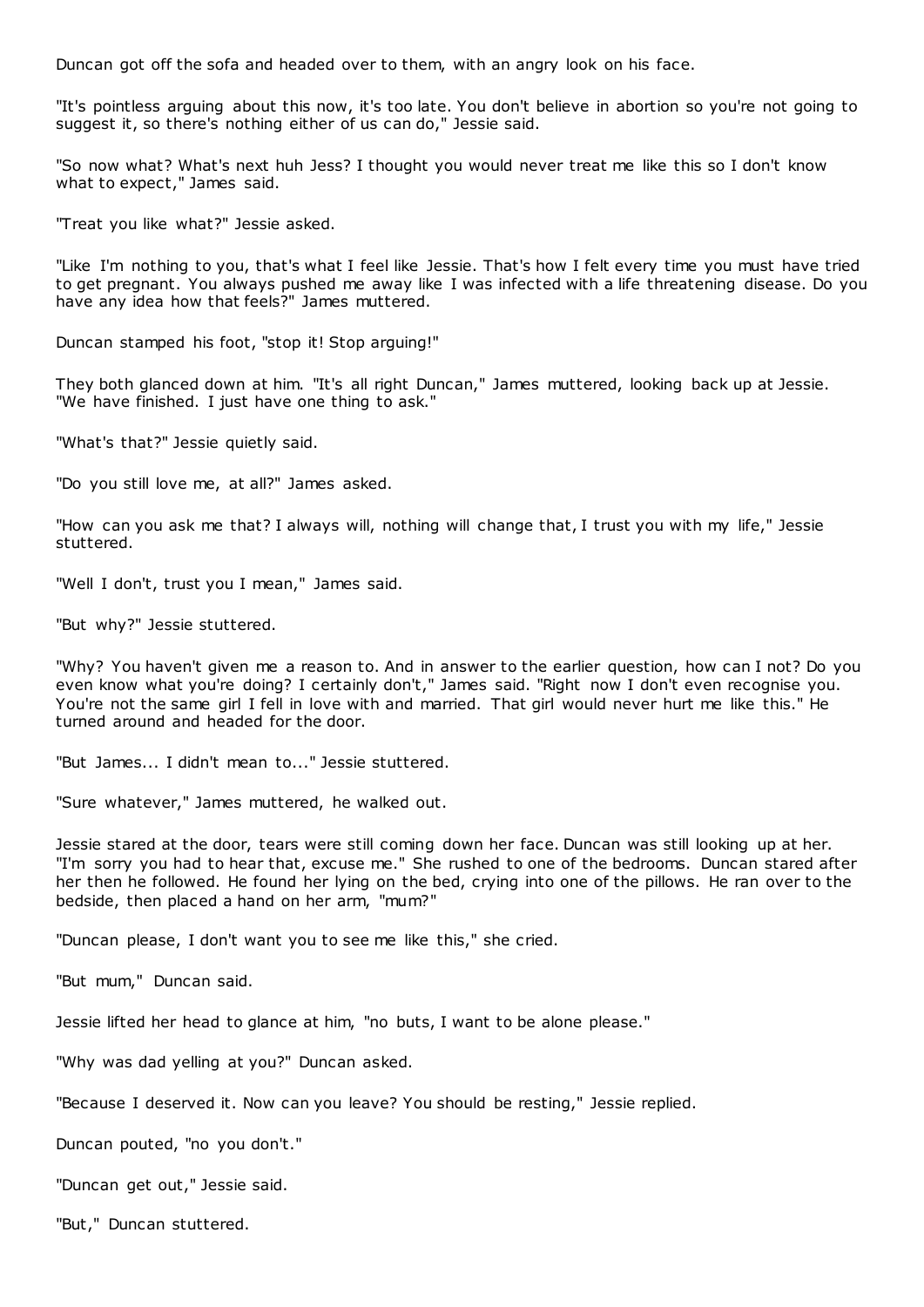"Now," Jessie said more forcefully. She buried her face back into the pillow. Duncan slowly walked back out.

### **The Leda The Bridge:**

"That guy does nothing but abuse his power," Faye muttered.

"Yeah like you wouldn't," Bryan said.

Harry glared at them angrily from the centre of the bridge, "what are you two talking about?"

"At least Janeway bothered to turn up right," Faye said.

"Um, I'm right here you silly girl," Harry muttered.

"I guess I would though, but nobody would listen to me," Faye said.

"Have you ever thought of projecting your mind's voice into others? You know, talk to everyone without even speaking," Craig said. "The creep factor would make them listen."

"I've never tried that, purposively anyway," Faye said.

Harry sighed, "ok don't encourage her. Betazoids that do that really annoy me."

"It must be cool to be telepathic ," Bryan said.

"Yeah it's not, I get a lot of headaches," Faye said.

Harry looked around at everyone, "why are you all ignoring me?"

"So why is Harry in charge anyway, just how cursed is this ship?" Craig questioned.

Harry put his hands on his hips, "hey!"

"God knows, he's probably the stupidest geek I've met," Bryan replied.

"I hope you don't say that to his face," Faye giggled.

"Yeah that's the geekiest insult I've ever heard, but he'd still cry over it," Craig smirked.

"No I wouldn't," Harry muttered. He marched over to the helm.

"Yeah he probably would," Bryan said.

"I'm right here!" Harry yelled as he waved his hand in front of Bryan's face, he didn't seem to notice it. He tried clicking his fingers and clapping his hands, he didn't even blink. "Ok if you're just pretending you're very good."

"So where is he?" Faye asked.

"I dunno, but I can live without him being here," Craig replied.

"Ok this is very strange," Harry grumbled.

#### **Meanwhile**

#### **Voyager's Bridge:**

Kevin was arguing with Naomi at the helm. Tom was just sitting in his new chair trying to look important. Jodie stood in front of him with an angry look on her face, "listen buddy, I said there's something weird on the shields."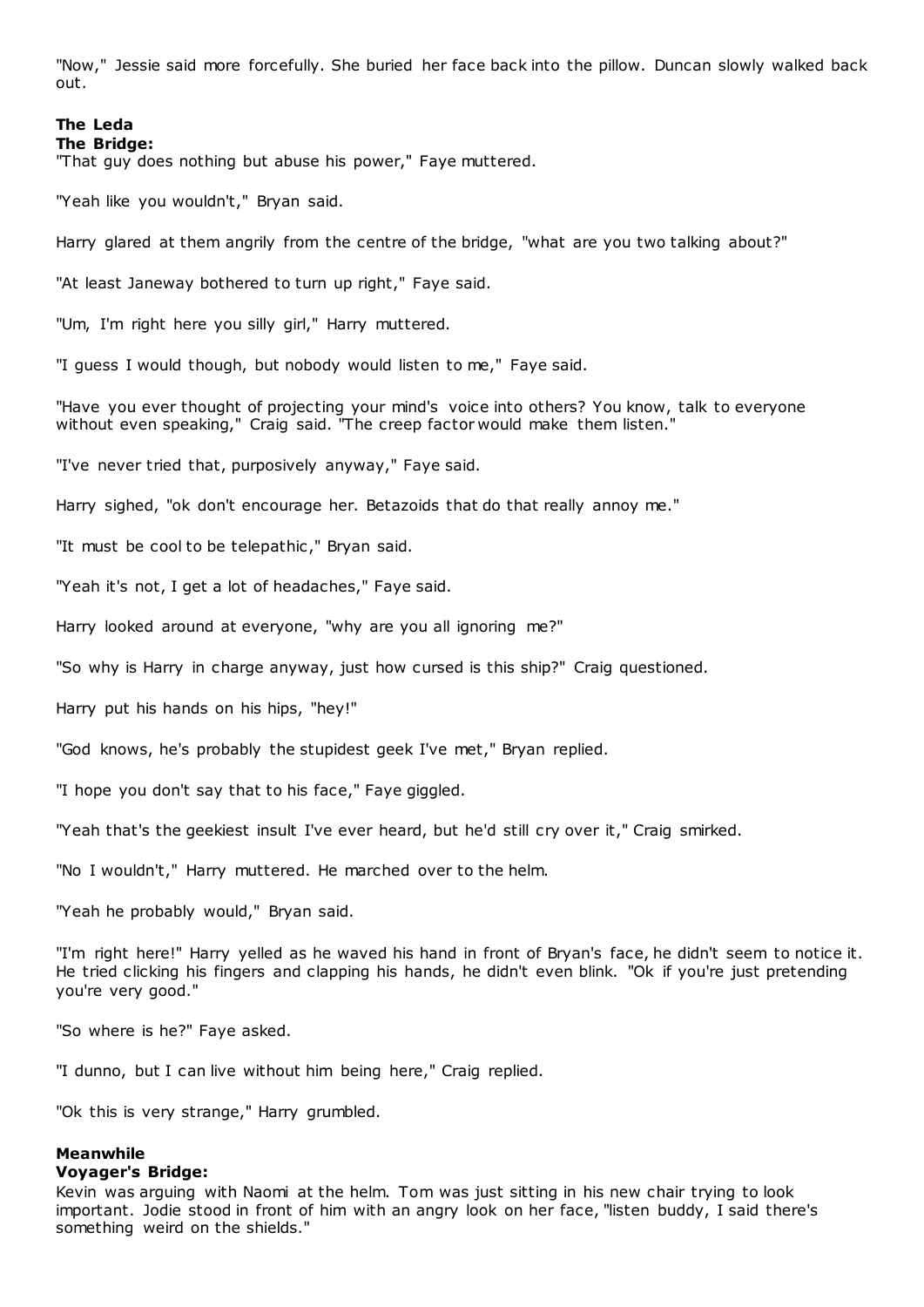"I'm better than you, that's why I was promoted," Kevin snapped.

Naomi raised an eyebrow, "oh I see, this is a blonde insult isn't it? My teacher told me to be aware of this."

"No it's not a general blonde insult, it's an insult to you. You can't fly very well," Kevin muttered.

"You two pack it in. Naomi, let him fly," Tom ordered.

Jodie's eyes widened, she started jumping up and down. "Aaaah, listen to me you freak!"

Tom continued to not notice her, "I got you a better job."

"Oooh, what is it?" Naomi asked as she turned her chair around.

"The doc needs another nurse in training," Tom replied.

Naomi's eyes lit up, "oh really?" She jumped out of her seat, Kevin quickly nabbed it. "Will I get to do operations on guys who have to be mostly stripped, or do those little check ups with cute guys?"

Kevin laughed, "no."

Tom looked nervous, "I think so, you'll have to ask the doc . Do you want it?"

"Oh yeah," Naomi giggled.

"For crying out loud. This is more important than this," Jodie groaned.

"Well you'd better get to Sickbay," Tom said.

"Will do," Naomi said. She rushed to the turbolift, but she noticed that one of the consoles next to it had an error flashing on it. "Oh that's weird." She pressed a few controls, it then exploded knocking her flying onto her back.

"Yes she should," Jodie muttered.

Tom, Kevin and a few unknowns rushed over to her. Tom tapped his commbadge, "Paris to Sickbay, we have a medical emergency."

Kevin was the first to stand up after Naomi was beamed away. "Hey, where is Jodie?"

Tom looked over at opps, "hey yeah, where is she?"

Jodie started fuming, "I'm right here!"

The two looked around the bridge, but they obviously couldn't see or hear her. "Computer locate Jodie Harris," Tom said.

The computer responded, "Jodie Harris is on the bridge."

"Uh no she's not," Kevin muttered.

"Uh, yes I am!" Jodie snapped. "What's going on here?"

#### **Sickbay:**

Doctor Jones hovered the regenerator over the burns on Naomi's face. Nothing seemed to happen. "This is odd. Nikki, can you get me another regenerator?"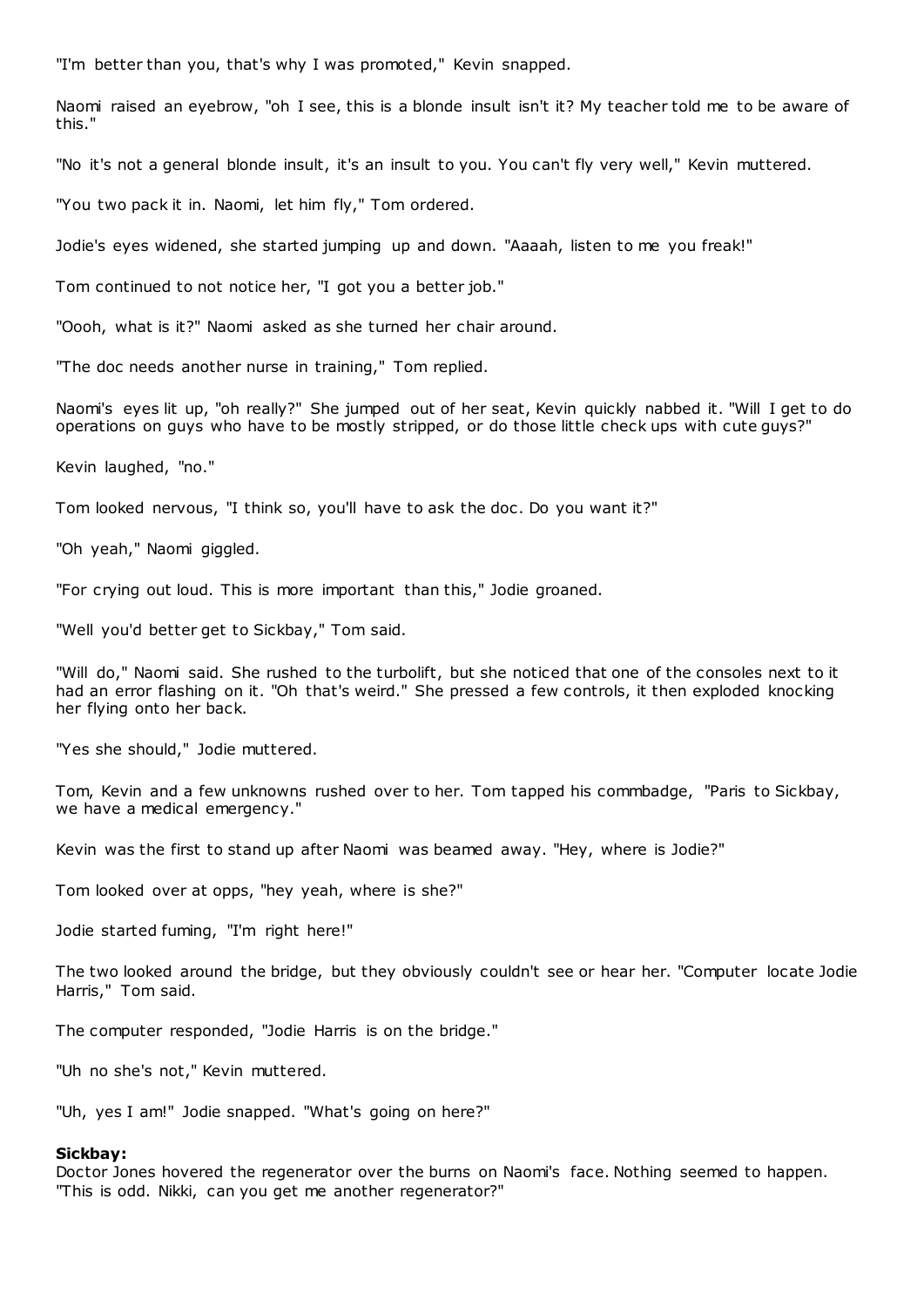Nikki nodded, "sure boss." She walked over to the med tray, she picked up another regenerator then handed it to him. He used it but the same happened.

"I don't understand. This should be working," Doctor Jones said.

"Yeah," Nikki sighed, fidgeting slightly and twitching her nose. "That's weird, the air's moist."

"It is? It shouldn't be," Doctor Jones said.

Nikki looked confused, she stumbled back and put a hand over her mouth.

"What's wrong?" Doctor Jones asked. He used the tricorder he had in his hands to scan her. "Oh my, there's water in your lu..."

What looked like small gills came out of the marks on her face and arms. She sighed as she removed her hand from her mouth. "Phew, I thought those wouldn't work for a second there." She frowned at Doctor Jones' dumbfounded look. "What? You know my species can breathe under water, right?"

"I do but I've never seen a Porséan adapt to water conditions before," Doctor Jones said.

"I haven't done it since I was a kid," Nikki said. "That was weird though, where did it come from?"

"I don't know but this is all strangely familiar to me," Doctor Jones replied. "This has happened before." Suddenly his program started flickering, when it stopped he had a cowboy outfit on. "And so has this."

Nikki started smirking, "I must have missed it the last time, shame."

Doctor Jones frowned at her. "Computer remove the cowboy outfit from the EMH and replace it with the medical uniform."

"Cannot comply, password needed," the computer responded.

"Great, just great," Doctor Jones groaned. His program flickered again, this time he had a clown outfit on.

#### **Deck Thirteen, the Habitation Lab:**

Damien wandered down alongside two rows of shelves, both of which had vegetable crops growing on them. "Crap, nothing but leaves and grass, and other crap." He stopped at the end eyeing the carrot crop. "Hmph, this deck better still be cursed or something."

The door opened, Ylara walked in sporting a deep cut on the left side of her face. She stopped to stare at Damien, he turned to look at her.

"You, what are you doing here?" she asked.

"Well no thanks to you I've been forced to join this crew," Damien grumbled.

Ylara glanced around the whole lab, "as a farmer?"

"No, I have a really important high command role," Damien replied.

"Right, and I was left in charge of the, what's it called? Oh science department, thing," Ylara said.

"It's true," Damien moaned.

"Prove it," Ylara said.

"I shouldn't have to, I'm a higher rank," Damien muttered.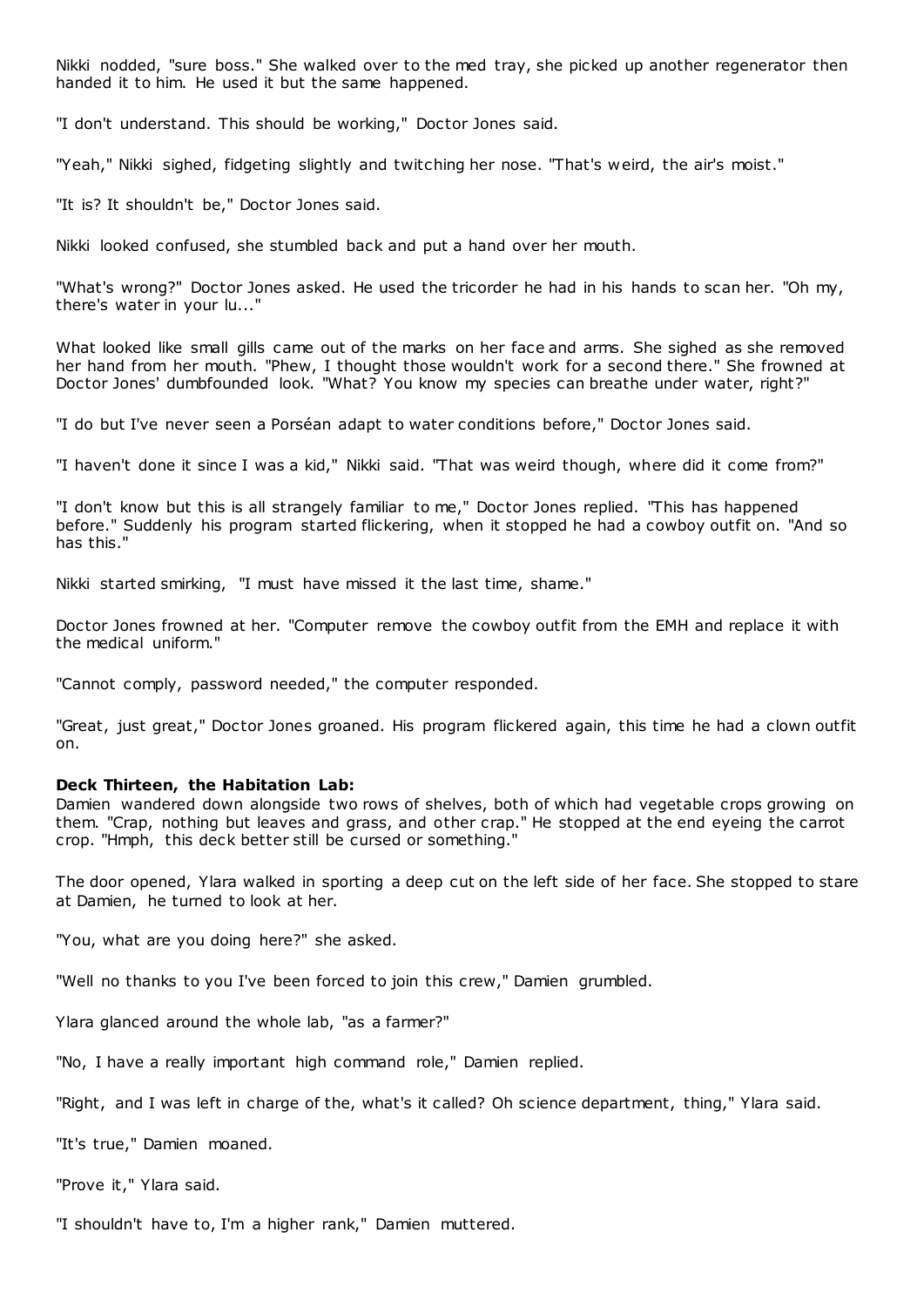"Look I'm not really that bothered ok, do you have one of those magic devices?" Ylara questioned.

Damien smirked a little, "magic devices?"

"Yes, those things that people use to make wounds disappear," Ylara muttered, narrowing her eyes.

"What happened to you, not like I care," Damien questioned.

"If you don't care why did you ask?" Ylara asked as she folded her arms.

Damien's eyes shifted nervously, "I'm nosey and curious. I like to laugh at people's misfortunes."

Ylara shook her head, "you try too hard at being over the top evil, don't you? Real evil people don't act like you."

"I am evil damn it!" Damien snapped at her. "I took over Starfleet, I worked with the undead, negotiated with evil spirits, brainwashed people."

"And if Lena's memory is right, you have helped out a lot. If you were truly evil you wouldn't do that," Ylara said.

"I only helped to help myself, I didn't care about any of these people," Damien muttered.

Ylara started to smirk instead of him, "you got an army of rabbits to attack the ship once. Now that's lame."

"How do you know about that?" Damien grumbled.

"Somebody told her. I only remembered cos of the Watership down screensaver she saw while on your ship, it's something to do with rabbits," Ylara said.

"You don't even know what rabbits are. They're dangerous, big seven foot long creatures with big sharp," Damien said, trailing off near the end. "No that's totally wrong, they're gentle looking creatures with a devilish streak you don't expect. They remind me of me," he said, getting a little emotional.

Ylara tried not to laugh, "you're not evil, you're just a weirdo. A power hungry, self obsessed prick really."

"Ah you see," Damien said, smiling smugly. "You don't think I'm evil, cos like the rabbit I put you into a false sense of security. Before you know it I'll have my own ship, an army and you'd be wishing I was just a weirdo."

Ylara raised an eyebrow, "have you ever killed anybody, directly?"

"Yes, that stupid jackass that kept dying and coming back. He just wouldn't die," Damien grumbled.

Ylara rolled her eyes, "anybody worth mentioning I mean, and permanently."

"Directly, well nobody worth mentioning. I've arranged a murder, and that was done in front of her own kid. That's evil," Damien said.

"Uh huh, did you plan it to happen that way? Was the person you hired just told to kill her?" Ylara questioned.

"I don't like the way you're questioning me. Yes I'm a killer, I do evil things, I'm a villain," Damien grumbled.

"So why are you still on Voyager being told what to do by an Admiral, who's miles and miles aw ay by now, and hanging around a weird futuristic farm? And talking to an ex Evil Slayer who you were concerned enough about her to ask what happened to her?" Ylara asked.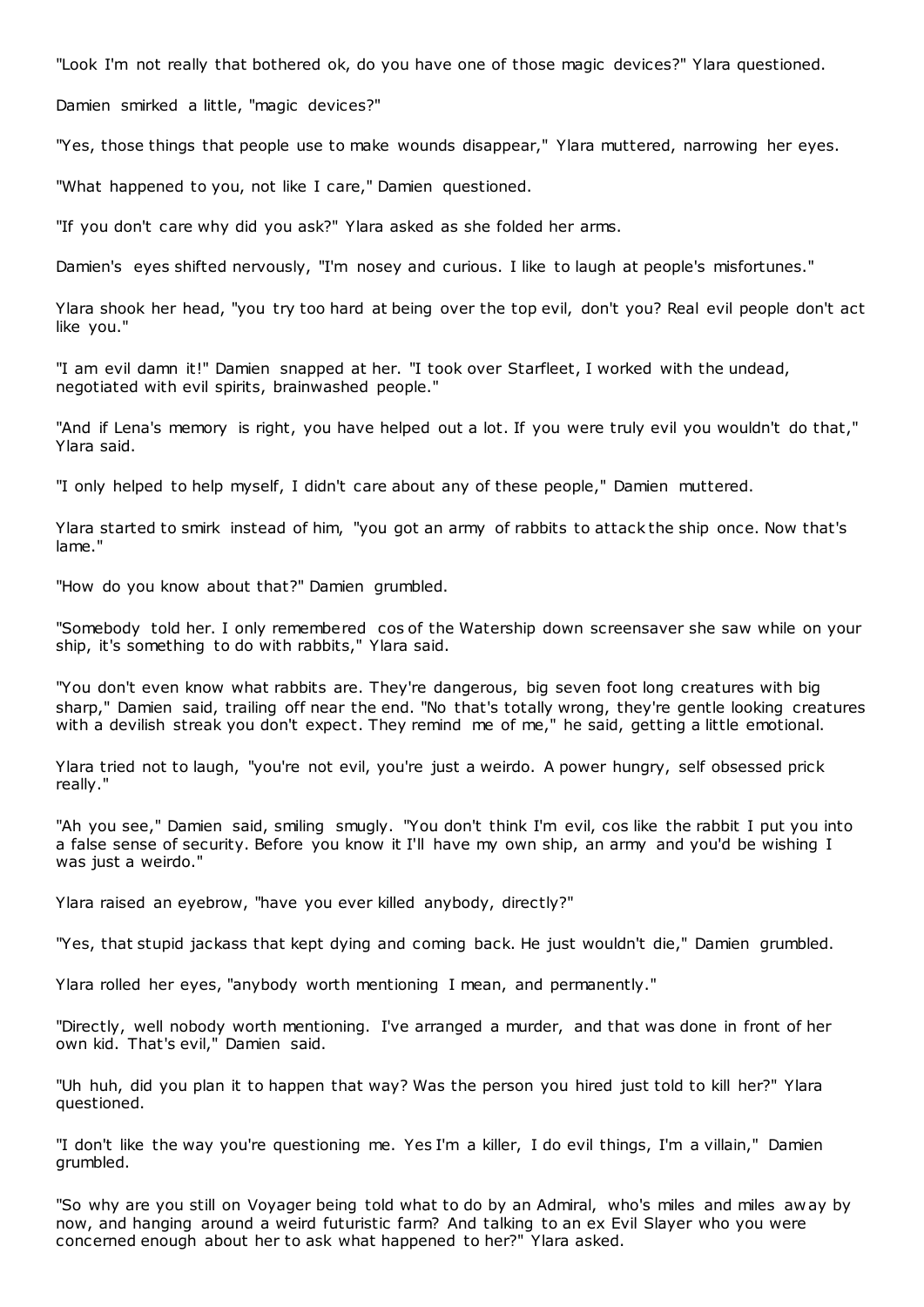"Because this is just to put everybody into a false sense of security, they won't expect," Damien replied.

"Nobody trusts you anyway, there was security just outside waiting for somebody, obviously you," Ylara said.

Damien tried to ignore her, "the Admiral is obviously after some evil intruder, so if I find him or her then I can assist him in um, whatever they're doing."

"Even your really good plans have been thwarted, why do you think you ended up here?" Ylara commented.

"Three, I thought the habitation lab would have animals not plants," Damien muttered.

"Looking for another rabbit army?" Ylara smirked.

"Four, why would I care about what happens to you? I was asking in case you came up against the intruder," Damien said.

"Fine, I just thought that we were 'fellow villains'," Ylara said with a smile. She turned to leave, "now I know you're just jealous of me."

"Jealous, of what exactly? I possessed more people than you ever did, and," Damien grumbled as he marched after her. She turned around suddenly so he nearly walked into her.

"You're jealous because I was actually evil and you never really will be. Face it, I caused more permanent damage to the crew you hate in one day than you've done over the last ten or so years," Ylara said. "You were right, you just asked because you were trying to find your next 'teammate' because you don't do it alone. You can't, on your own you're even more pathetic than usual."

"You're going to regret saying that when I get my army back together," Damien muttered.

Ylara smiled and shook her head, "take it easy." She slapped him gently across the head, he still winced like it hurt a lot though. "Being evil isn't really so great, I should know. You're not even very good at pretending, surely there's something else that you can do."

Damien frowned, "let me get this straight, an Egyptian woman from thousands of years ago is giving me job advice?"

Ylara's eyes turned a little cold, "I'm just saying that maybe you should quit acting like some dumb cartoon like villain. You're obviously somebody with an ego bigger than his brain. Spare yourself some embarrassment and leave the villainy to ones that know what they're doing."

"What, like you?" Damien sniggered.

"No, somebody who's full of so much hate and grief that he's no longer him anymore. True evil comes from too many bad experiences, why do you think Slayers are given more power that way," Ylara replied. "But if you're not going to listen to me then I'll leave you to find him on your own."

"The intruder, where is he?" Damien asked.

"I think the better question is, who is he?" Ylara replied smiling in a way that made him nervous. "He's after you, you know. And I tried to give you a chance to actually give me a reason to protect you from him."

"What are you talking about? When did you give me a chance, you're full of crap," Damien muttered.

"Ok, I'll not even tell you who it is. See ya," Ylara said. She stepped out of the lab.

"Crap," Damien muttered, he rushed after her. "What do you want from me?"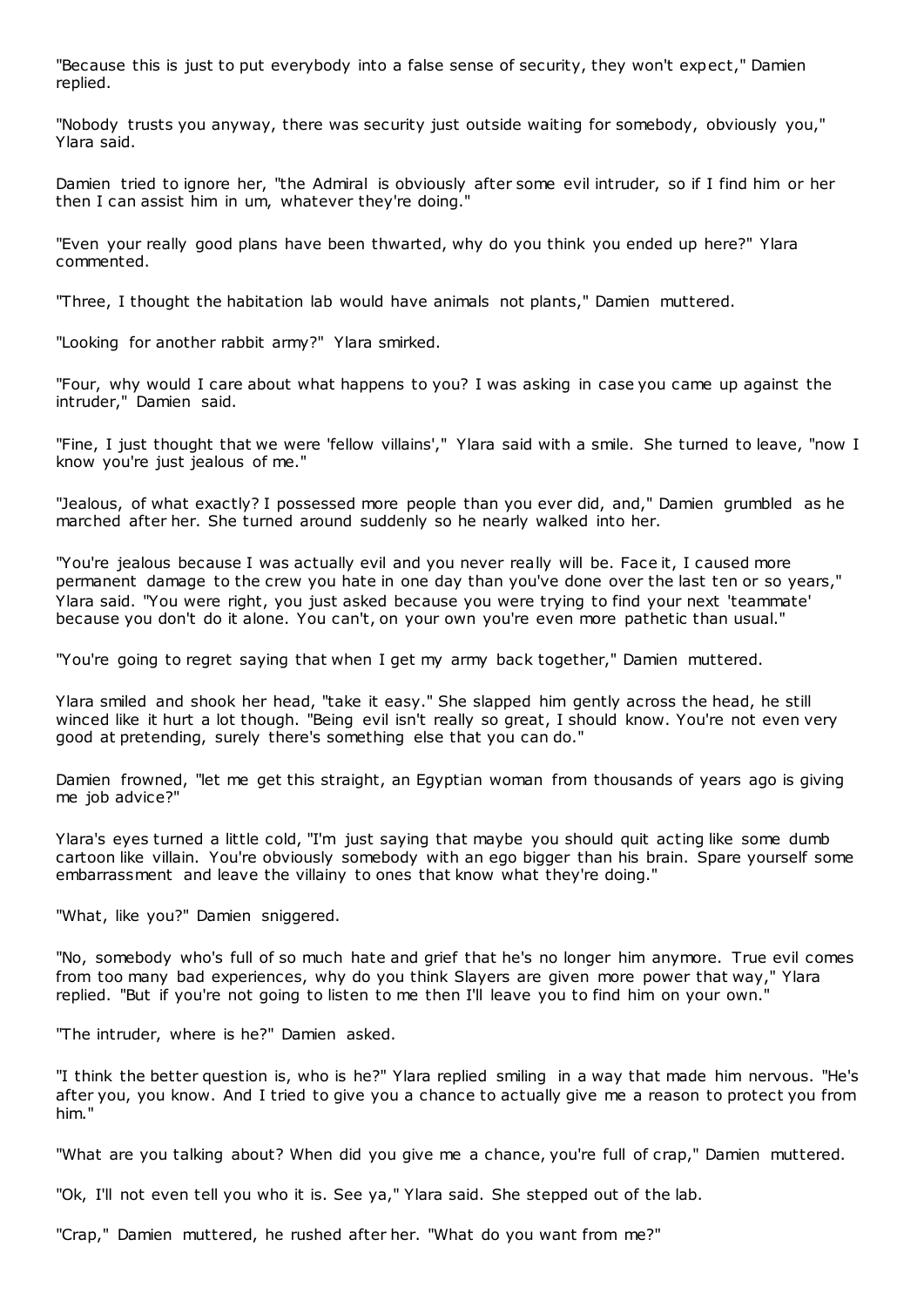Ylara turned back around, "I've given you enough hints. You're obviously too stupid to figure it out." Damien stared blankly at her. "Ugh, why would I help somebody who's evil and who's planning on taking over the ship or something?"

"Ah, so you do think I'm evil," Damien smiled.

"Ugh, you're impossible!" Ylara groaned. "I hope he does kill you."

"I think I get you, you wanted me to promise to be good and you'd help me?" Damien questioned. "Why would I want your help, he obviously hurt you."

"He didn't win though, he realised he couldn't hurt me," Ylara muttered. "And no I wasn't trying to get you to promise. I was trying to get you to understand that you're never going to be liked, and that's what you really want. What you're doing only makes people hate you and now there's an angry ex Tolg on this ship that's wanting your blood. I'm smart enough to understand that a lot of people hate me for what I did, which wasn't a good thing, I just wanted..."

"Why didn't you say that you wanted somebody to talk to, or at the very least be hated with?" Damien questioned. "You know, girls make such a big fuss over everything."

"I don't want to be best friends with you, or friends for that matter. I'm just tired of everybody hating me. You put it right, I want someone to be hated with. It's better than nobody at all," Ylara muttered.

"The Evil Slayer thing wasn't really your fault but people still treat you like they treat me?" Damien questioned. Ylara groaned and looked away. He smiled smugly, "are you sure you don't want just a friend."

She raised an eyebrow, "girls never make friends with men from where I come from."

"Right, I thought your body's brother would have been a good pal for you. He's like you right, well you're less annoying than he is," Damien said.

"He can't help but hate me, unlike the others he did try not to. Besides I..." Ylara said.

Damien cut her off quickly, "wait did you say angry ex Tolg?"

Ylara smiled, "yeah, you figured it out then."

"Oh that makes my two jobs just one job, no one and a half yes," Damien muttered. He looked at her with wide eyes, "screw that, he's really going to kill me."

"What exactly did you do anyway? He just mentioned wanting to really hurt you," Ylara asked.

"That doesn't matter now, you've got to help me. You said he can't hurt you right," Damien stuttered.

"All right but you owe me twice now. Promise you'll do two things that I name without question?" Ylara said.

"Depends what it is," Damien said. He frowned, "wait, that better not be what you really want."

"No of course not," Ylara said, smiling sweetly. "We can hang out and argue some more, and bitch about all the people who go out of their way to insult us. I do mean that."

"Ok ok fine, I promise. Two things just make sure he doesn't hurt me. I just got this body back," Damien said.

"I don't believe you mean that," Ylara said.

Damien groaned, "ok I swear on uh, the rabbit gods that I'll do the two things."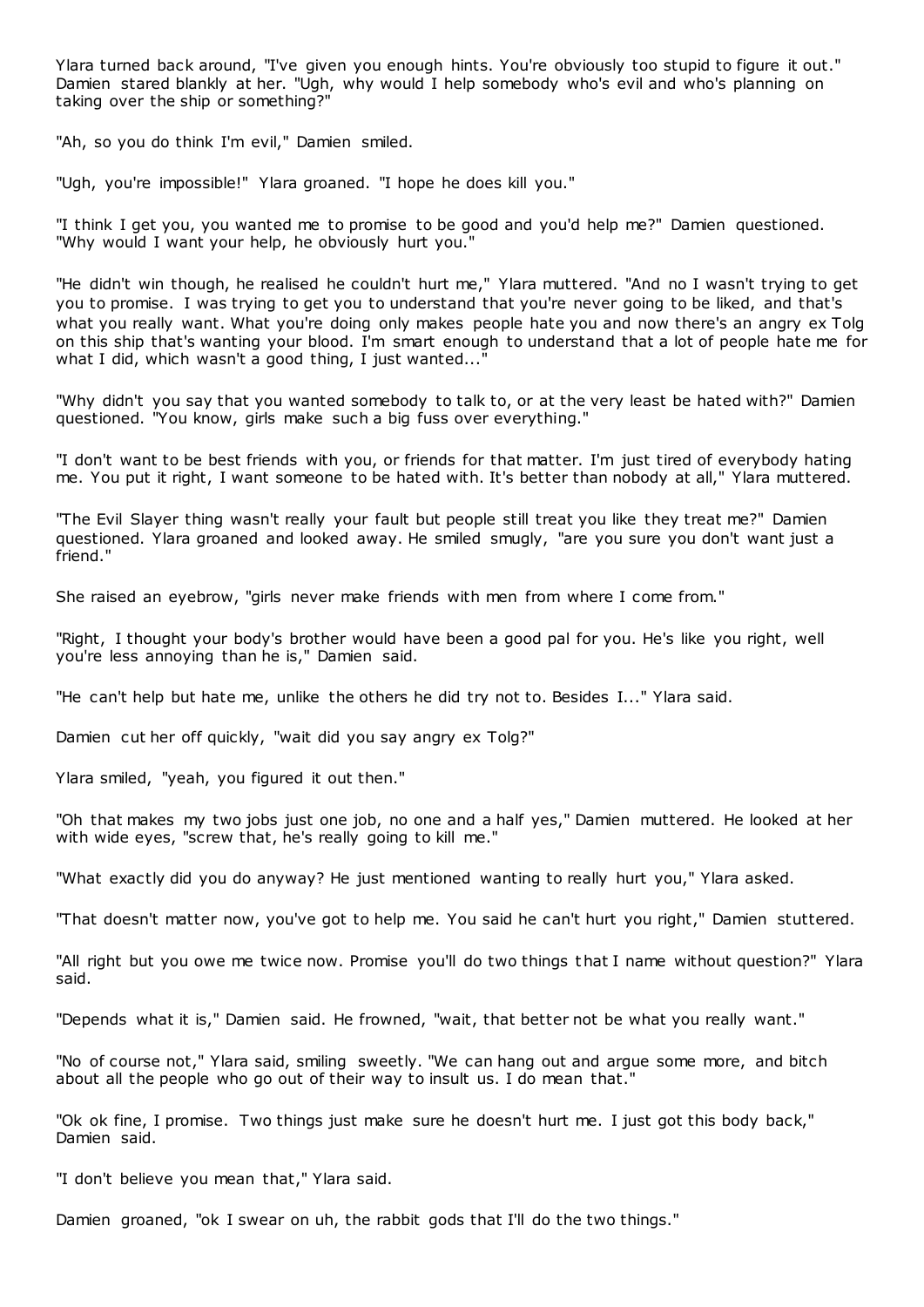"Rabbit gods, oh and I thought the idea of cats in the underworld was stupid," Ylara giggled. "All right, leave it to me."

# **Meanwhile:**

In the recently re-done Security Office, the ex Security Chief was standing in front of the desk looking sullen. James was sitting in the comfortable looking black chair behind the desk, cradling a cup in his hands with a 'I dont care' look on his face. A group of young crewmembers were chatting at the other side of the office.

"We can't turn back, so you have to give me my job back. You have two," the ex-Chief said.

"No I don't, technically I outrank you so I shouldn't stand down just because you told me to," James muttered.

"But, we're both Lieutenants," the ex-Chief said.

"Yeah but I was stupidly given the second command of the ship role so technically I do," James said. "Though you can have that job if you want."

"I don't think you understand. I'm a proper Starfleet Officer, I went through the Academy," the ex-Chief muttered. "I'm sure you were just promoted by your mother."

"Sorry it's you that doesn't understand. I'm not giving up this job, I don't want to sit around putting up with Tom's lame jokes and insults all day, every day. I'd rather be dead, again," James said. He finished off whatever was in his cup, then put it down on the desk. "I'll give you a different job in Security, if you want."

"No that would be going backwards," the ex-Chief said.

"Not really. I'll give you parts of my job that I can't stand. Like oh, train the newbies over there and write the reports," James said.

"I'm not doing only that, if you want the Chief job you have to take it all," the ex-Chief grumbled.

"Really? Ok then," James said. He pushed one of the PADDs over to the other side of the desk. The e x-Chief picked it up.

His face was going a darker shade of red as he read it, "I'm not doing any of these. I'll take that training job, but that's it."

"No I don't like you, you've annoyed me. Most trainers forget to teach their people how to duck phaser fire, or for that matter move while in a phaser fight," James muttered. "I recommend the habitation lab, it's on Deck Thirteen so you'll still have some action."

"You know as well as I do that deck's been quiet for years," the ex-Chief grumbled.

"Fine, I hope you enjoy being a bartender, I didn't when I did it," James said.

"What is your problem?" the ex-Chief grumbled.

"Overall that's none of your business, currently my problem is whiny ex Chiefs who forget to leave the ship on time," James replied. "Why should I give my job to somebody who can't even remember that."

"I was busy working on finding that intruder," the ex-Chief muttered.

"If Voyager is the same as I remember it, the intruder will find me and or someone else I know. They don't usually sit around and do nothing," James said.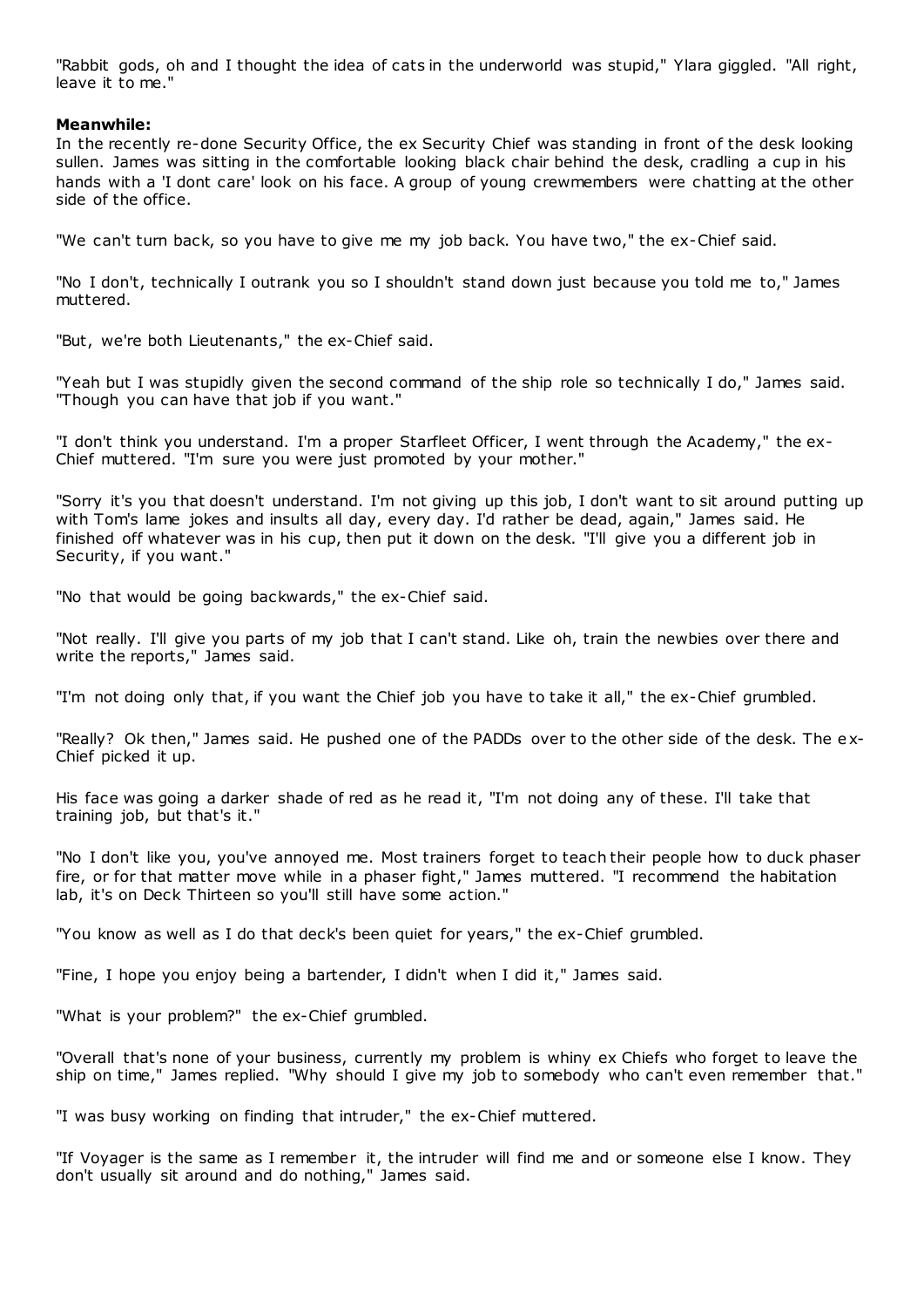"Fine," the ex-Chief grumbled. "I'll talk to the Leda commander, maybe he'll give me a better job." He turned around and marched over to the crewmembers. "Everyone, change of plans." Most of them glanced at him. "I won't be your teacher after all, just wait here until you're given your orders."

"You really thought he'd give you your job back," one guy snorted with laugher. "I wouldn't give up that job unless you were offering the captains chair in return."

"Actually he's second in command, so that's partially accurate. Good luck," the ex-Chief muttered as he headed out.

One of the brunettes started messing with her hair, "oh first officer as well? Score, how old is he, he isn't ugly is he?" Most of the group groaned.

"He came in five minutes ago," one of the guys replied, beckoning his head towards the desk. James was already heading over to the group anyway.

"Oh yummy," the brunette whispered to the girl next to her, fanning her face.

She snorted in disgust, "ugh whore."

James stopped nearby the seating area, the group were sitting on the small sofas or the chairs surrounding a table nearby the window. "Does any of you know how many newbies there are supposed to be?"

The brunette jumped onto her feet, "only one that counts." She held out her hand, "hi I'm Janet."

"Uh huh," James stared blankly at her for a second. He glanced down at the PADD in his hands, "there's just ten names, that can't be right."

"Why can't that be right?" one guy asked.

"Well there's ten here now, there's always one tardy person. And I was expecting a whole horde like the last time," James replied.

Janet had a big pout on her lips, "that's a good thing right, more time for every person."

"No, I train you as a group. In the afternoon we go to the holodeck, the morning you all join the so called experienced teams," James said.

Janet's pout got bigger, she held out her hand again, "just in case you didn't hear me, I'm Janet."

"Oh great, the bimbo's aren't just blonde anymore," James groaned. A few members of the group sniggered quietly as Janet sat down in a huff. "Ok I'm not going to make a good impression today so I'll make this quick. Your duty timetables are on a pile on my desk, if you have a problem with it take it up with me first thing tomorrow. For today just settle in."

Everyone got up and headed over to the desk. He watched them briefly squabble over the PADDs, then a few of them headed out while reading one each.

"Tomorrow you'll be getting briefed in the morning, you'll join your teams in the afternoon instead," James said as he went back over to his desk.

As the last few headed for the door, Duncan walked in but had to stop as they were blocking the rest of the way. "Aaaw, what a cutie," one girl cooed at him.

"I think he's a bit young for you," Janet commented.

Duncan pulled a face at them both, another girl knelt down next to him. "Are you lost ey cutie?"

"No, this was where I was going," he muttered.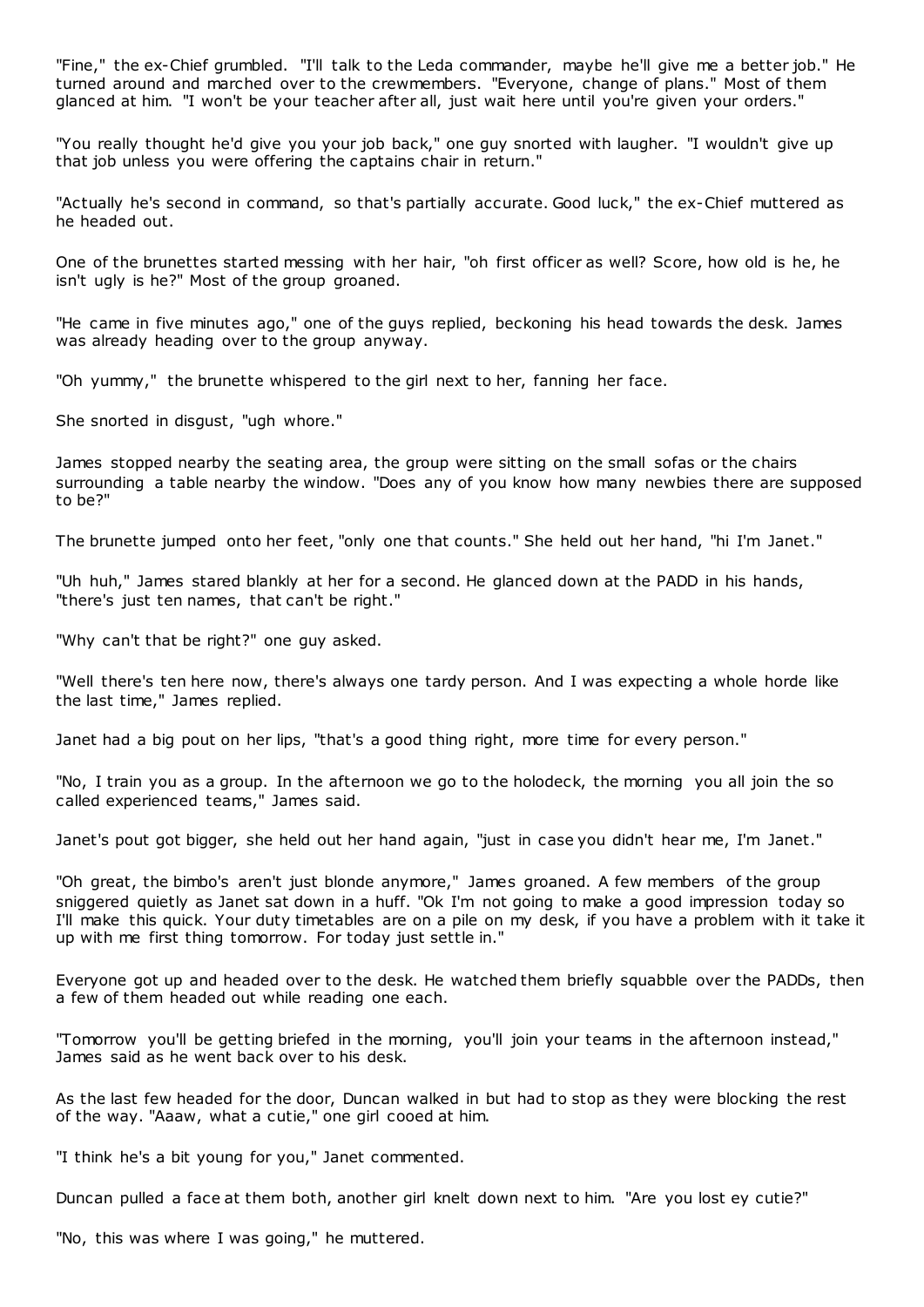James headed over to the doorway, "guys, give him some air please."

"Yeah Annie, god," the first girl said.

The girl next to Duncan frowned, "I was only trying to help, unlike you." She stood back up, the first girl pulled her out of the office. Janet ran after them.

"Tell me something, are all the girls bimbo-ish?" James asked the two remaining guys.

"Nope. Two of them you can share a room with for five minutes, without losing the will to live," the first guy replied. He glanced at the guy next to him, "oh but in exchange, you have him."

"What do you mean by that?" James asked like he didn't want to know.

"Shut up loser," the second guy groaned, elbowing the first guy. He held out his hand, "I'm Stewart, it's nice to meet you sir."

"Yes I'm the loser," the first guy muttered.

"Um you don't have to call me sir," James said, he uneasily shook the guy's hand. The guy didn't let go afterwards though, James looked down at their hands in distaste. "Ok we're just holding hands now," he muttered, quickly pulling his hand away.

"Told you, he's just like those girls," the first guy smirked.

James looked really worried, "ok, go now please before I change my mind about that guy's job."

"I told you Stewart, no hitting on the higher ranks," the first guy sniggered. He pushed Stewart out of the office, slowly following him. He glanced back, "I take it you're not used to gays hitting on you then huh sir, or whatever you want to be called."

"You'd think I would be," James muttered. "Just go, we'll go through everything tomorrow." The guy quickly followed his friend.

"Eeew," Duncan said while staring at the door. "I didn't know boys like boys, that's wrong."

James sighed in relief, "no it's not, it's normal for a lot of people." He headed back towards the desk, "what are you doing here anyway, you should be resting."

Duncan followed him, he climbed into one of the chairs in front of the desk. "I want to know why you were being so mean to mum."

"You don't understand, it was an argument, it's not like it was our first time," James replied as he sat down in his own chair.

"But you were yelling at her, she wasn't. You made her cry. I wanna know why," Duncan muttered.

"Duncan I'm sorry you had to hear all that. There's two sides to it and..." James said.

"Mum's upset, don't you care?" Duncan grumbled.

James sighed into his right hand, "she doesn't care about me so." He glanced at his son's angry little face. "I do care about her, it's just you know how she's been for the last few months. She's not the only one who's hurt."

"I guess," Duncan said. "Do you hate her?"

"What? No I never could," James replied. He stood back up, "I just don't trust her right about now. It's hard to explain, you're too young." He moved over to sit on the edge of the desk.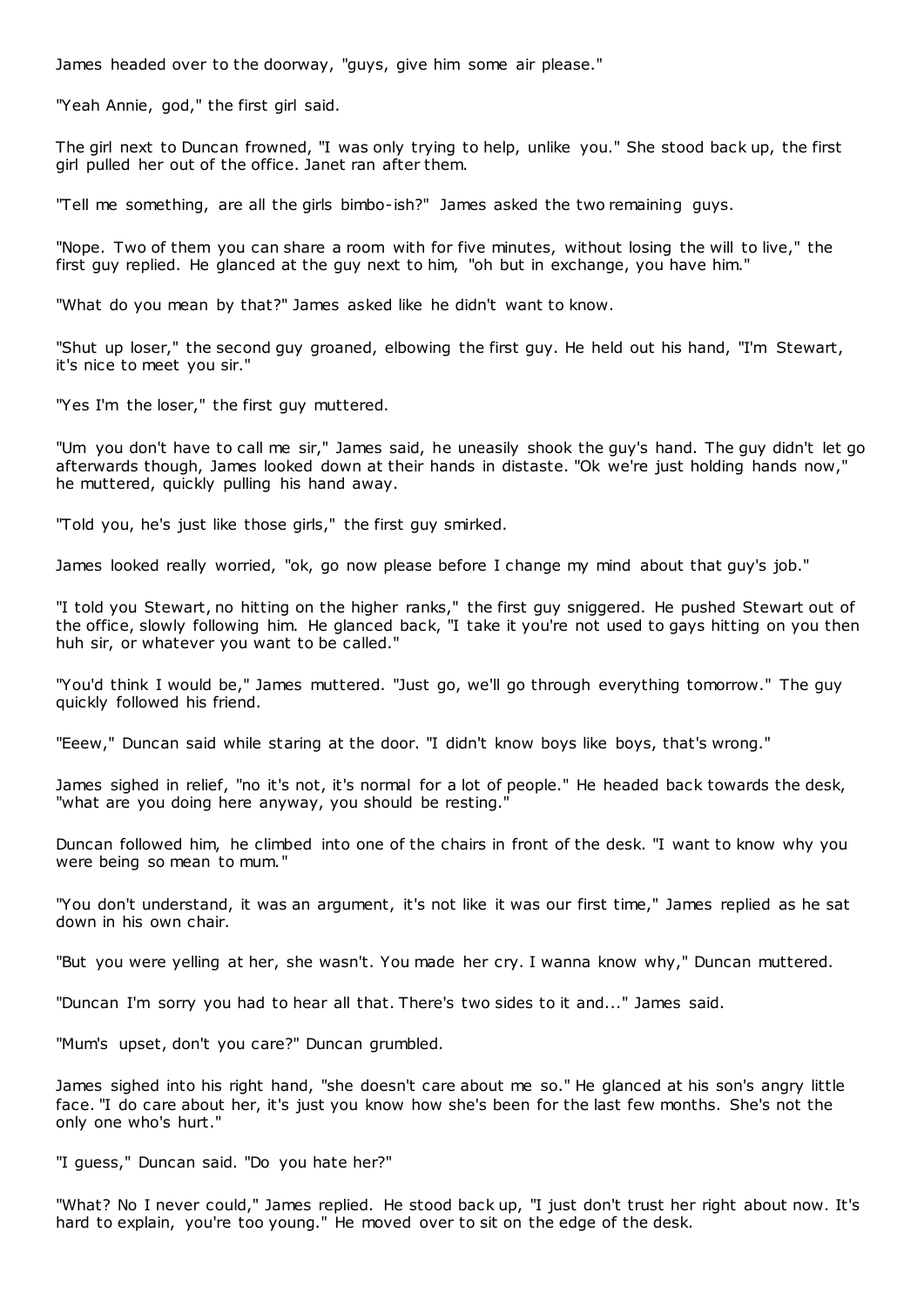Duncan looked confused, "why?"

"Well let's just say she did something you wouldn't really understand. It was a big shock as your mum's not the type to go behind my back. I couldn't really tell you why, you wouldn't get it," James replied.

"Well I'll just have to stay mad at you then," Duncan said as he folded his arms.

James raised an eyebrow at him, "ok who did you get that from? Me or your mum."

Duncan shrugged his shoulders, "I dunno."

"All right, I'll give it a go, but if you get confused just tell me," James said. "Me and your mum have known each other since we were your age. Over the years our trust in each other grew to the point where I'd trust her with anything."

"Like what?" Duncan butted in.

"Well anything, you name it," James replied.

"Um, cooking lunch without the replicator," Duncan said.

James bit his lip nervously, glancing behind him briefly, "ok maybe not. I mean more personal stuff. I'd trust her to hang around with guys she liked and found attractive or something."

"Has that happened?" Duncan asked, raising an eyebrow.

"No, I don't think so," James replied.

"You'd be a little mad though," Duncan said.

"I wouldn't, not at her anyway at least," James muttered. He shook his head, "ok we're getting way off here. I trusted her with an errand, an important one. Ok this'll make no sense."

"Why couldn't you get it if it was so important?" Duncan asked.

James groaned into his hand, "ok I'm already a bad parent for discussing that much with you, I don't want to make it worse. The way she was acting and what she did didn't really go together. Besides the trust thing I'm confused to say the least."

"You do still want to be with her right?" Duncan asked.

"That's not even the issue, don't worry about that," James replied. "I just need time to think, I might be able to figure out what she was thinking. By then I might have calmed down a little."

"And then you'll trust her again and make up?" Duncan questioned.

"I wish it were that simple. I don't know what to do about it though," James replied. He slid off the desk to stand back up again. "You should go back, see if she's ok for me."

"Why don't you?" Duncan asked with a pout.

"I'm still a little mad at her, do you really want me to make her worse?" James questioned, smirking a little.

"No," Duncan replied. "Can I help?"

"There's nothing you can really do. I don't even know what I have to do. We've never had a trust issue, well we have but the other way around," James replied.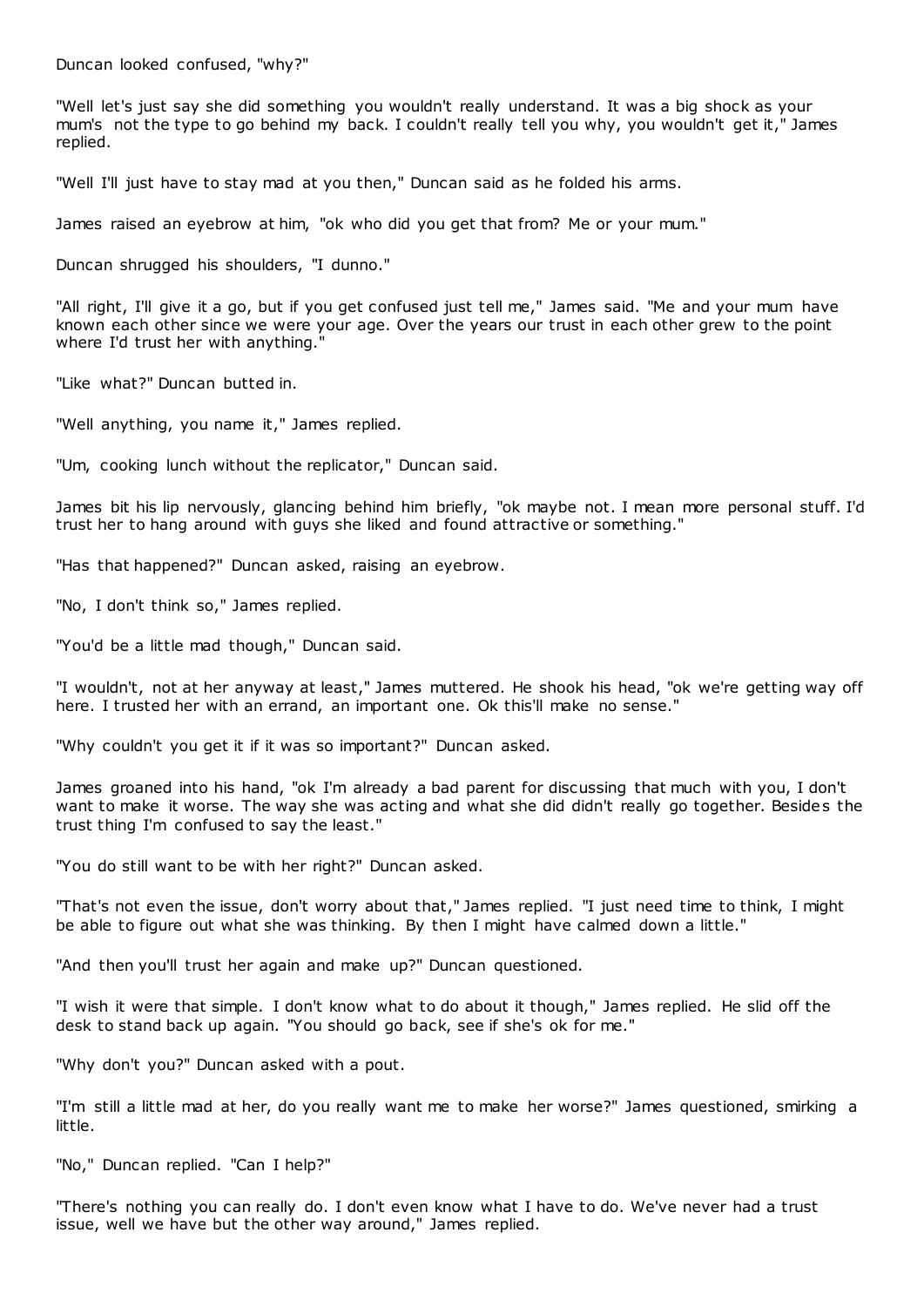"What did mum do then?" Duncan asked.

James closed his eyes and turned away, "great, she must think I'm such an asshole."

"Why?" Duncan asked.

"Because I did this horrible thing years ago, she forgave me straight away. It wasn't a matter of her trusting me again, it was a matter of me trusting myself with her," James muttered, shaking his head. "She isn't exactly been herself lately, how on earth did she do it?" He glanced back at Duncan, "sorry, you're probably thinking even less of me than you were before."

"Mum's still with you after it. It couldn't have been that bad," Duncan said.

"I'd better not say anything else," James muttered. He walked back around the desk, "I wasn't myself that day, she hasn't been herself lately. What's different?" He sat back down in the chair, "you should go back home."

"No I want to help," Duncan said.

"I think your mum'll be worried if she notices you're gone. You should," James said.

"I got an idea though. Maybe you should assign her an errand or a task," Duncan said.

James frowned as he leaned on the desk, "this isn't the time to be bossing her around. Actually you never do that anyway."

"She probably wants you to trust her again so if you ask her to do something, she'd probably do it," Duncan said.

"What like wear a dress or something, that would be cruel," James said.

Duncan smirked, "that's not what I meant."

"I know, go on," James said.

"I can't, I don't know what you'd trust her with that's small. Cos if you do that, she passes you try something harder. I'm not very good at this," Duncan said.

"No you are, it's actually given me another idea," James said.

"What's wrong with mine?" Duncan pouted.

"I don't want to tell her what to do, not really. The only reason I'm finding it harder to trust her again is because of her behaviour lately. I know just the thing to help her with it," James said.

"What is it?" Duncan asked.

#### **The Bridge:**

Tom tapped his foot impatiently, "report."

"We've still got another ten hours," Kevin muttered.

"Any sign of weirdness?" Tom questioned.

Nobody answered him. Kevin glanced back at opps, shrugging his shoulders. "Jodie still hasn't comeback. That was weird wasn't it?"

Tom shrugged, "I guess. Oh well, five minutes and I go on my last break."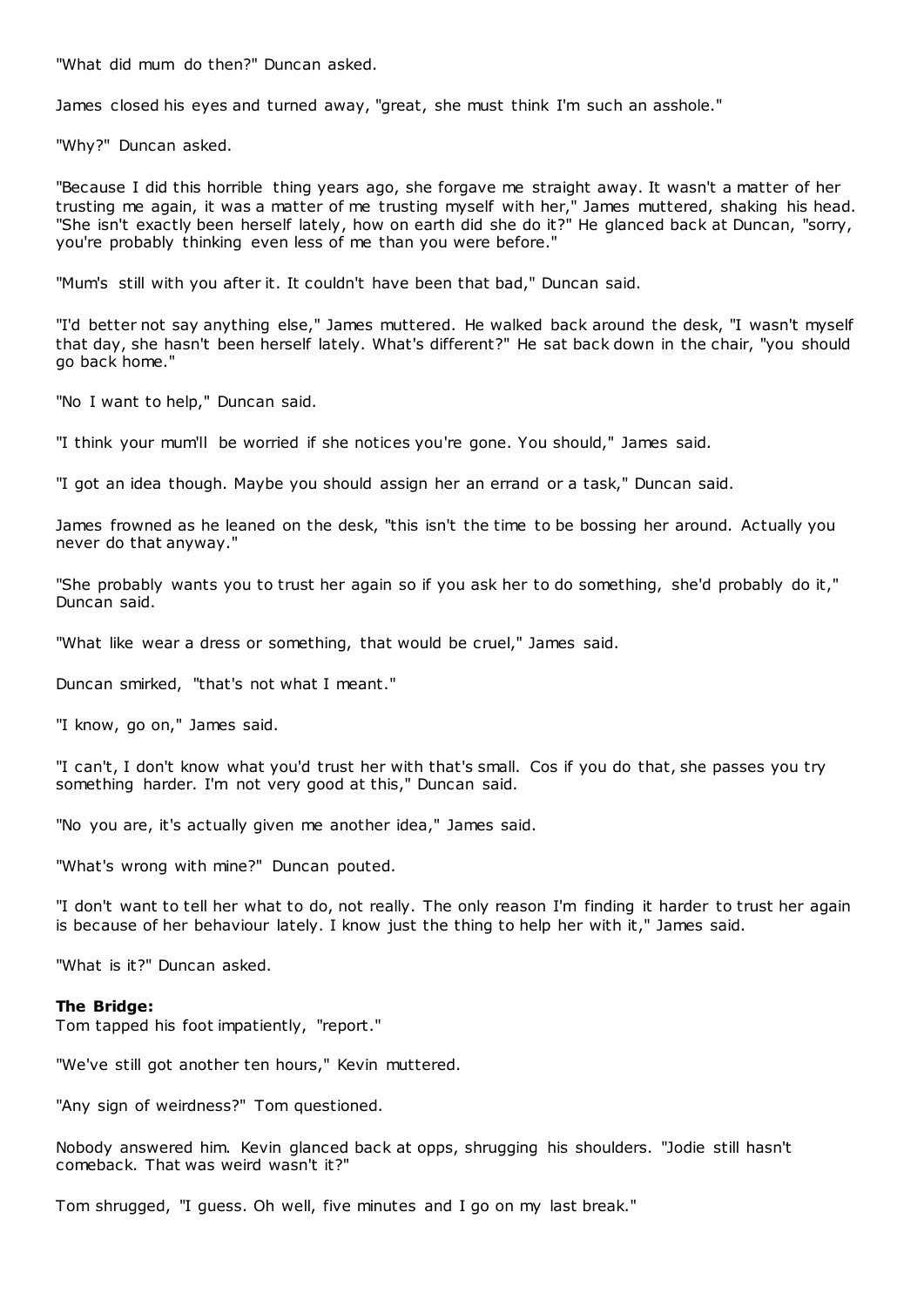"You have a lot of breaks," Kevin commented.

"Yeah well I'm the Captain," Tom said.

The comm activated. Everyone on the bridge could hear background noise but no voice.

"And there's some more," Kevin said.

#### **Meanwhile on the Leda Bridge:**

Everyone was looking pretty confused as the same thing played on their intercom.

"What the?" Bryan muttered.

Harry had his eyebrow raised as he listened, "ok, can't they hear it?"

In: "And I repeat anyone having invisible-ness report to Voyager, Deck Three, Section Two. Harris out."

"Invisible-ness, ok? I guess that's me," Harry sighed while heading for the turbolift.

"Ok that was odd. Doesn't anybody know how to use the comm?" Craig said.

"The computer says that it came from Jodie's commbadge," Faye said.

Bryan shrugged, "she must have accidentally tapped it."

#### **Voyager's Nursery:**

The three young teachers were either standing or sitting on a chair in front of about fifteen toddlers. The woman sitting on the chair was reading out loud from a book.

One boy shoved his hand into the air, "miss?"

The teacher groaned, "yes, what now?"

"Does the princess die?" the boy asked.

"I haven't finished the story yet Carl," the first teacher groaned.

"My mum says I can't be read any sad stories," the boy said.

"It's not a sad story," the teacher said. She continued to read from the book.

Carl put his hand in the air again, making nearly everybody in the room groan. "Does the princess marry that guy?"

"If you wait a little you'll find out," the teacher muttered.

"But why does all these stories have weddings and stuff. If people don't get married does that mean they're sad?" Carl asked.

"No of course not, it's just a nice ending for the characters," an older woman said softly.

"Ok so why do all the characters like to marry?" Carl asked.

Johnathan glanced at him, "would you shut up."

"Because they love each other, obviously. Now can I continue the story?" the first teacher replied. She didn't wait for an answer, she continued reading.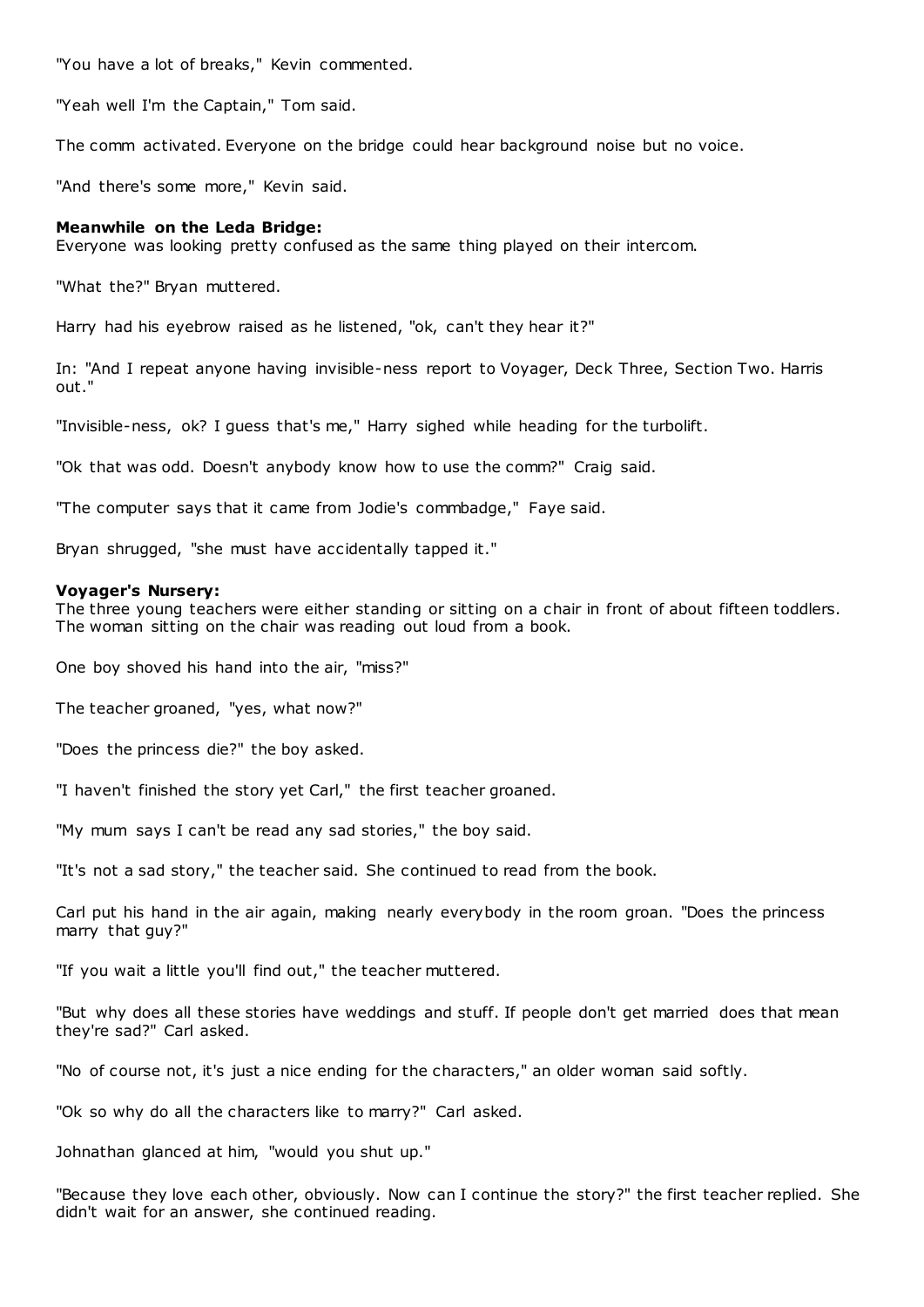Carl put his hand up again, "do they have any kids?"

"It's not said in the story, now please just listen to the rest of it," the teacher groaned.

"Shut up Carl," one girl moaned in Carl's direction.

"Yeah I want it to be cookie time," one of two blonde twin girls said.

"Why are you always hungry?" her other half asked her.

"Ok I'm going to continue the story one last time," the teacher butted in. She sighed before beginning to read again. Carl raised his hand again, a lot of the kids glared at him. "What is it now?"

"I need the toilet," he said quietly.

"I've only got a paragraph to read, it's not much," the teacher said. She finally finished reading from the book. The other two teachers sighed in relief as she closed it.

"That was a stupid story," Carl said.

Johnathan raised his fist angrily, one of the teachers scowled at him. "Don't, one more violent bit of behaviour and you're in the naughty corner."

"Fine," Johnathan pouted. He glanced back at his little sister, "you can have my cookie if you hit that boy."

"You dont have to tell me twice," Miral said with a smile. She crawled forward a little, then slapped Carl across the back of the head. He instantly burst out crying. She crawled back over to where she was sitting before, "who's the baby now?"

One teacher rushed forward to pick him up, "all right, you can go to the toilet now." She walked away with him.

"How come no one ever sees you do it?" Johnathan said.

Miral tilted her head to the side, "cos I'm good at it."

James and Duncan entered the nursery, Duncan stayed in the reception area as James headed over to the group of toddlers. Meanwhile one of the teachers carried a tray of cookies over to them. "Oh you're here early."

Amy glanced behind her, her face lit up, "daddy." She crawled over to her dad and wrapped her arms around his leg.

"Only by five minutes or something, sorry," James said, kneeling down. "How was it then?"

Amy shook her head, "I couldn't play with anything, and one of the boys won't stop talking all the time."

Sasha headed over to them, "you played with the lego for a while."

"That boy came over," Amy pouted.

"So you stopped?" James questioned. She looked back up at him. "He couldn't have been that annoying."

Johnathan glanced back at them while receiving his cookie, "oh but he is." Miral snatched it out of his hands. "Aaaw, I forgot."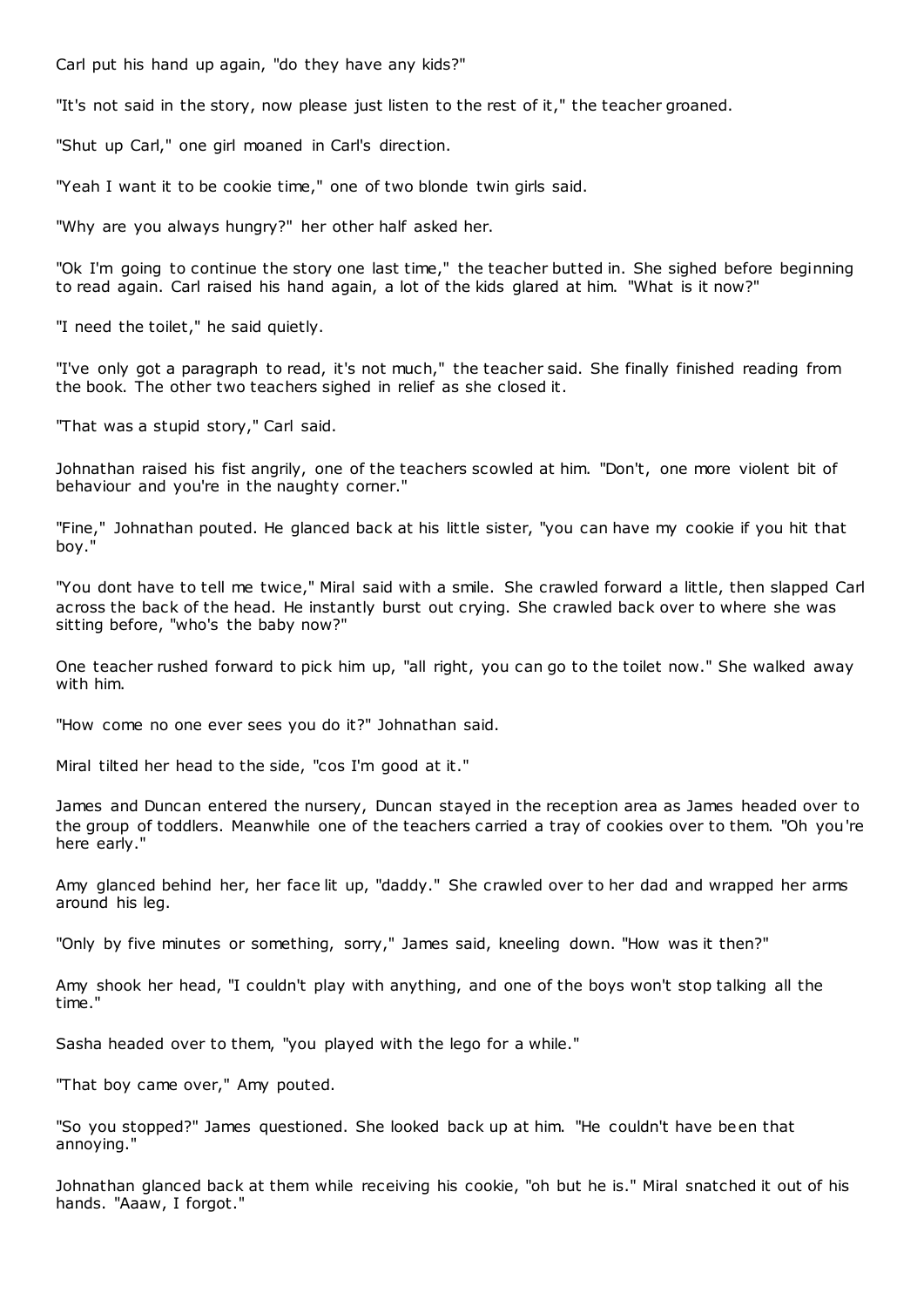Miral stuck her tongue out at him, "I didn't."

The teacher stopped at her, "um, I didn't give you a cookie yet. Who's is that?"

"I'm holding it for Johnny," Miral replied sweetly.

"It's Johnathan," Johnathan muttered.

"Give it back to him," the teacher said. Miral pouted, she handed him the cookie back. The teacher handed her a different one. Once her back was turned she took Johnathan's back.

"Is that Johnathan's sister?" James asked.

Sasha nodded, "yeah she's funny. She kept hitting Carl and the other boy, and the teacher thought she was cute or something."

"Oh, I wish I got away with that when I was a kid," James said.

The teacher handed a cookie to Sasha, then one to Amy. "Can I just say something Mr Stuart, your girls are really well behaved. It's kind of a relief considering most of the class get up to at least something," the teacher said.

Sasha giggled, "Duncan's bad enough for all of us."

James smirked as he reached out to stroke a bit of her hair, "I wouldn't be so sure about that, if I were you."

"I'm good," Sasha said with a mouthful of cookie.

"Your little Sasha's a little angel, good as gold," the teacher smiled. "She and Miral have been good all day, however Amy."

James frowned, "what about her, you said they were both well behaved. Are you getting mixed up with this Miral?"

The teacher shook her head, "no Miral has been sweet and polite, unlike her mischievous brother." She glanced back at Miral who had finished off her second cookie.

"Uh huh, I'll take your word for it," James said, smirking at Sasha.

"Told ya," she said quietly.

"Don't get me wrong, Amy's been well behaved but she doesn't like playing with any of the children," the teacher said.

Amy took her cookie out of her mouth, she looked up at her dad with wide eyes. James glanced down at her briefly, "this is her first time in a nursery, she's not used to other kids, just her brother and sister."

"I know, but she did seem to get upset anytime one of the children tried to play or talk to her," the teacher said. "Also she tried to crawl or walk out three times."

Sasha giggled, "that was funny."

James glanced back down at Amy, "why did you do that sweety?"

"I don't like it here," she replied.

"What don't you like, maybe we can do something about it?" the teacher questioned.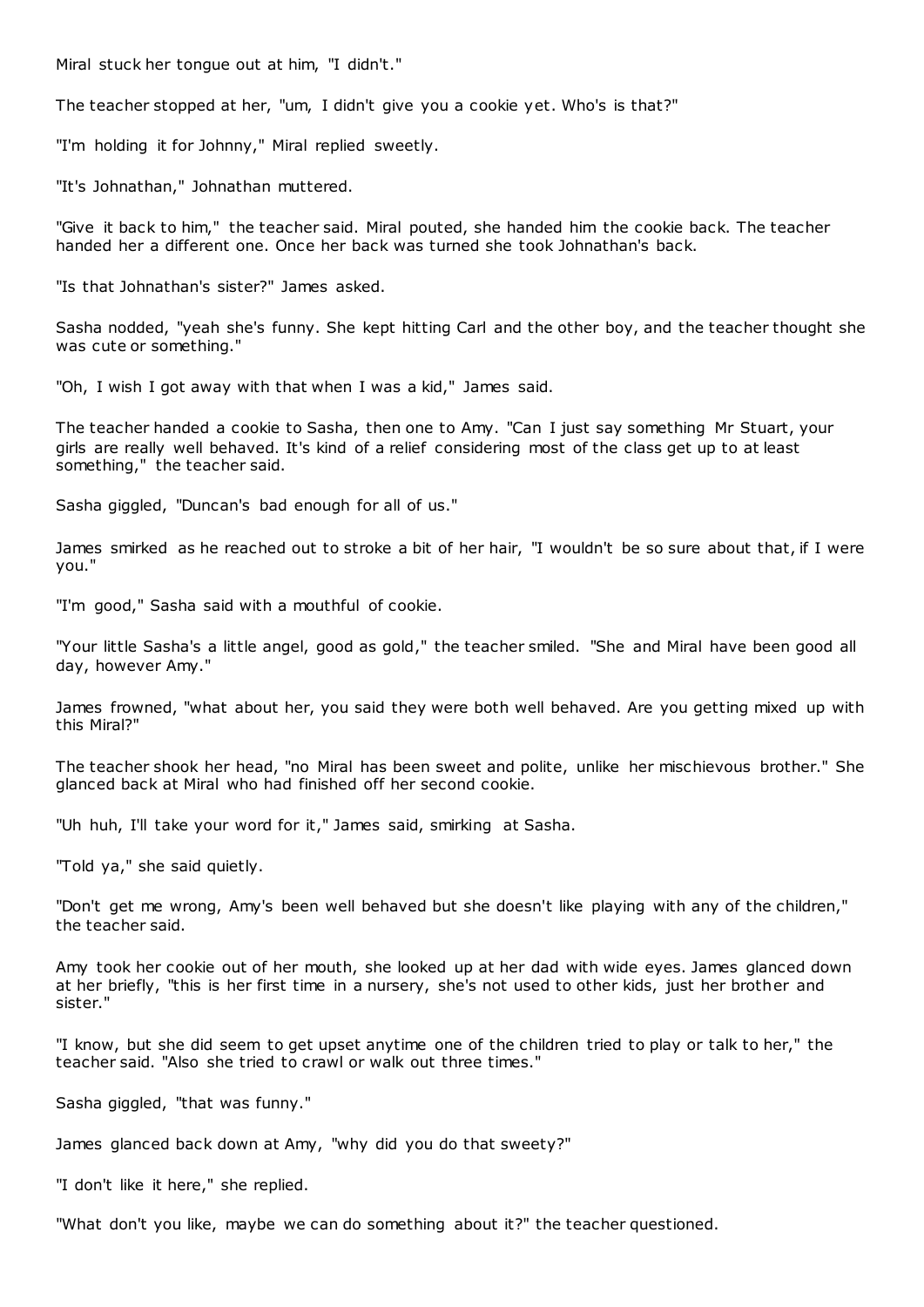"Never mind, we'll talk about this later," James said. He picked up Amy, then looked at Sasha. "Are you walking or do you want a lift?"

"Can I have a piggy back?" she asked.

"I want one too," Amy pouted.

James sighed, "you both can't at once, you can take turns if you want. Let's just go."

Duncan walked over looking a little annoyed, "where's my cookie?"

"They're just for the nursery students Dunc, come on," James replied. He took a hold of Sasha's hand and lead her out, Duncan followed them with a pout on his face.

"I never got any cookies when I was," he said.

The teacher raised an eyebrow as they left, she turned back around as a different boy burst out crying. He was sitting next to Miral and Johnathan, the two twins were behind them.

"What's the matter?" the teacher asked softly.

"She hit me," the boy pointed at Miral.

"Me?" she squeaked. She looked up at the teacher with wide watery eyes, bottom lip sticking out.

"Aaaw," the teacher sighed as she looked at her. She knelt down to pick up the crying boy, "you shouldn't make stuff up like that." She walked away.

"You're evil," Johnathan said. Miral glanced at him, her sob-act look instantly disappeared. "I'm telling mum."

"Well I'll tell her that you told Sasha about what happened to dad last week," she said.

"See, you're evil," Johnathan glared at her.

# **Deck Three:**

Harry turned one of the corners, nearly walking into a stressed Jodie in the process.

"Ok can you see me?" he asked.

"Yes and I bloody felt you walk into me too," she replied angrily. "What's going on?"

Harry shrugged, "I don't know. We're obviously invisible, but not to each other. What's weirder is that nobody can even hear us."

"But we can touch things so we do exist and we're not dead," Jodie said.

"So what do we do? Do you know when people stopped noticing you?" Harry asked.

"No, I was at opps. I just tried to tell Tom about something weird with the shields, but he wouldn't listen," Jodie replied.

Harry raised an eyebrow, "what do you mean?"

"I don't know, it's like something's gently hitting the shields and they fluctuate in a strange way. I can't explain it, you have to see it. You'd probably understand it," Jodie replied.

"Oookay, you do understand opps a little don't you?" Harry questioned.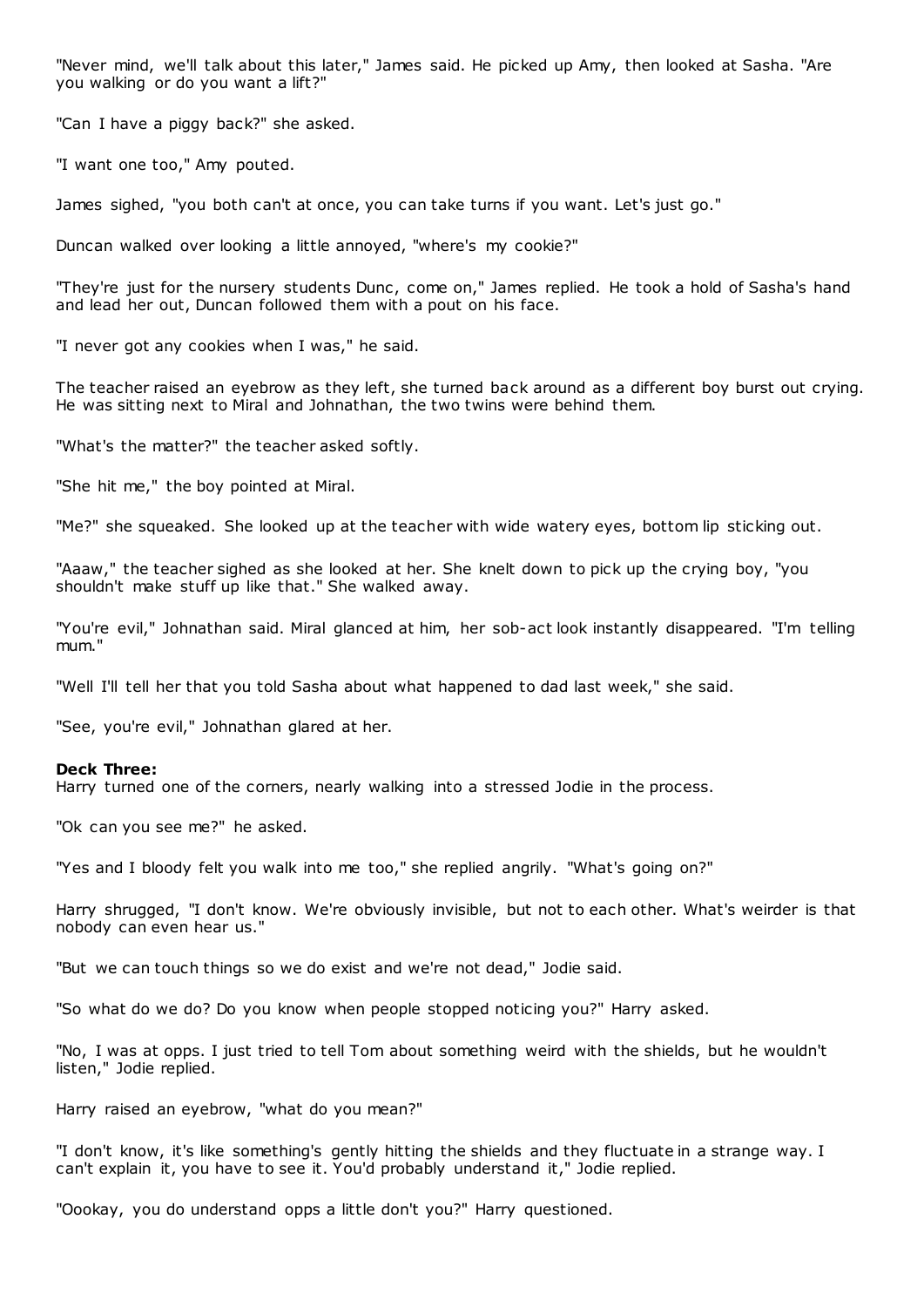"Yes I do, I know the basics. I've seen some weird things happen to shields on Voyager and my dad's ship, but I haven't seen that before," Jodie replied.

Harry sighed, "all right, we'll go back to the bridge and take a look." He turned back the way he came.

#### **The next morning:**

Jessie was lying in bed staring up at the ceiling. She sighed and climbed out of bed, then made her way towards the door. She almost bumped into James at the door way. "Where have you been? I was worried."

"You do know you can check with the computer now, right?" James questioned.

"Those things aren't always accurate," Jessie muttered. "So?"

"My office," James replied.

"Oh," Jessie said. "It's a long shot but uh, are you still mad at me?"

James raised an eyebrow before turning back around, "I know we usually make up quickly but..." He walked over to the sofa.

Jessie bit her lip, "I said it was a long shot." She followed him halfway.

"This is different though," James said. He turned back around, "I really don't understand the baby part but I get why you've been acting this way."

"Do you really? You did, then didn't, what's new?" Jessie questioned.

"We've both been through some crap over the last two years most of all, but the Chakotay incident separated us. I spent more time with the kids, and you did the opposite slowly over a few months," James replied.

"He said I wasn't mother material, he's right," Jessie said.

"He's wrong though. Sure we both had a really rough start but we have stuff a lot of parents don't have to deal with," James said.

"I guess," Jessie said.

"Look Jess, you know what I'm really angry about don't you?" James questioned.

"I betrayed your trust," Jessie replied.

"That's one thing that will take a lot of fixing," James said.

"What else is there?" Jessie asked.

"Your problem with the kids. Duncan came to me yesterday and he gave me an idea how to help with both," James replied. "He suggested entrusting you with something small, then later something bigger, you get the idea."

"I'll do that, no problem. I'll do anything. I want you to trust me again," Jessie said.

"I said he gave me an idea Jess, I'm not really suggesting his to you," James said.

"Oh what is it?" Jessie mumbled.

"We'll swap," James replied.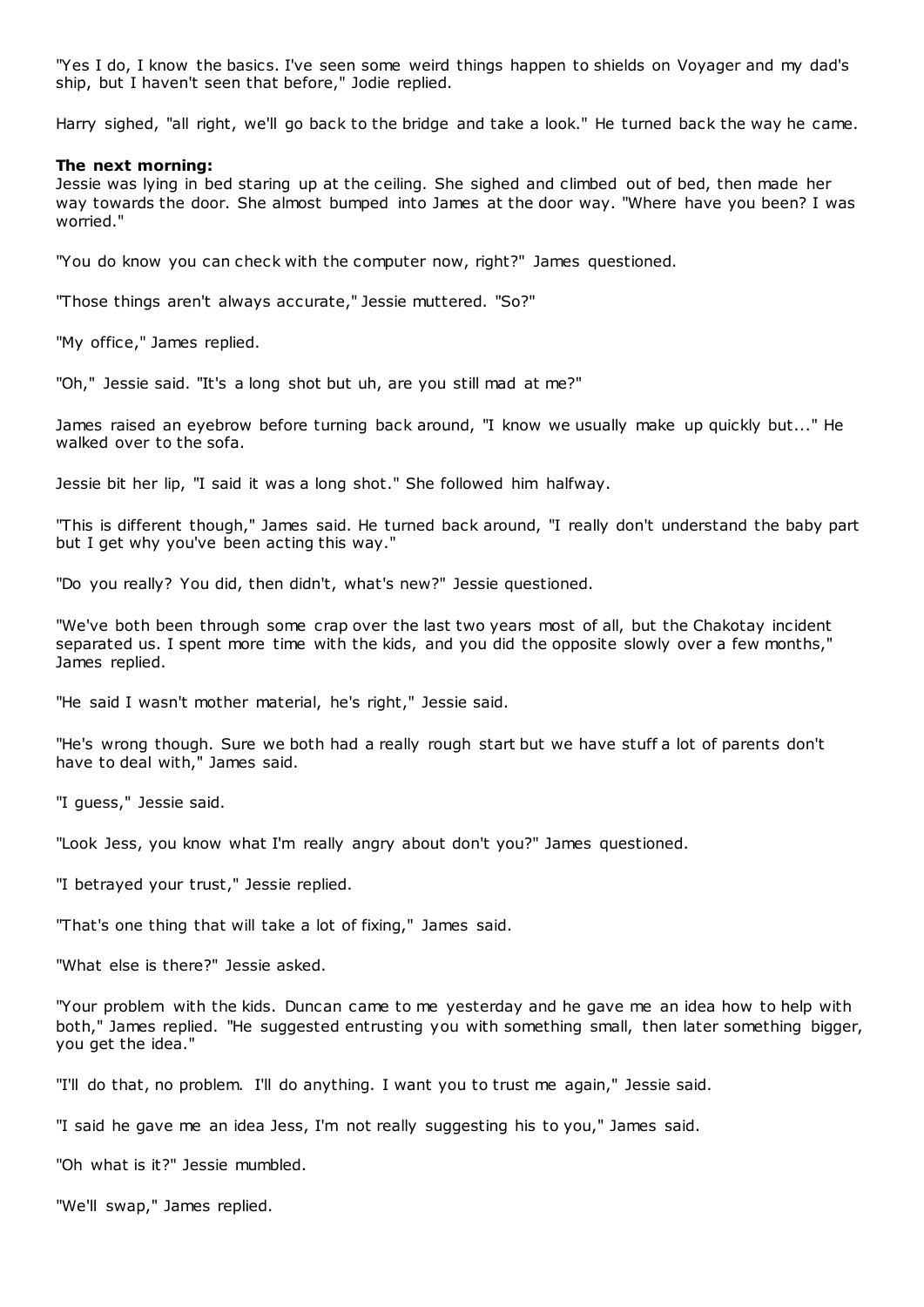Jessie raised an eyebrow, "swap?"

"Yeah it's simple really. I'll get ready to go back to work. You get the kids up and ready, take the girls to nursery, look after Duncan, you get the idea," James replied.

"Uh, I thought we were just easing into this, can't we just continue doing that," Jessie stuttered with wide eyes.

"Nope, this'll work better. If I'm around to help I probably will," James said.

"But how will this help you trust me again?" Jessie asked.

"Jess it's obvious, I'm leaving you with the kids aren't I," James replied.

"Oh, you must have some in me then," Jessie said, sounding hopeful.

"Probably a little. I know that you still care about them. Believe me, this'll help you a lot. Being with the girls all day, them and Duncan at weekends helped with the grieving. You should have done the same. It is my fault that I didn't tell you sooner," James said.

"It does really?" Jessie said. "I'm not grieving though."

"Jess look, losing my mum, the baby and especially Lena was really hard for me. Our first baby and your deaths were the only worst times of my life. I felt terrible, you remember. If looking after the kids helped me, it'll help you too," James said.

"I don't know," Jessie said. "If I screw up then does that mean you won't ever trust me or..."

"No it doesn't, let me worry about that part. All I want from you is to get better, be yourself again," James said. He stepped closer to her, "I have missed you."

Jessie smiled weakly, "that can't be what it takes, really tell me. You know I'll do anything."

"Yeah I know. Just do this for yourself and the kids. Trust me, it'll help," James said.

"I believe that but..." Jessie said.

"As far as I'm concerned you being not yourself had something to do with what happened. The way you are now, that girl is the one I don't trust that much," James said.

"Right, I see. How long would you be off?" Jessie asked.

"I don't know really, a week maximum if I can, I doubt it'll last longer than an hour though. Amy will make it harder," James replied.

"This'll probably be more of a challenge for you than me," Jessie smirked.

"I know. The minimum would be anytime I think you've shown a lot of improvement," James said.

"Will I get an exam at the end of the week too?" Jessie asked, still smirking.

"Well if you insist," James replied with a smile.

"Oh now I'm nervous, I'm terrible at exams," Jessie said.

"I'm sure you'll do fine. Trust me, two or three days and you'll be waking up with a smile every morning again," James said.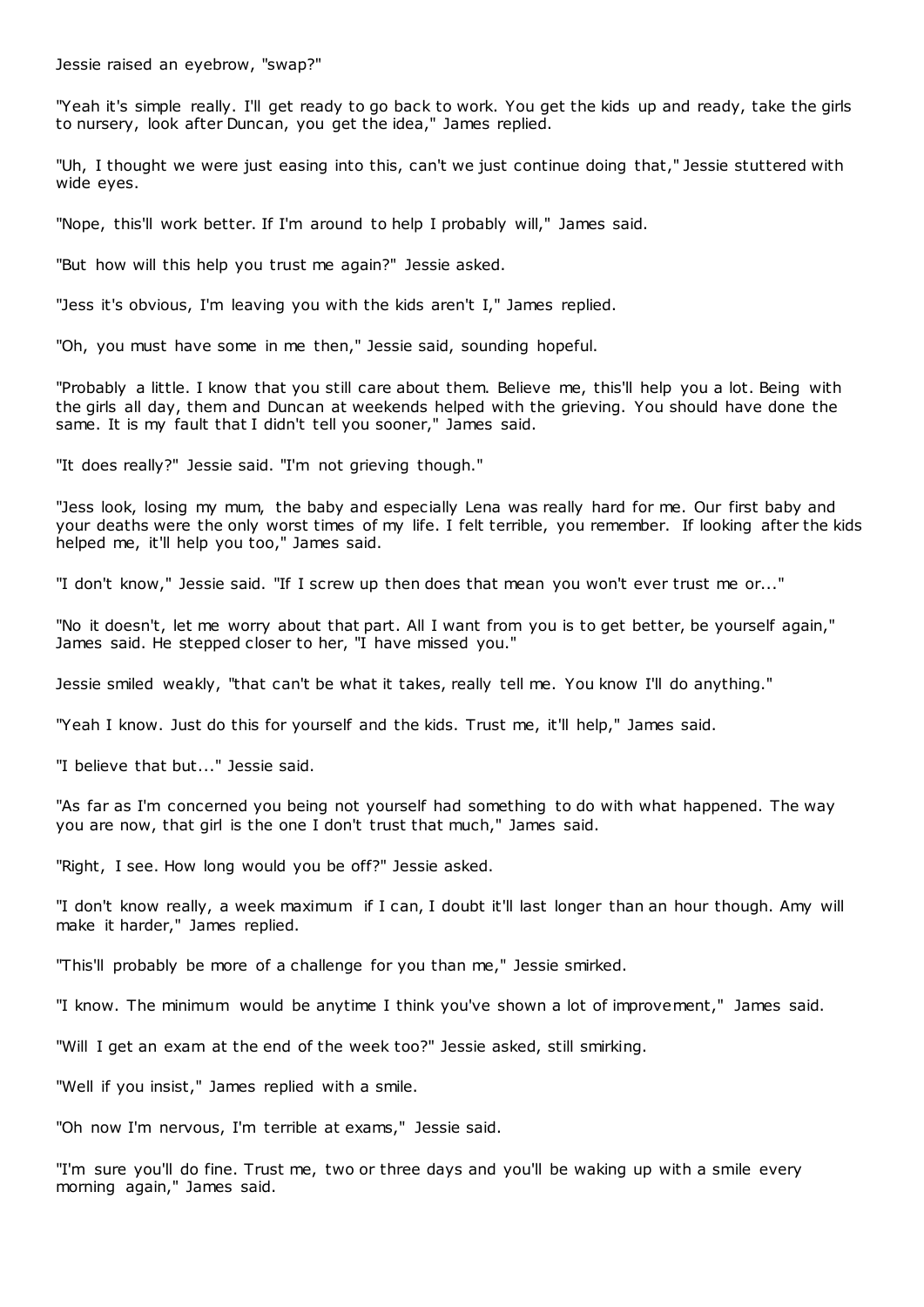Jessie sighed, "I miss that. I do miss actually wanting to get up just so I could see the kids. I remember being torn a lot between getting up to see them or staying with you."

"Yeah I miss that too," James said, glancing at the watch on his wrist. "Well it's time for the kids to get back up."

Jessie already looked nervous, "ok uh, won't they get worried if I'm there instead of you?"

"They'll probably be more relieved than anything else. Though Duncan knows about this anyway," James replied.

"Ok I can do this," Jessie said. She headed for the other side of the quarters.

"Uh that's Duncan's room, he doesn't need to be rushed out of bed," James said.

"Oh yeah, he's off school," Jessie muttered. She stepped into a different bedroom.

# **A little while later:**

Daniel stepped off the turbolift carrying Scott in his arms. "Just try not to spill the lego bricks everywhere again."

"Why?" Scott asked, glancing up at him innocently.

"Because I get the damn teachers talking to me," Daniel replied. "Ok just don't eat the play doh."

"Why?" Scott questioned.

"Oh come on, can't you do one of those at least?" Daniel muttered. He stopped when he heard a strange buzzing sound coming from behind him. He glanced back, his eyes widened. "Crap," he mumbled before running off down the corridor. He got to the nursery, once there he handed Scott to one of the teachers.

"Something wrong sir?" she asked.

"Yeah something's out there," Daniel replied. "See you later Scott."

Scott tilted his head to the side, "what's wrong dad?"

"Nothing, I'll handle it," Daniel replied. He quickly stepped back out, glanced around the corridor. The buzzing noise he heard before was fainter, but was getting closer again.

Meanwhile Jessie stepped out of the same turbolift, with Duncan, Sasha and Amy.

"No Amy it's not you. Daddy just thinks we need to spend more time together," Jessie sighed.

Amy pouted, "but that doesn't mean he has to go."

"He thinks it's a good idea," Jessie said.

Duncan raised his eyebrow while looking at Amy, "you always have to pout, can't you go five minutes without doing that?"

"I only copied off you," Amy said sweetly.

"I don't do that," Duncan grumbled.

Sasha giggled, "yeah you do, you're a big baby."

Duncan glanced angrily between the two girls, "no I'm not, if I am you are."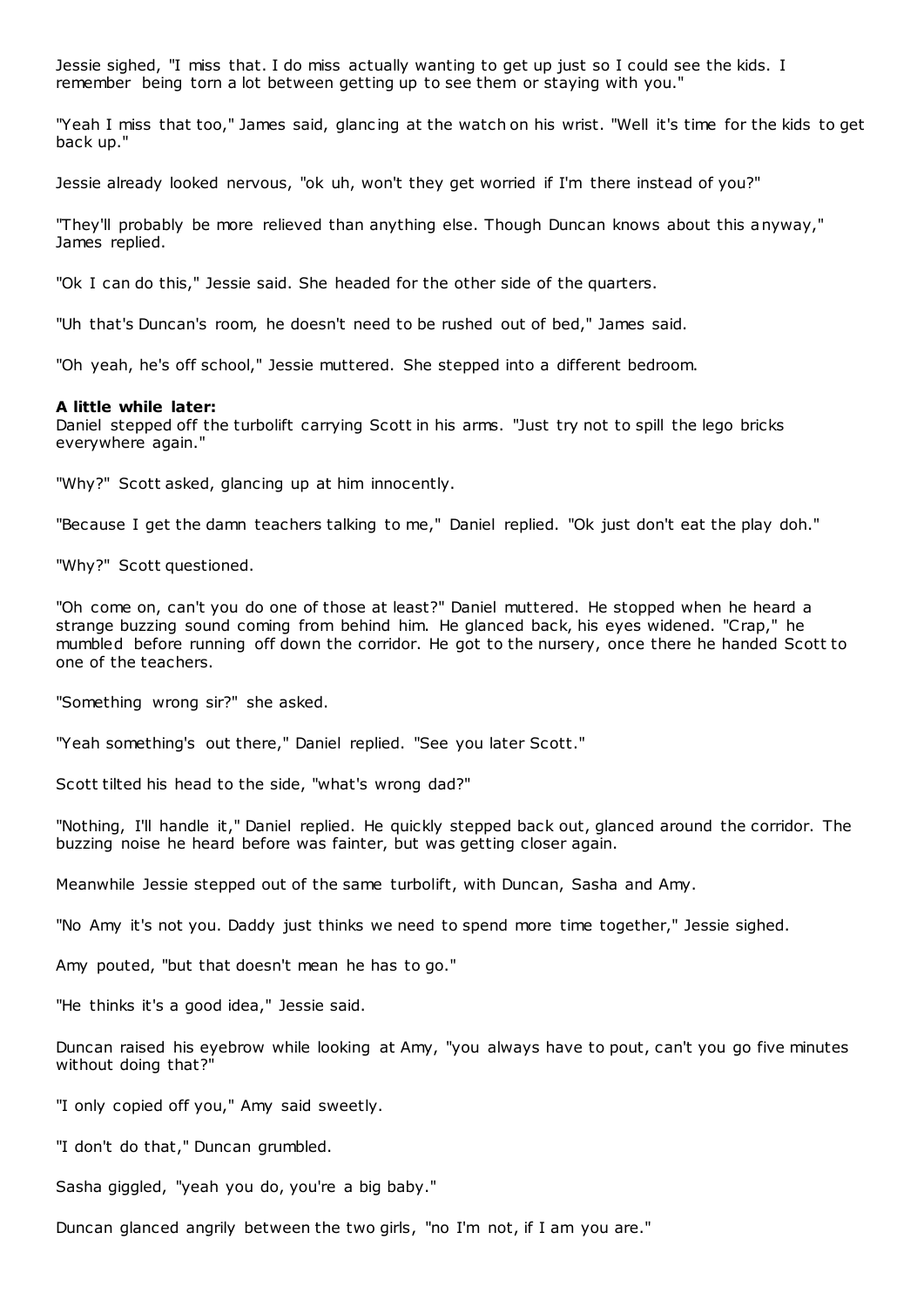"I am a baby," Amy said.

Sasha grinned, "yep me too, am only two."

Duncan looked up at his mother, "mum, tell them."

Jessie was too busy staring at somebody lying further down the corridor, "what's that." She turned around and knelt down in front of them, "stay here." She walked over to the obviously unconscious form on the ground. "Great," she muttered, tapping her commbadge. "Rex-Stuart to Sickbay."

# **The Leda**

# **Engineering:**

"Crap, this isn't good," an engineer muttered while staring at the warp core.

"We can't keep using the core when it's like this. We'll have to at least slow down," another engineer said.

Annika sighed, "yes, that does sound like a good plan." The three glanced at each other. "Um, who's in charge?"

"Who knows," the first engineer shrugged.

In: "Astrometrics to Hansen."

"Ooh I'm important," Annika giggled. She tapped her commbadge, "yes Hansen here."

In: "Weren't you supposed to swap duty shifts ten minutes ago?"

"Oh well it's obviously not me that's in charge, sucks to be you guys," Annika giggled. "I'm on my way." She walked straight out.

The two remaining engineers glanced at each other. "Am I the only one who's relieved?"

"No," everybody in the room all replied at once.

"Ok, for now I'm charge. I'm a Lieutenant," the first engineer said. She tapped her commbadge. "Engineering to Bridge. We'll have to go to one quarter impulse, we have a problem with the warp core."

In: "Um ok then. Bryan, you know how to do that right?"

# **The Bridge:**

"Hey you don't have a rank, you can't boss me around," Bryan pouted. He typed in something on his station, then pressed the send button.

"Um Bryan, there's just us left. Who else but me has an actual rank on this bridge?" Craig questioned.

Faye raised her hand meekly, "I'm an ensign." Bryan and Craig both widened their eyes in fear.

"Okeydokey, going to one quarter impulse," Bryan stuttered. He turned his chair around, "I just sent a message to mum, she'll know what to do in the Leda Engineering."

"Good move. Voyager got all the engineers that know what they were doing, we got the ones who can't even open a door," Craig said.

Faye pulled a face, "I thought they were automatic doors."

Craig nodded, "exactly my point."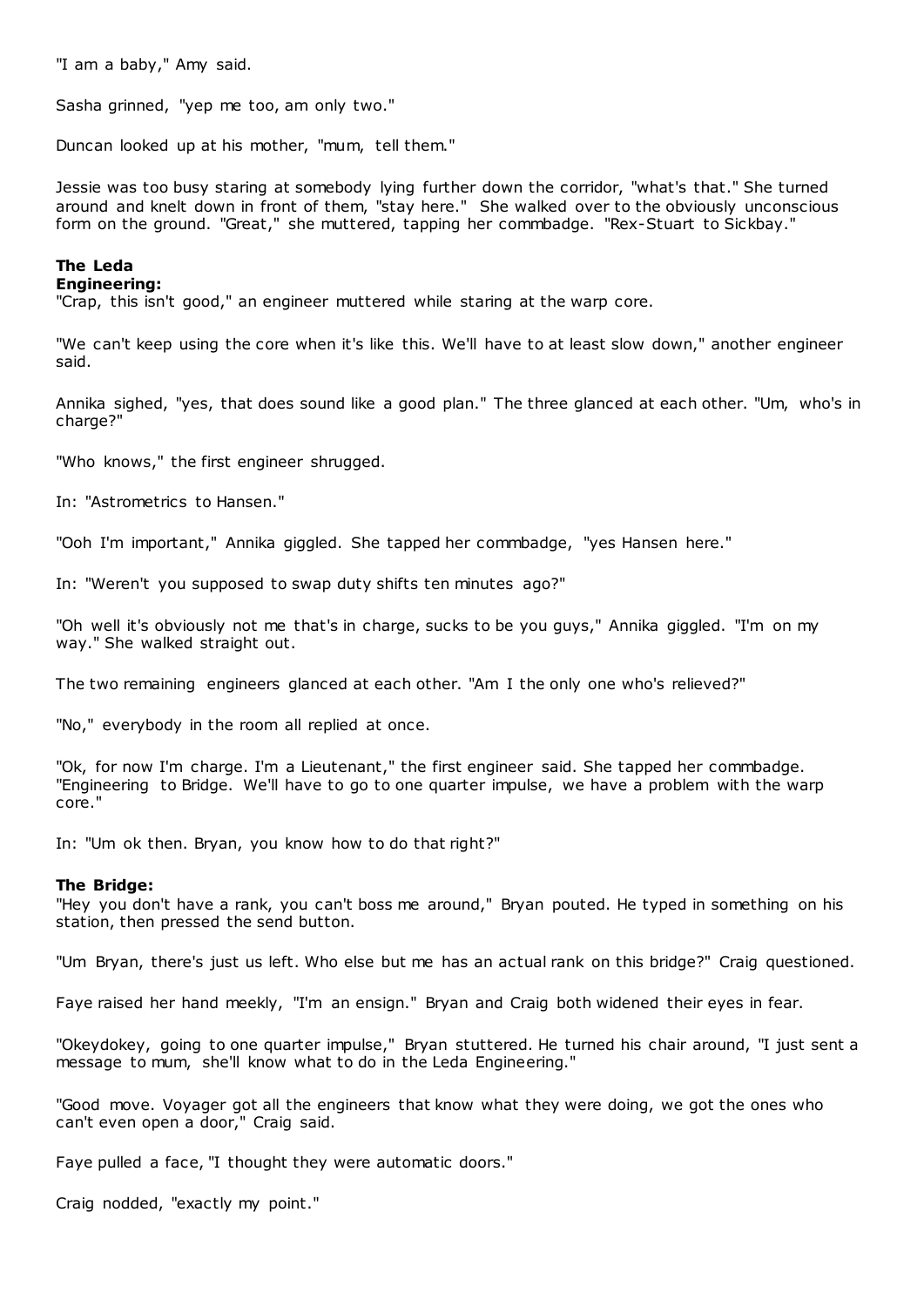# **James/Jessie's Quarters:**

Jessie walked around the big table in the centre of the room, with a bunch of clothes under one arm. Duncan was busy playing on the computer sitting on his lap, while lying on the sofa by the window.

"I'm just going to get the washing done, do you need anything before I get started?" she asked.

"No mum," Duncan replied. He glanced up at her, "you're not mad at me for suggesting that to dad, are you?"

Jessie smiled as she knelt down next to him. She brushed the disobedient strands of hair in his face to the side, "no, it's a good idea sweetheart. I do want your dad to forgive me, and I want to be me again you know."

"Yeah, I want you to too," Duncan said. He pulled a face, "to, too."

"I'm just sorry you got involved in this, you shouldn't have," Jessie said, smirking at him. "I knew what you meant anyway."

"Oh good," Duncan said.

"Are you sure you don't want anything?" Jessie questioned.

"Sure mum," Duncan nodded his head. He turned it back to his computer.

"Ok, you know where I am if you need me," Jessie said as she stood back up. She headed into the nearest bedroom.

The game on the computer screen flickered off, a list of files appeared on it instead. He pulled a face at it, "weird." He keyed in a few commands, information about one file appeared. Accented letters and symbols appeared randomly all over the screen. He looked towards the room Jessie went in. "Mum!" he called, "something's wrong with the computer."

He glanced back at it, the screen was now showing a video file. The video jumped to a picture of a dead forest in black and white. "Mum!" he yelled as loud as he could.

Jessie rushed in. Her eyes widened as her eyes focused on what was on the screen. She dropped the clothes she was holding, "oh my god!" The screen changed to show a static screen, then it turned back to the list of files.

"That was weird," Duncan said.

Jessie ran over to him, quickly kneeled down beside him. She pushed the computer off his lap, it broke as it hit the ground.

"Ok now it's broken," Duncan said. He glanced at his mother, "what's wrong mum, it wasn't..."

"Where did you find that file?" Jessie stuttered.

"I don't know, the computer started acting weird while I was playing," Duncan replied.

The intercom switched itself on. An eerily cold female voice came over it, "seven days ."

"No... no you can't!" Jessie stuttered. She grabbed a hold of Duncan tightly, "you'd better leave him alone!"

Duncan now looked pretty freaked out, "what's going on mum, who was that?"

Jessie looked around the quarters slowly, trembling in fear, her arms still tightly wrapped around him. "It's going to be ok, I won't let her hurt you." She kissed him on the forehead, "I promise."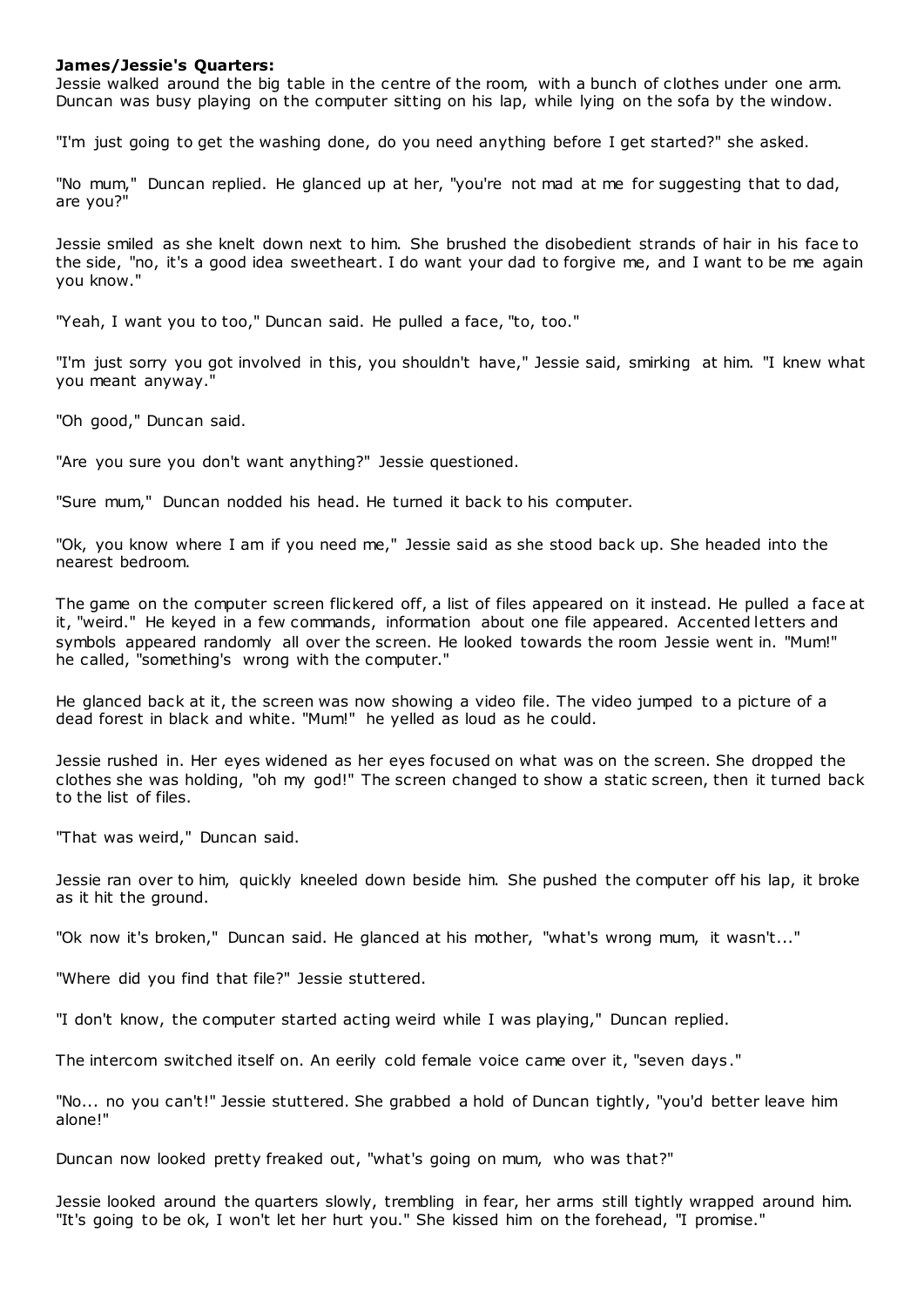"Mum, you're scaring me now. What's going on?" he said.

"This shouldn't be happening," Jessie muttered. She glanced down at him, "I'm sorry, I didn't mean to scare you. Just stay away from mirrors and screens ok. If you see anything weird, tell me straight away." She got up after picking up one of the spare sheets lying nearby the sofa. She threw it over the TV in the corner, then rushed into the bedroom again.

# **Sickbay:**

"I'm so glad you find this amusing," Doctor Jones snarled as he scanned Daniel.

Nikki again tried to treat Naomi's face while giggling to herself. "Good, then you dont mind me laughing then." She glanced over and found him to be in a bunny costume this time.

"I do mind! Find out what sarcasm is," Doctor Jones grumbled.

Annika stumbled through the door, leaned on the door frame. "Um little help." Nikki and Doctor Jones glanced over. They saw she was staining the doorway with blood from her arm.

"What happened this time?" Doctor Jones asked.

"Yeah you have to be more careful," Nikki said. Annika's face lit up. "You're wasting medical resources."

"Nikki!" Doctor Jones snapped at her. She shrugged and smiled innocently.

Annika stumbled in further as he headed over to her. "Nice bedside manner she has."

"What happened, lie down," Doctor Jones said.

"I dunno," Annika replied as she sat down on a biobed. She raised her hands, showing off her new largely pierced wrists. Doctor Jones gaped in horror.

"Oh my. Nikki quick, regenerator." He lunged forward to put hands, or rather paws around her wrists.

Ylara marched in, "ok, who has been up to witchcraft?"

"Um no-one and we're a little busy here," Doctor Jones muttered as Nikki handed him a regenerator.

Ylara tried not to laugh, "that's a funny outfit."

Doctor Jones groaned as he treated Annika, "can I help you with something?"

"Yeah I have a nagging pain in my wrist holes," Ylara muttered, raising one hand into the air. She quickly put another hand around the hole in the wrist, and put that arm against her stomach.

Doctor Jones' eyes widened, his outfit changed again into a red ball gown. Nikki went over to Ylara sniggering, "I'll treat you."

"It won't work. Annika's injuries won't heal and I have a feeling Ylara's won't either," Doctor Jones said. "I've seen this all before. Get some bandages replicated, that's all we can do for now."

"Aye aye," Nikki said. She rushed into the office.

Ylara ripped off all her own sleeves, she wrapped the material around both of her wrists. "None for me, thankfully I was always too common to be mummified."

Doctor Jones raised an eyebrow, "no, it's to block the bleeding, like you did with your sleeves."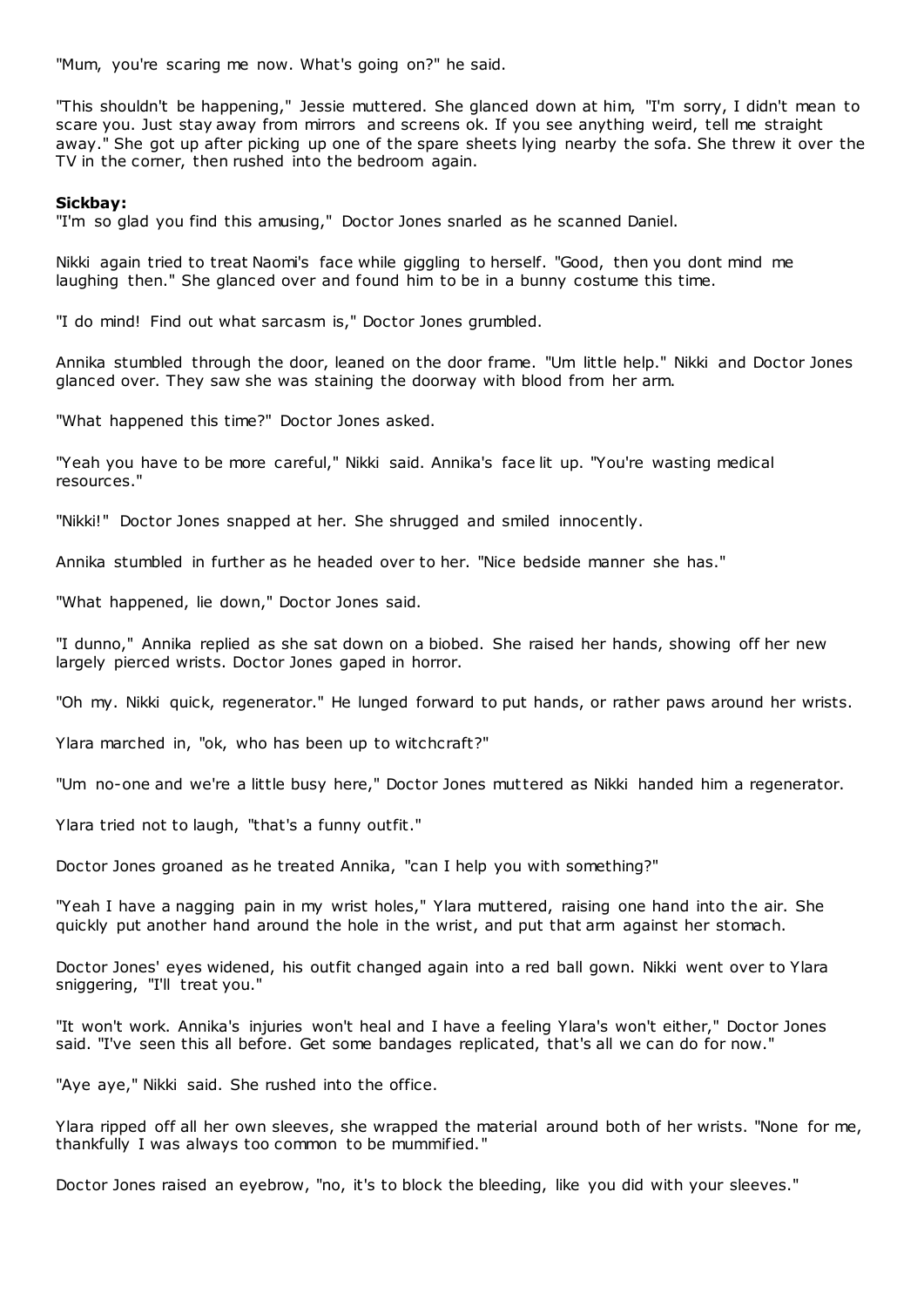"Oh right," Ylara sighed. "Good. Now why do you 'English' called it mummification? And make stories about it?"

"This isn't the time," Doctor Jones groaned as Nikki ran back holding bandages. "Just put them on Annika."

"Righty oh Doc," she said.

"What is this then, sorcery?" Ylara questioned.

"You could say that. There's no way we can treat it, but there's no way this could have happened," Doctor Jones replied. He glanced at Daniel's unconscious form. "But his conditions familiar too, and my program shouldn't be doing this."

"Don't look at me, I don't know," Ylara said.

Doctor Jones turned to her, "yes I sometimes forget."

"What do you mean doc?" Nikki questioned.

Doctor Jones' outfit changed to an army uniform. "Finally, an outfit I can be taken more seriously in. I mean I forgot it wasn't Lena, they have..."

"No not that, I got that," Nikki said.

Ylara rolled her eyes, "I thought you holo things are supposed to know and remember everything."

"I do have a lot in my memory and too much is going on," Doctor Jones mutt ered.

"She's right doc . Your program should be able to multi-task. Your matrix must be corrupted," Nikki said. Doctor Jones' outfit changed to a flowery dress and a blonde wig appeared on his head. "Obviously the uh," she sniggered, "your image file constantly changing is confusing it. I'll take a look." She wandered out of the room, trying to hide her laughter beneath her hand.

"And now she decides to be smart," Doctor Jones grumbled. "I'll inform the bridge." He walked away.

Ylara glanced around at all the patients, "so when did this happen?"

"All happened at different times, that's what I'm more confused about," Doctor Jones replied. "Daniel's coma happened to somebody else nine years ago, my program's been tampered with many times over the last eleven years, and everything else was four years ago. I have a feeling that this isn't the end of it."

## **James/Jessie's Quarters:**

Duncan walked over to the main bedroom door, "mum, are you ok?" He tried to walk through it but they wouldn't open. "Mum?"

The main door opened, James walked through them. "Duncan, you should be resting." He eyed the broken computer, "what happened?"

"My computer started acting weird. Mum freaked out and broke it, she was really scared about something," Duncan replied.

"Is she in there?" James questioned.

Duncan nodded his head, "somebody contacted us and she put a blanket over the TV." He shrugged, "dunno why."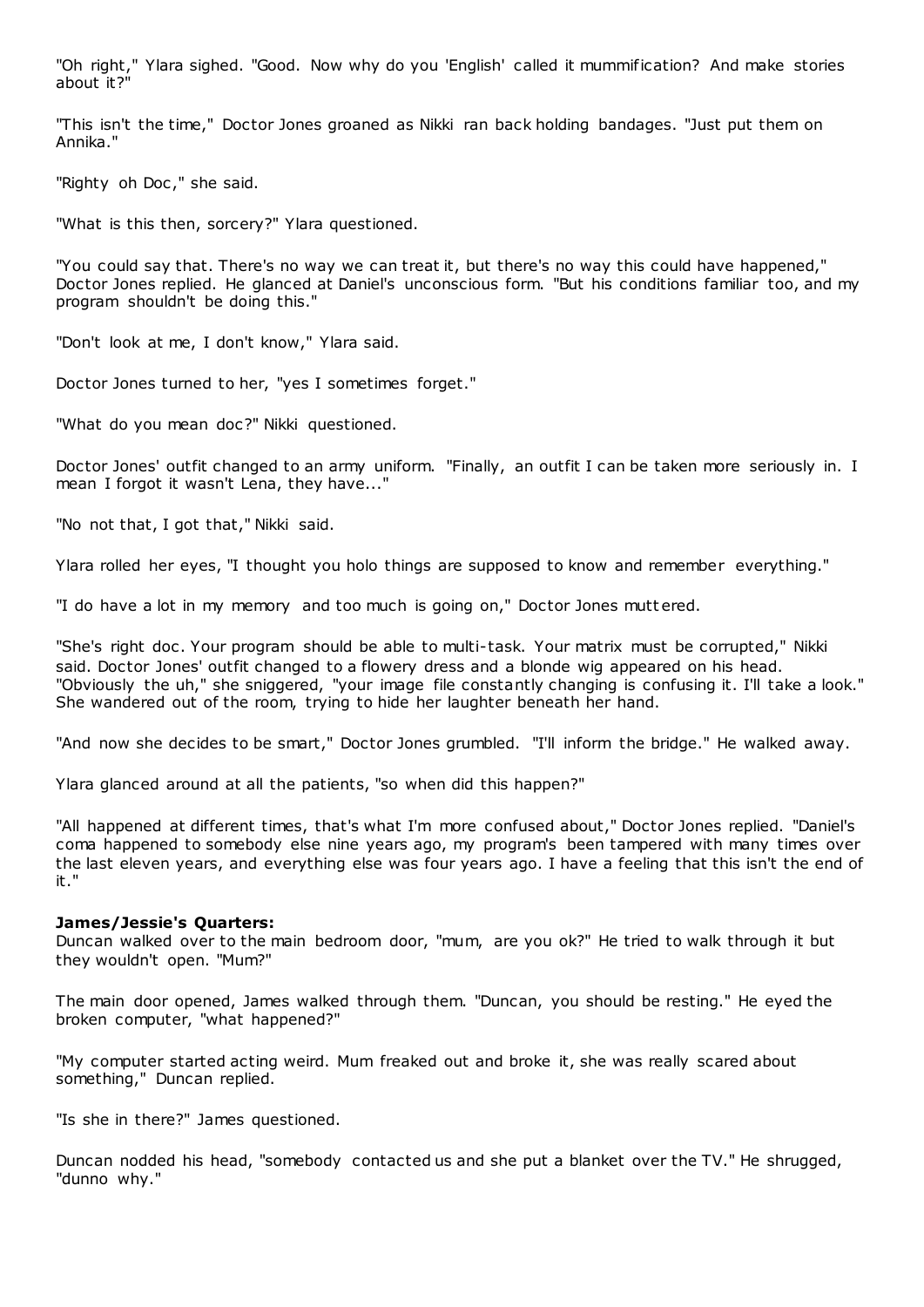James keyed in something on the door panel, the door opened. He stepped in, the door closed behind him. Jessie was sitting on the floor, reading out from a spell book in front of her. "Jess, what are you doing?"

Jessie ignored him, and continued reading. James quickly knelt down behind her, put one arm around her, his other hand around her mouth and pulled her backwards. "Jessie, what do you think you're doing?" All he got was a muffled angry groan. "You know which book that is."

Jessie pulled his hand away from her mouth, "yeah so what. I'm not a rookie, I can do it."

"Do what exactly?" James asked.

"Duncan's in danger, I can't just stand around and let it happen," Jessie muttered.

James sighed, "Jess that book has the stronger spells in it, any of those could turn you over the edge. If it's this important, can you at least tell me what's going on?"

Jessie turned her head so she could stare right into his eyes, "you just don't trust me. I thought when it came to the kids you could."

"It's not you I don't trust, it's your powers I don't," James said. "Come on, tell me what's wrong with him."

Jessie started to get tears in her eyes, "that thing, it's come back and it'll kill him."

"What will?" James asked. "You don't need magic to protect him Jess."

"For this we do," Jessie muttered. "You said she wouldn't harm anyone again."

"Who?" James said.

"That girl who killed her victims by scaring them," Jessie said. "Now she's after our son, now what's more important?"

James shook his head as he let go of her, he stood back up. "Don't do that Jess. He and I will be the first victims when that spell gets to you."

Jessie's mouth dropped open in shock, "oh my god, I would never hurt him."

"You don't know that. When a witch turns evil they don't care about anything, you know that better than me," James said.

"All right fine," Jessie muttered, biting her lower lip. "I just don't want anything to happen to him. If he was the reason I turned evil, then I wouldn't."

"Sasha was the reason that time, I know the one you fought with was from the future but," James said.

"I know I can do this, it's just a revealing spell. It'll help us see where that bloody bitch is and make her solid," Jessie said. "I wish you'd have some faith in me for once."

"What are you talking about Jess, I," James questioned.

"You don't really ever let me be a witch, that's what I am, you can't change that," Jessie replied. "Please, just let me do this."

James frowned, "but we shouldn't need a spell to make us see this ghost. I was confused at how she's even back but now, we can both see ghosts usually, why can't we see this one?"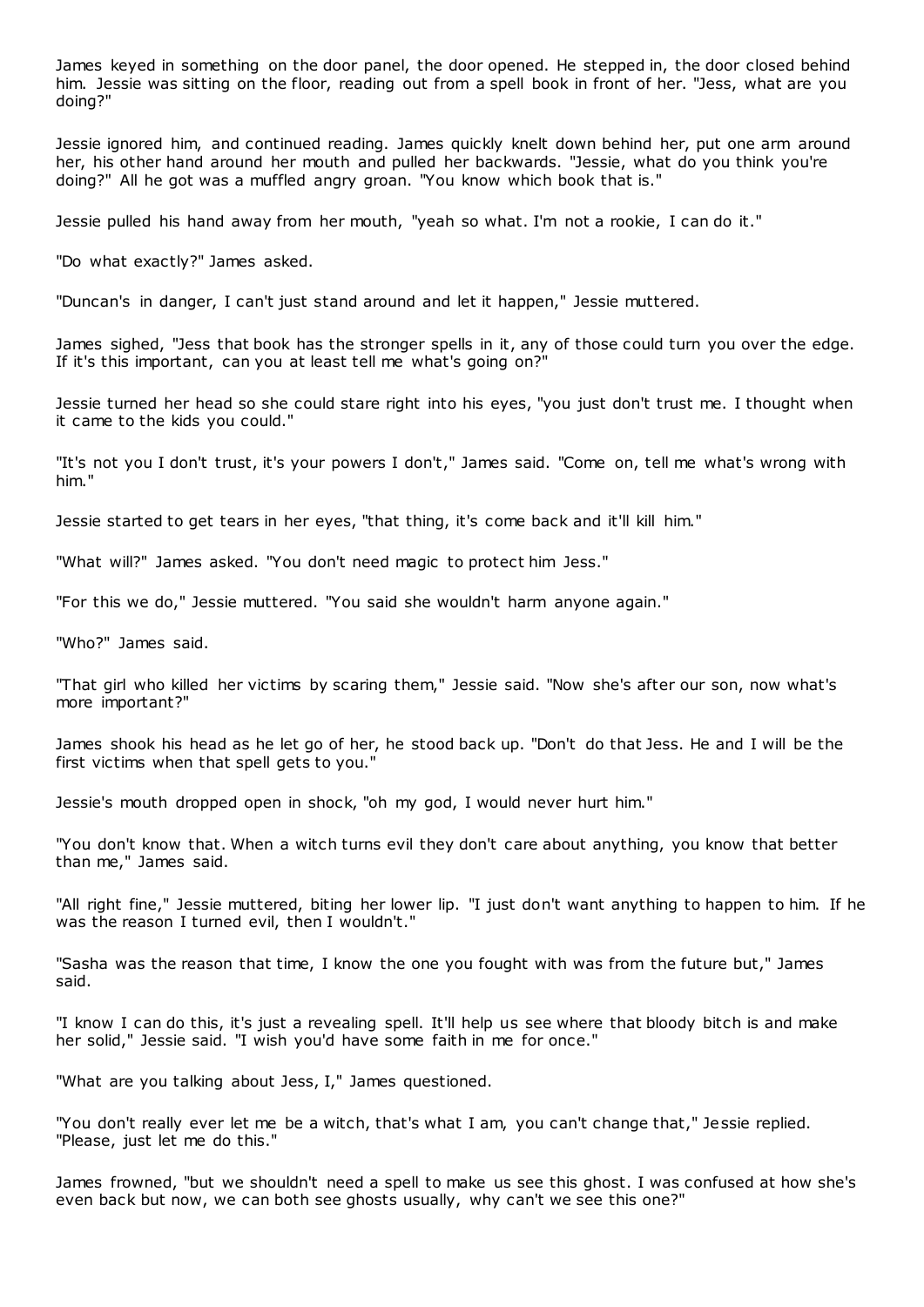"I wondered that too. That's why I thought of the spell," Jessie replied. "I've heard that lots of other weird things are going on, on the fleet. It wouldn't surprise me if they were all linked."

"What, to the corridor?" James said.

Jessie nodded, "the Crazy Horse crew reported similar things, that's why they gave it such a cheerful name."

"I don't know Jess, it seems a little too much to ask. There's got to be something else we can do," James said.

"There isn't. I won't turn evil, I'll stop when I start to reach my limit," Jessie said. She sighed and turned away, "what am I saying? You don't even trust me anymore, asking you to let me do this is asking a lot."

"I trust you," James said. She glanced back at him looking confused. "You've obviously thought this through, I thought you just. It's Duncan, I'd do the same."

Jessie smiled at him, "don't give me that, you're more impulsive than I am."

"I'll check on him, wait until I get back," James said.

Jessie raised an eyebrow, "you don't fully trust me."

"No, I just don't want to miss anything," James said. He stepped out.

# **Deck Six:**

"It's pretty weird around here. Jodie's disappeared, so has Harry, a computer exploded for no reason," Kevin said.

Zare frowned at him, "haven't you heard about Annika getting holes punched in her arms, that was screwy."

"Not really, I bet a lot of people would want to do that," Kevin said.

"No, I saw them just appear out of nowhere. You're right, something odd is going on. But it wouldn't be Voyager if nothing was happening, so this is normal," Zare said.

"Yeah it's really normal right now," Kevin said as he looked over her shoulder. Zare glanced behind her.

"Oh boy," she muttered as she faced a dozen demons.

# **A few minutes or so earlier Leda's Conference Room:**

A few members of the cast sat around the new fancy looking desk. "So we need to recount everything that has happened," Tom said. Everyone groaned and glared at him. "It'll help ok."

"How many bloody recaps of this episode do we need?" Faye asked.

B'Elanna sighed, "probably five or more, the writer must have lost track after writing in four different places. Anyway Jodie and Harry have disappeared."

"A console exploded, Daniel is in a coma, something stabbed him. It looks like that coffee bat thing that got Danny years ago," Craig said. "Do you want me to write any of this down for you?"

Tom frowned, "no, as B'Elanna said, a lot of it is written down already. Ok Annika and Ylara got holes punched through their wrists by an invisible uh thing. Also a few of our staff haven't turned up for the meeting, maybe they're missing too."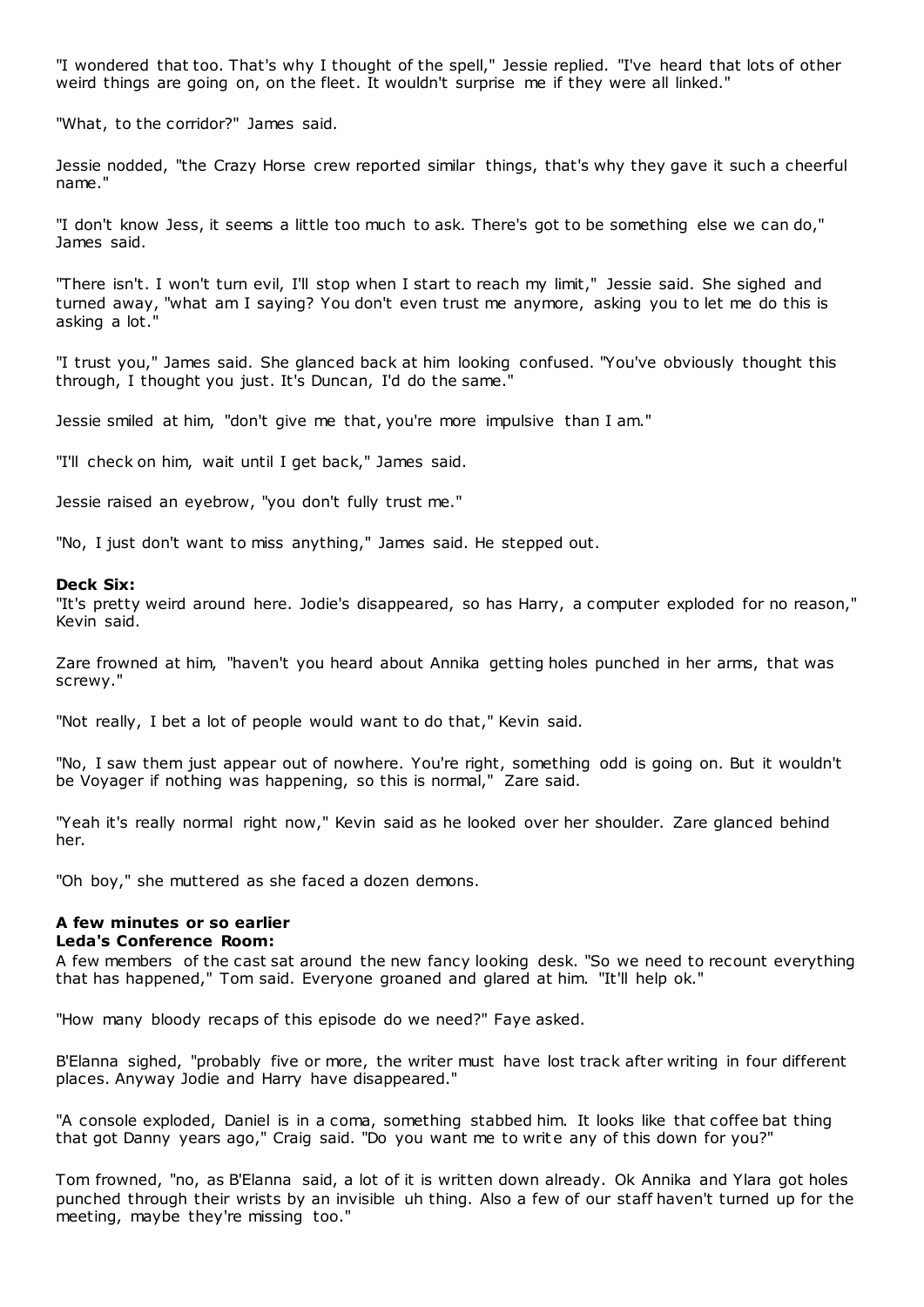"You've failed to point out another thing, all of these incidents have happened before," Doctor Jones pointed out. Of course he looked really out of place wearing his flowery dress.

Craig shrugged his shoulders, "are you sure the holes were done by something invisible? Neither Annika or Ylara are liked, at all."

"True, Craig's a suspect then," Bryan smirked.

Craig raised an eyebrow, "yeah I wish."

"Um has anyone heard Jodie or Harry?" Faye questioned. "Cos when I was invisible I could touch and people could hear me."

B'Elanna frowned, "that's right. Neither of them have been heard, so at least that's different."

"They could just be very quiet today," Yasmin said.

"This is Harry and Jodie we're talking about here," B'Elanna muttered.

Tom nodded, "true."

Yasmin perked up a little, "where did you see that coffee bat anyway?"

"Deck Eight, why?" Bryan replied. Everyone else groaned.

"Score, I'm there!" Yasmin giggled. Soon all that was left was a Yasmin shaped cloud of dust.

"Um ok Bryan, tell Kevin to do this too. Pick up speed, to hell with the safety guidelines for the Leda right now," Tom ordered.

"Aye aye," Bryan said. He rushed out.

"Craig, can you look for the others?" Tom asked.

"Whatever, who am I looking for?" Craig replied with a groan.

"Um Jessie's off so, James, Kevin unless Bryan contacts him, Zare. Also Harry and Jodie. If you find James and or Zare, tell them to keep an eye on Damien," Tom replied.

"Fine, should I accuse him of all of this like all 'good guys' do?" Craig muttered as he got up. Tom rolled his eyes in response. Nikki skipped passed him as he headed for the door.

"Hi guys, sorry I'm late," she said.

"Uh Nikki, I told you to keep an eye on patients while I was in a meeting," Doctor Jones grumbled.

"You did? You said go to the meeting for me," Nikki said.

Doctor Jones groaned, "no, I said don't go, I'll be in the meeting for a while. And keep an eye on the patients."

"Oh well that's not what I heard," Nikki sighed. "When did you..."

"When you were checking on Daniel!" Doctor Jones snapped.

Nikki smiled dreamily, "I think I know what happened there. Even asleep he's so handsome and yummy."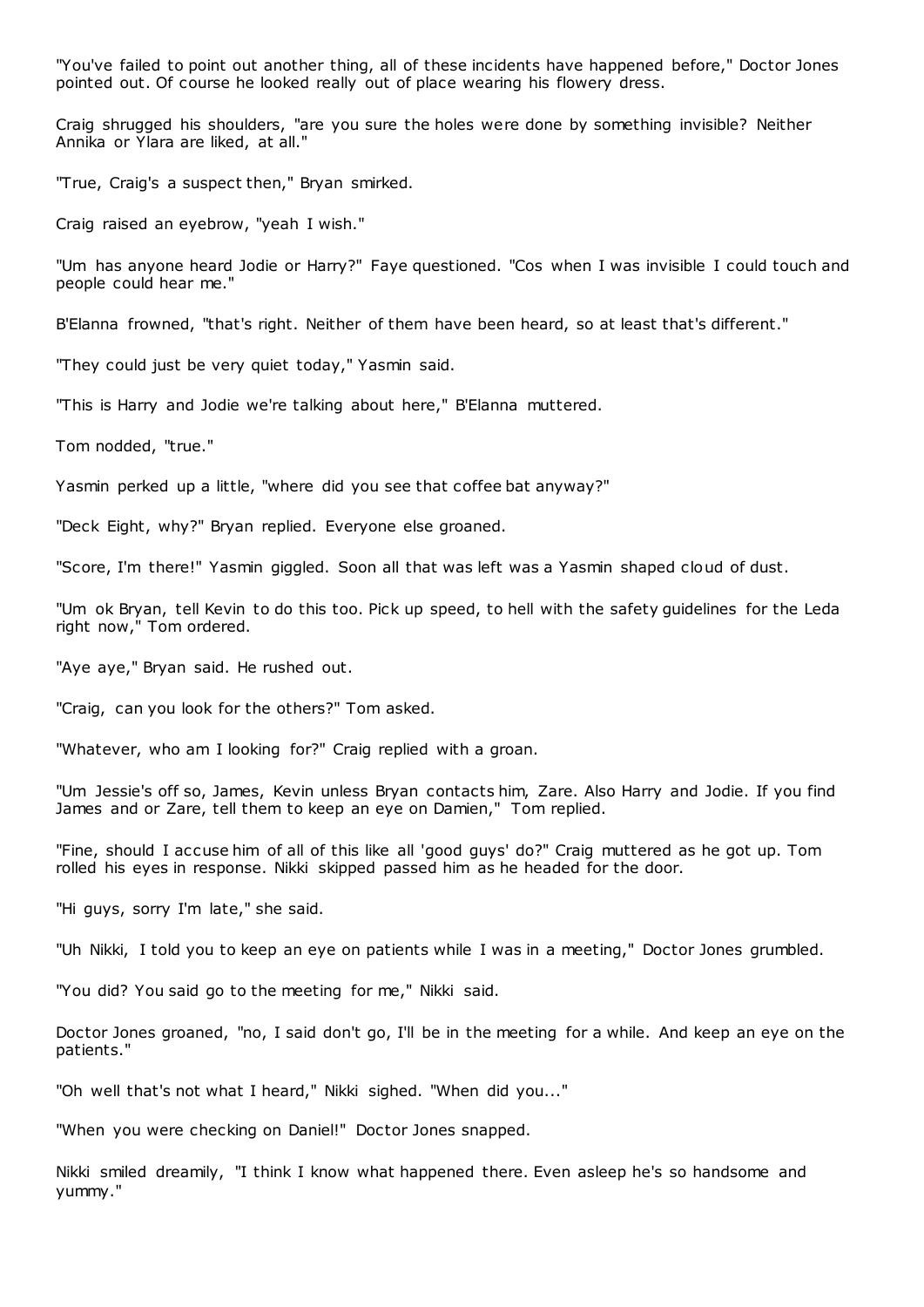Craig, who was standing at the doorway, started making gagging noises. "Well if bony white haired twits are what you like, I'll take you to a retirement home when we get back home." He stepped out.

"Hmm, that was pretty rude," Tom said.

Nikki smiled dreamily yet again, "I always thought Craig was too soft, but now, yum-me."

"You need serious help," B'Elanna muttered.

In: "Bridge to Paris. The station next to Harry's chair is stuck on a music player." In the background an electro-pop song was playing a little too loudly. "I can't get it off."

Faye looked around nervously, "I wonder how that happened."

Tom groaned into both of his hands. "Faye, you will come with me to get that song off. The lyrics might bring Danny back from the dead or whatever just so she can snigger, and it may be quite catchy but..." He looked up at the ceiling, while scratching his chin. "Ok I forgot the bad part," he shook his head. "Never mind, come on."

"Fine," Faye moaned. She followed Tom towards the door.

"Guys I'll be right back, so wait up," he said.

B'Elanna, Doctor Jones and Nikki sat in silence for a three minutes. Tom's voice c ame over it, "um we'll have to have the meeting later. We can't seem to contact other parts of the Leda and we're getting reports of other strange things happenings from Voyager."

"Fine," B'Elanna sighed. Everyone headed for the door. As soon as they stepped through it they looked confused.

"What the?" Nikki stuttered.

Instead of the bridge, they were in the middle of a forest. Another crewmember walked up to them, "what are you doing in my holodeck program?"

"Holodeck? Good question," Doctor Jones said.

## **Meanwhile:**

A creature that looked like a huge bat flew off down a corridor, squealing. Yasmin ran after it. "Get here, they took all my coffee off of me!" She stopped to catch her breath, "what are you, a bat or a chicken?"

#### **Meanwhile further down the corridor:**

Zare and Kevin were busy still fighting the demons. A portal appeared out of nowhere, more jumped out of it.

"This is ridiculous, how many of those things are going to open!" Kevin grumbled as he stabbed one of the newcomers.

"Yeah, maybe we should tell James and Ylara," Zare muttered.

"No way, we don't need them," Kevin said.

Zare pushed one demon into two that were charging toward her. "This is not the time to start growing some pride Kevin!"

The bat thing flew around the corner just as Kevin ducked away from a demon's punch. It flew right into it with its stinger.

"Ok, what now?" he asked. The bat flew towards him again, he ducked. Yasmin quickly grabbed it.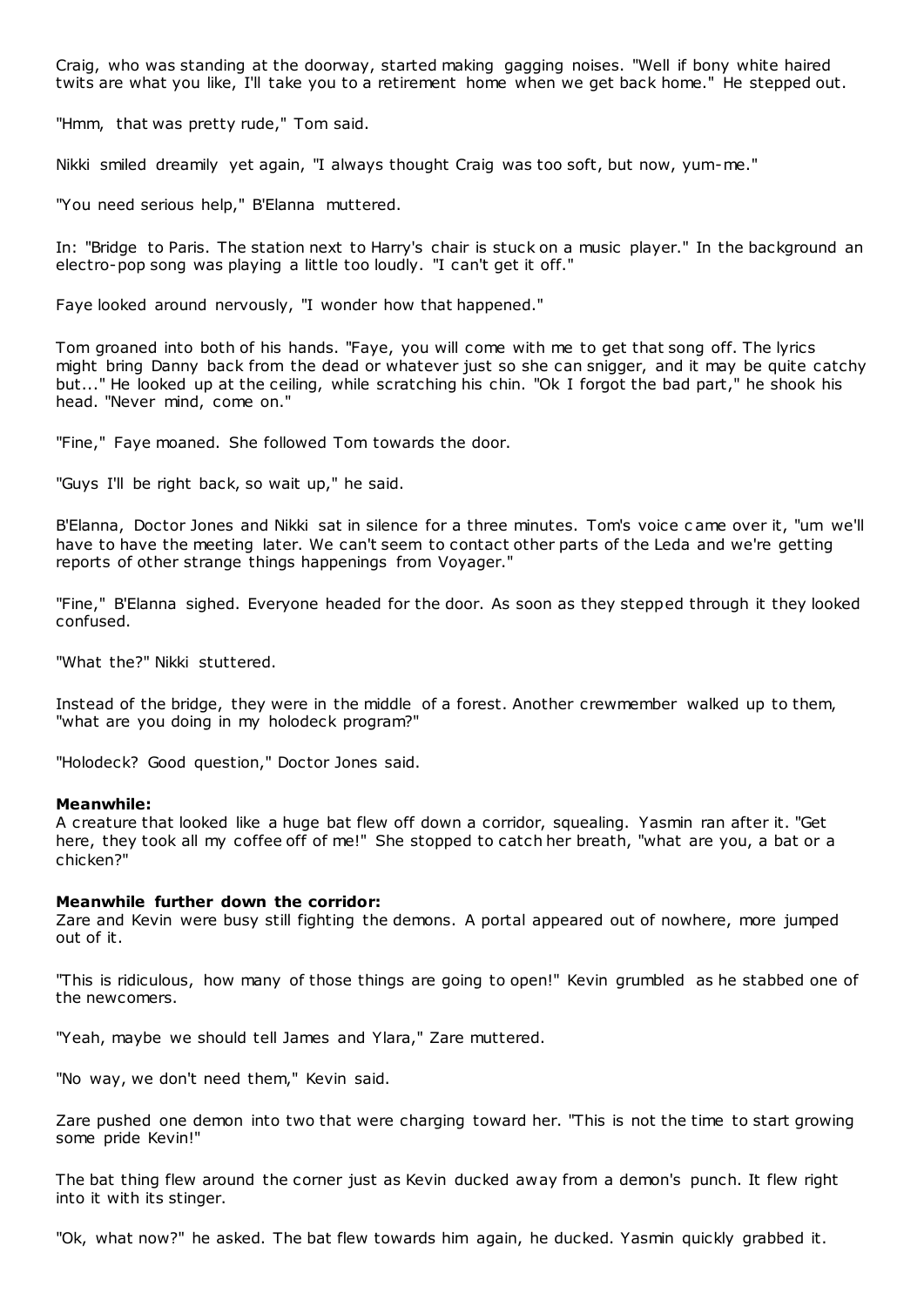"Yes, free coffee here I come," she giggled before running off.

"Ok, are we sure that's not Janeway's clone instead of a female James one?" Zare muttered.

Kevin shrugged his shoulders, "I was never sure."

# **Sickbay:**

Naomi sat up, still with the burns on her face. "What the?" She looked around as she could hear people moaning, but nobody was conscious in sight. A hand appeared on the biobed nearby making her jump a mile.

Ylara pulled herself up with a deranged look on her face, "ok, whoever's doing this will get some serious pain of their own."

"Um, doing what?" Naomi shakily asked.

"Ugh," Annika's voice moaned from beside the other bed. She dragged her body across the floor. "Now they're in my legs, this isn't funny anymore!"

Ylara rolled her eyes, "this was never funny. Holes keep appearing in our arms and legs, if anyone's been laughing I swear to..."

"Ouch," Naomi muttered.

"We have to figure this out or we'll have more holes than pores," Annika said.

Ylara looked confused, "pores?"

"Yeah, they're tiny holes in your skin. I use two facial creams on mine to keep them dirt free, four times a day," Annika said, giggling a little.

"That'll just dry out your skin. Typical Borg, you're the last people to be giving out skin care tips," Naomi groaned.

Ylara glanced briefly at the two of them, "ok stop this. I'd rather have the pain than this."

"She probably won't even know what a facial scrub is," Annika whispered.

"Yes she does, it's called sand and water," Naomi giggled.

"Do you guys know why there was no blondes around my city?" Ylara questioned with her eyebrow raised. "I killed them all." Naomi and Annika glanced at each other with wide eyes.

"Well I thought all Egyptian girls had black hair, so stop trying to scare us," Naomi said. Ylara rolled her eyes.

# **Meanwhile yet again:**

B'Elanna growled at the holodeck controls, "I can't deactivate this program and the doors won't open."

"But I have lots of patients that need me," Doctor Jones muttered.

"Then you'll just have to try to transfer yourself again," B'Elanna snapped.

Nikki sniggered quietly to herself, "that wouldn't be a good idea, not after last time."

B'Elanna glanced back at the two, she smirked. Doctor Jones stood with his hands on his hips, in a cowboy's outfit. "This isn't funny."

"Oh it is," Nikki giggled.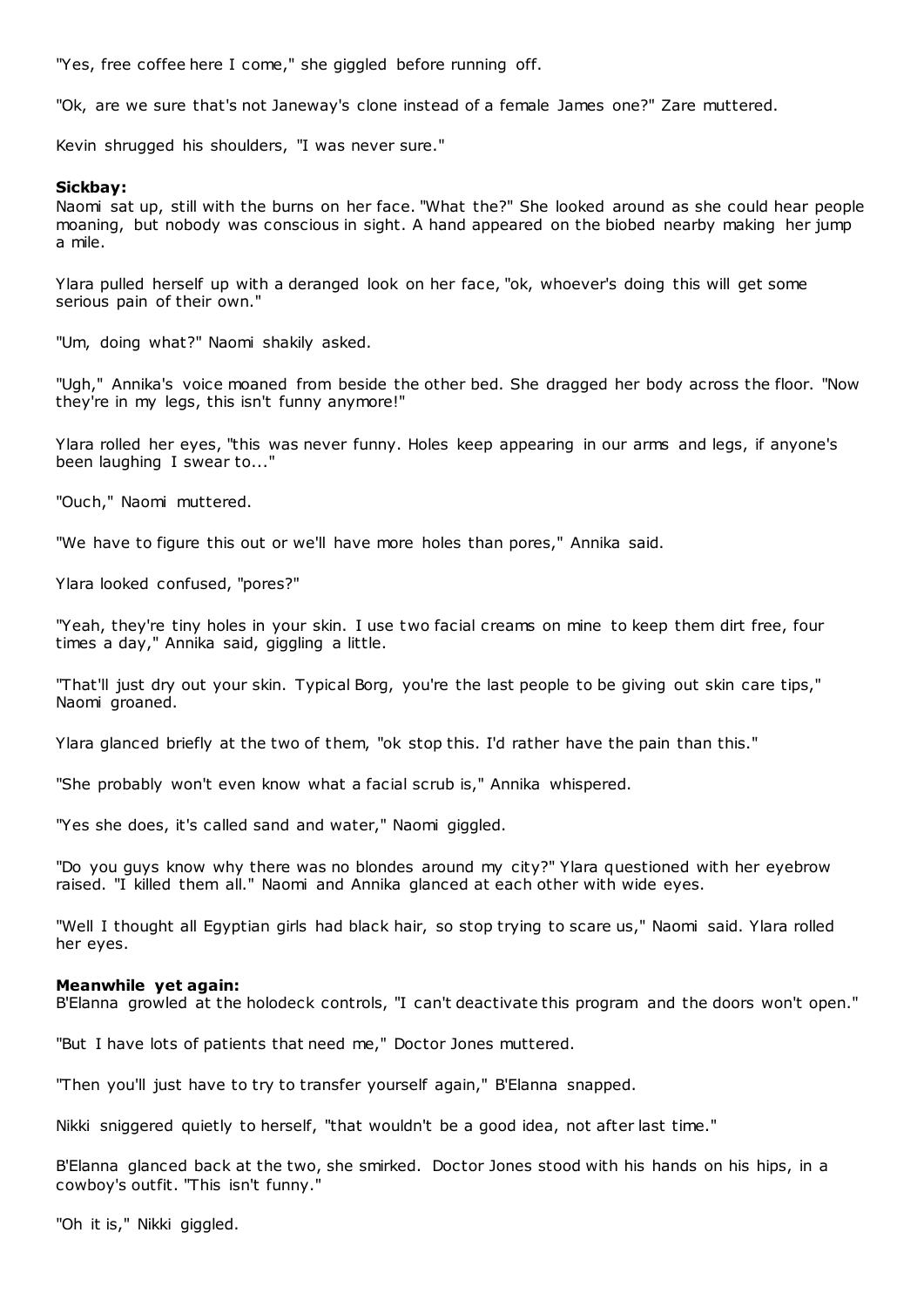The holodeck doors opened, everyone breathed a sigh of relief and dashed out. As soon as Doctor Jones took one step out of the holodeck, his appearance changed again. A few girls conveniently passed by as it happened, they screamed hysterically and ran off.

"What's their problem?" B'Elanna asked. She glanced back at Doctor Jones, she quickly turned back. "Oh that's what."

Nikki looked at him in disgust, "ok that's the worst one so far, cover yourself up mister."

"I would if I could, I have patients to tend to," Doctor Jones grumbled. He stormed off.

"Why do I get the feeling they'd be worse off when he gets there?" the crewmember sniggered.

### **Voyager's Bridge:**

Tom stepped off the turbolift. "Ok people, we've got to get this ship going a little faster. So let's get..." His eyes widened as they focused on the viewscreen. He screamed hysterically then ran back into the lift.

The unknowns habiting the bridge looked very confused. "What's wrong?" one asked.

Another one looked at the viewscreen, she turned pale. "That's what." Everyone in turn looked at the viewscreen, and did the same thing. Neelix's drunken strip tease from many years ago was playing on it.

"Somebody get that off!" one crewmember squealed.

"Don't worry, it's ending now," another crewmember stuttered. Right on cue, the screen turned all static but the horror was not yet over. The whole thing restarted from the beginning. "Oh my god, it's stuck on a continuous loop."

"Well stop it!" a girl stuttered.

"I can't, it won't let me," the crewmember said.

"Ok evacuate the bridge, now!" one ensign yelled. Everyone ran into the Conference Room.

#### **James/Jessie's Quarters:**

James sighed, "I can't believe I'm letting you do this."

Jessie knelt down on the floor, "I thought you trusted me with this?"

"I do, I just hope that in five minutes you're not throwing me through a wall," James said with a smirk on his face.

Jessie narrowed her eyes, "I wouldn't do that every time I turned." She pulled the spell book over to her. "If it doesn't work, it doesn't work. If it does, it'll help Duncan."

"Are you sure you can stop when you..." James questioned.

"It's ok, Duncan's in the next room. I'm not going to forget that," Jessie said. She sighed briefly before reading out loud from the book, her eyes closed. The book itself turned glittery, a cloud of yellow dust rose from the ground and circled her.

### **Meanwhile:**

Duncan picked up the broken computer pieces so he could put them on the coffee table. The TV screen lit up, the light shone through the blanket. Duncan stared at it, "what the?" He picked up a remote, pointed it at it. The TV wouldn't respond to it.

He headed over to it, he then pulled the sheet off of it. On the screen was the dead forest he saw on the computer screen. "Um ookay."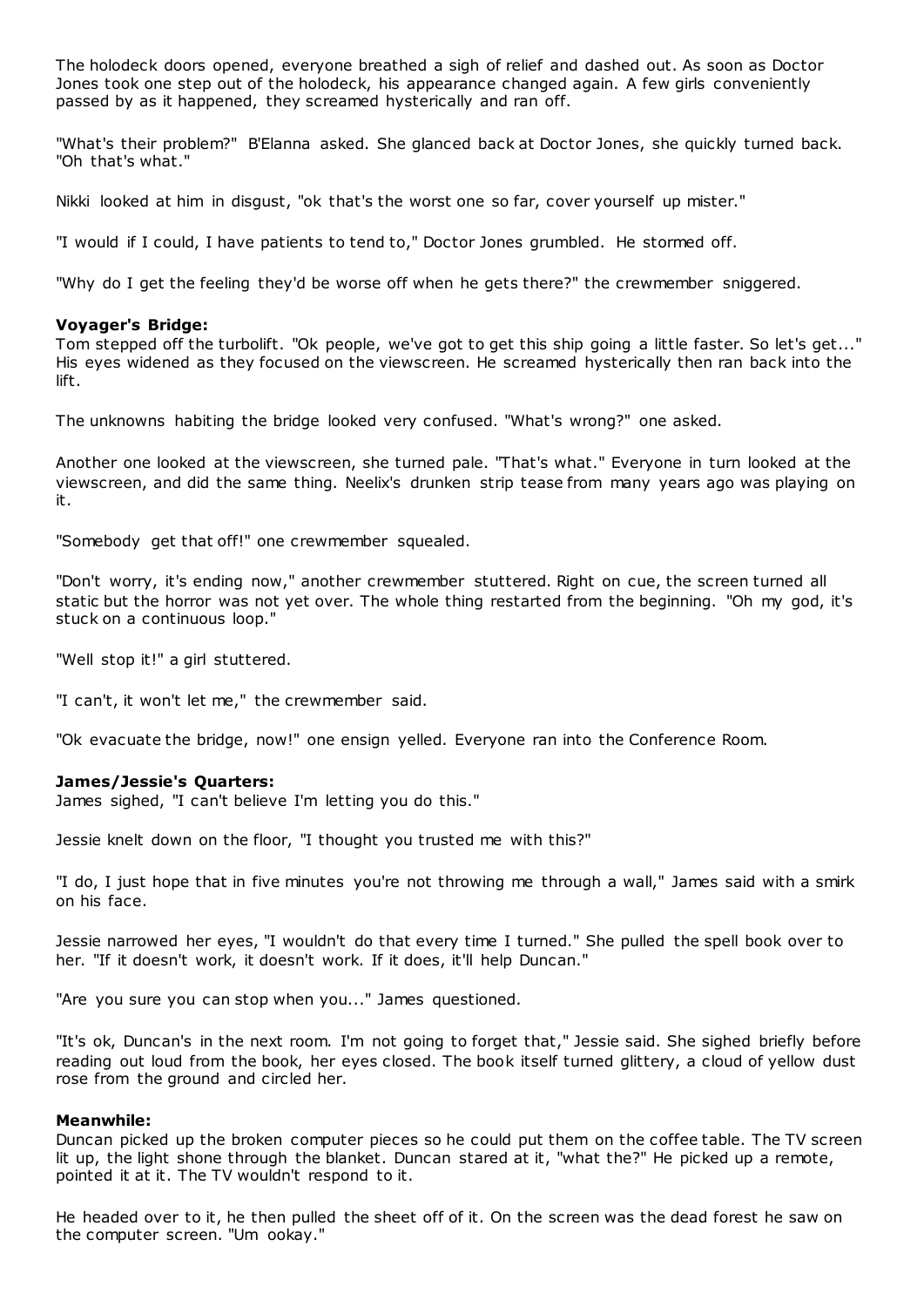# **The bedroom:**

The cloud dropped to the ground and disappeared, Jessie opened her eyes.

"Did it work?" James asked.

Jessie scrambled to her feet, "no, I had to stop it. The spell needs a lot more power." She glanced at him, "I do have what it needs but..."

"So what should we do?" James sighed.

"You, I need your help. In order to help Duncan I have to," Jessie said.

James shook his head, "no no."

"Hear me out. Duncan's more important, you'll just have to stop me," Jessie said.

"There has to be another way Jessie. Can't another witch lend you some power or something, or can someone else do it?" James said.

Jessie frowned, "lend power? Of course." She groaned, "well unless Annika's superpowered we're screwed. I can barely use a third of what it needs."

"Ok, does it have to be a witch you can draw 'power' from?" James asked.

#### **Meanwhile:**

Duncan backed away from the TV with wide eyes. A hand had pushed out of the soil on the screen, a second one did the same. Both hands grabbed a hold of the soil, something black came up slowly in between them.

# **The bedroom:**

Jessie and James were sitting opposite each other, with the book in between them. "So it's kinda like, take what you need," James said.

Jessie nodded her head, "I've done it before while evil to Le... uh."

"It's ok Jess, you're allowed to say her name," James said.

"To Lena. I just have to do it the chanty way when I'm not," Jessie said. "Are you sure you want to do this? You don't trust me enough as it is, what if I mess up?"

James reached over to take a hold of her left hand, "you won't, and yeah I'm sure. Just think of this as that exam." He smiled at her, she smiled back.

"Ok then, let's do this." She held out her right hand, he took a hold of that one too. "Ok just close your eyes and uh, how can I put it, clear your mind."

James smirked as he closed his eyes, "no problem."

Jessie sighed as she glanced at the book. She started to read it again out loud.

Meanwhile just outside Duncan was looking pretty frightened, but he couldn't stop looking at the screen. On it a figure was staggering toward him, it had long black wet hair covering its face and was wearing a tattered wet white dress. Its arms were rotting away and pale. The hair across one side of its face moved a little so he could see one of its large black eyes.

"Crap crap," he stuttered. He bumped into one of the chairs, that made him jump a mile in shock.

#### **Deck Five:**

Ylara limped out of Sickbay, muttering angrily to herself. She bumped into Damien as she turned the corner. "You again, you don't ever look where you're going do you?" he muttered.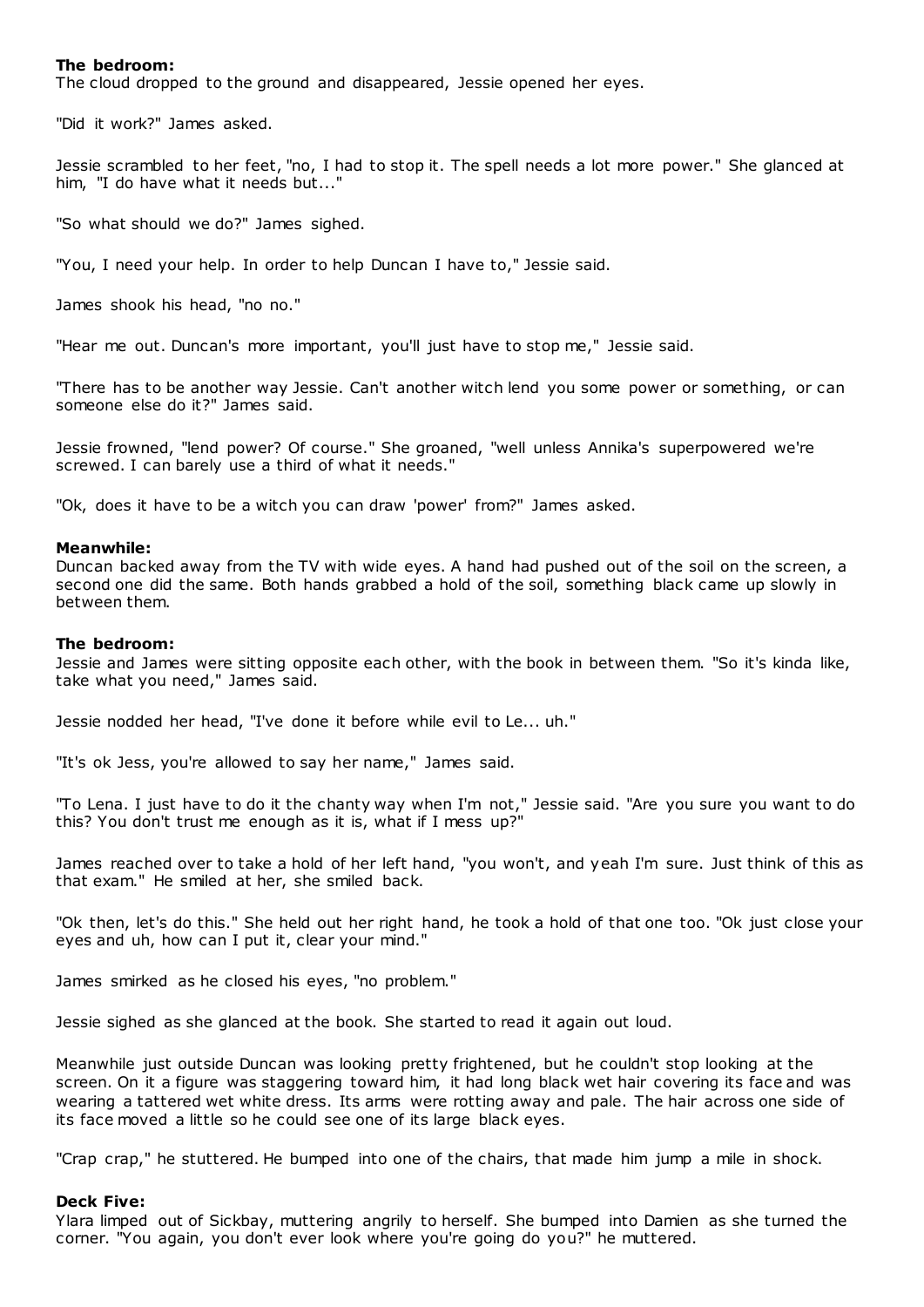She raised an eyebrow, "I don't think that's your biggest problem."

"Right, you were just trying to scare me. I haven't seen him, you were just trying to trick me," Damien grumbled.

"Well to me it looks like I was actually trying to protect you," Ylara said, smirking a little.

Damien widened his eyes, he slowly turned around. A fist flew into his face, knocking him out cold.

"Ok maybe not," Ylara said as he landed next to her feet.

"What's wrong Ylara? Haven't you got enough people hating you," the mysterious man sneered.

"Oh he won't hate me, not yet," Ylara said.

"That's not what I meant. You may as well go sleep with the devil, it's really the same thing," the man said.

Ylara put one hand on her hip, "and would you really want me to do that with your precious daughter's body?" The man's face turned colder. He threw a punch at her, she grabbed it. Like he expected it, he tried to punch her with another fist. She blocked that too.

"Don't talk about her like that!" he snarled.

"Like what?" Ylara said, staring blankly at him. She pulled one of his arms so he was closer, "I'm not your enemy, remember that." She twisted it into a painful angle, "next time you attack me, I'll do more than break your arm." She turned to walk away.

"You murdered my daughter. Of course you're my enemy, and you can't threaten me. I'm already dead," the man said, cradling his broken arm.

"Yes you're Tolg, whatever that means again," Ylara groaned, rolling her eyes. She turned back around, "I didn't kill her. There's no black or red in my eyes after all."

Damien groaned as he started to come back into consciousness. "Oh great."

"If you're not evil, prove it. Get out of her body!" the man snapped.

"I can't, I don't know how," Ylara muttered. "Besides I have a right to live too."

The man laughed, "no you don't. Your body's dust, you died thousands of years ago. How to get you out of her, it's simple."

"You kill me, you kill her. Well you know what I mean. It doesn't bring her back," Ylara said.

Damien quickly got onto his feet, "ok you keep distracting him, I'll be..." He backed away from her, she grabbed his arm to stop him. "Here then."

"I don't care. I'd rather spend more time with him than see you wearing that body any longer," the man growled.

Damien glared at him, "hey, I happen to be great company."

"You both will be none at all," the man said. He pulled out a phaser rifle that he had attached to his back. "I wouldn't move, it's on widespread kill."

"What does that mean?" Ylara whispered.

Damien glanced at her, "it means if we move, we'll die. Even a Slayer wouldn't get away in time."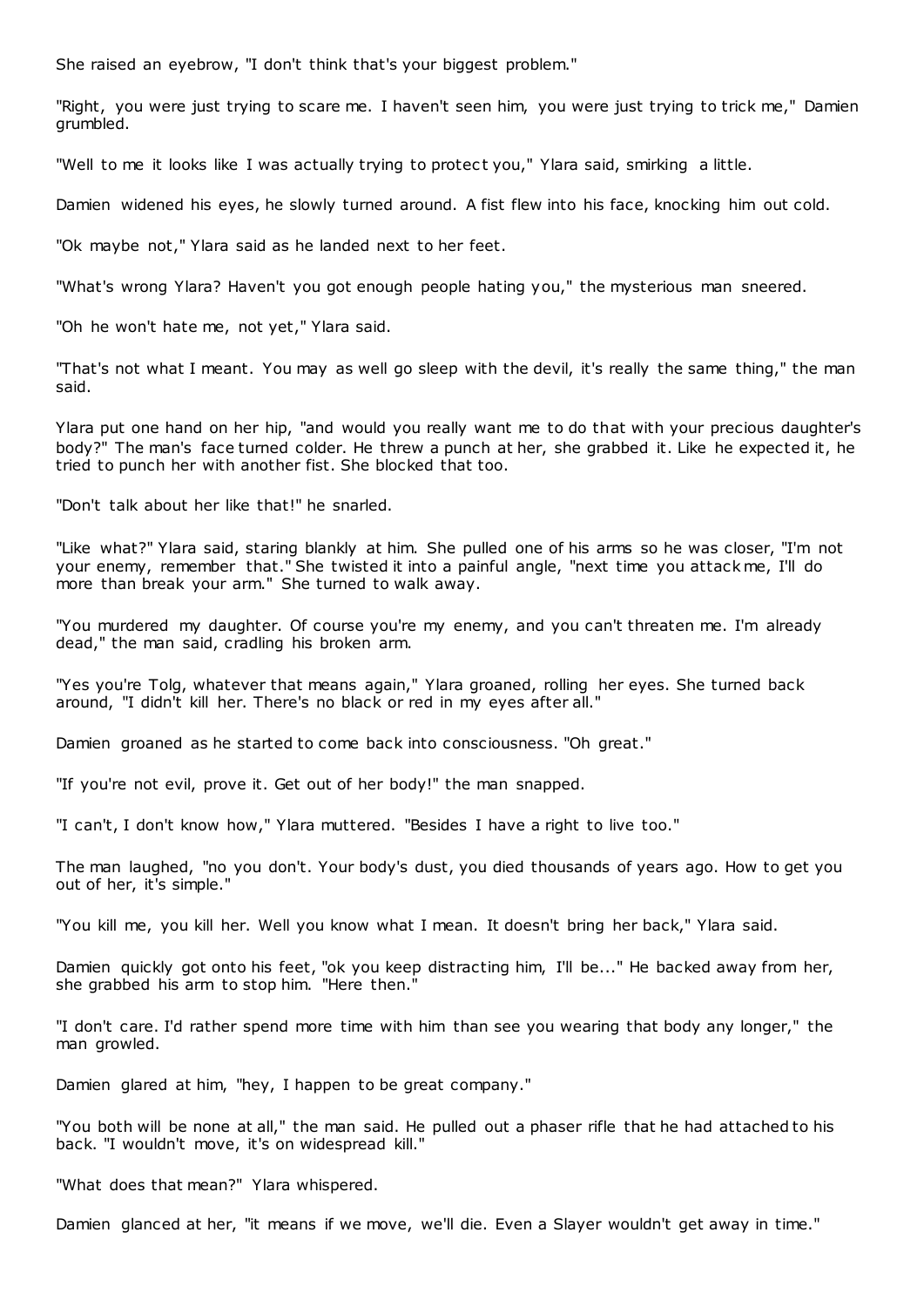"Actually you'll vaporise," the man snarled.

"You know it's a good thing I did kill Lena, she doesn't have to see you like this," Ylara said.

"Don't make him madder," Damien hissed at her.

"Why not? He's bluffing. He wouldn't vaporise his own daughter's body, no matter who was occupying it," Ylara said.

"Really, let's see shall we," the man growled. He rested his finger next to the fire button.

# **A couple of minutes earlier:**

Doctor Jones rushed as quickly as he could down the corridor, trying to ignore all the sniggering. He stepped into the turbolift, but of course he had to share it with two guys. They tried not to snigger too loudly. "Deck Five."

"Um doc? There's no swimming baths or holodeck on Deck Five," one of them said. The others burst out laughing.

"Oh very funny. It's not my fault, my program's broken," Doctor Jones grumbled. He looked down at his spotty swimming trunks and bare chest. Before his eyes a Seven of Nine like catsuit appeared instead. The two men continued to laugh as the turbolift stopped, he rushed out as quickly as he could.

"I can't keep functioning like this, there's got to be," he said as he stepped through some doors. He appeared in the Leda's Mess Hall, looking more confused than ever. Everyone stopped to look at him. "This is not Sickbay."

"Er, no it's not," a random crewmember said.

"This isn't even Voyager's Mess, how did I get back to the Leda?" Doctor Jones questioned.

"And in that outfit? Even god doesn't know," another crewmember sniggered.

# **Meanwhile again:**

B'Elanna was ready to explode in anger, her fists were clenched and her eyes were fiery. "This isn't Engineering."

"Uh no," one half of a couple lying on a sofa groaned. The girl lying there with him rolled her eyes in frustration.

"Really, you need some help honey. You can't keep coming in here, how does she get in here anyway?" she muttered.

"Don't... call... me... honey!" B'Elanna snapped. She stormed back out. "Computer!"

The computer responded with some emotion in its voice for once, "oooh touchy, manners manners. Yelling gets you nowhere."

"Ugh," B'Elanna groaned. "Why is it every time I go to Engineering, I end up in the lusty couples quarters? And why are you talking like that?"

"Because you're on Deck Eleven, and I feel like it," the computer replied.

"Engineering is on Deck Eleven!" B'Elanna yelled at it. She continued on down the corridor.

"Nope, Deck Eight. You're thinking like you're on Voyager," the computer said.

B'Elanna stopped in her tracks, "I transported to Voyager. You're saying you were lying before, and just beamed me back to the Leda?"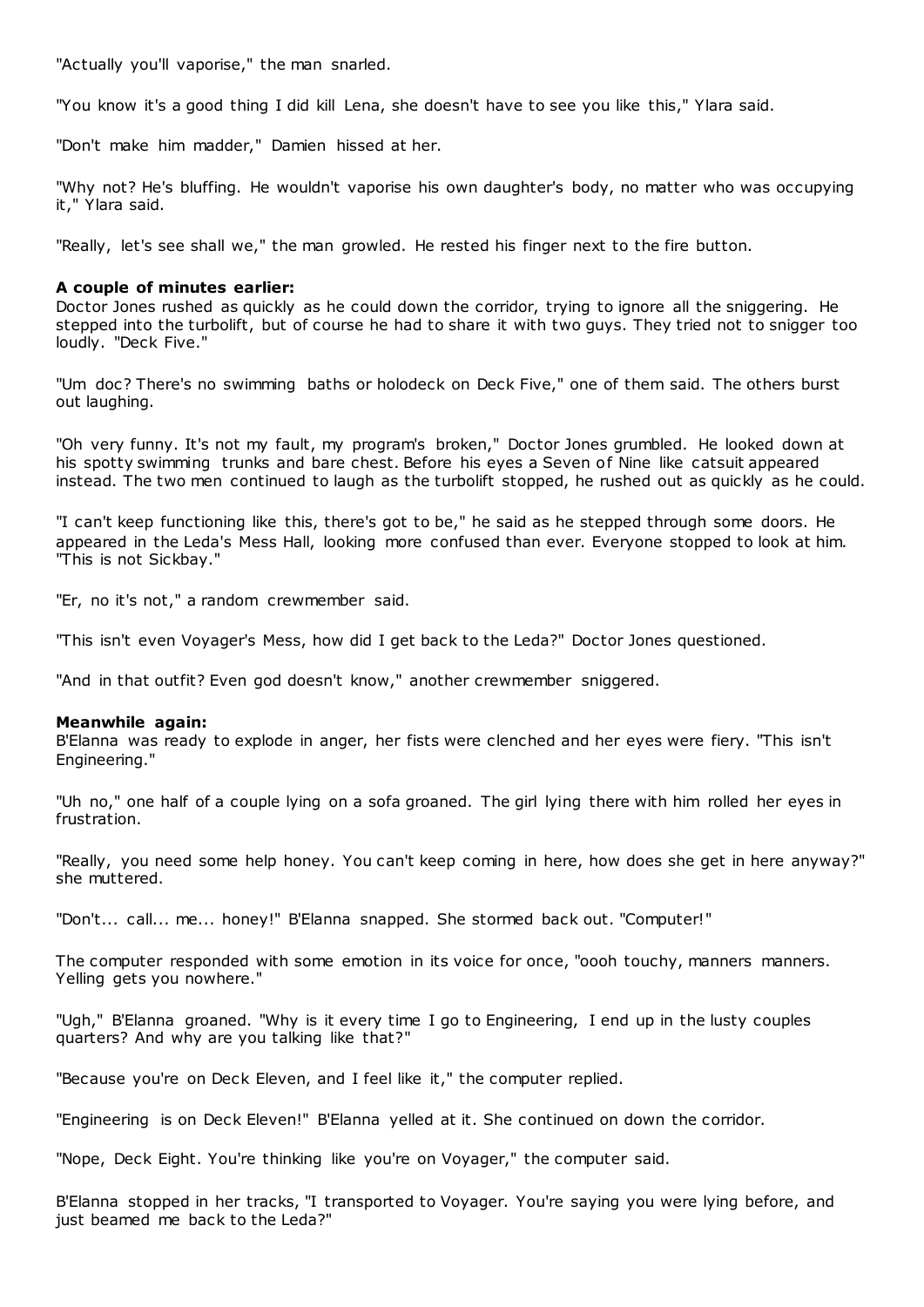"Tsk, tsk, what did I say about the manners?" the computer said.

"Whatever, I'm obviously more needed in this Engineering, again!" B'Elanna growled. She marched towards the nearest turbolifts, "what have those so called engineers done this time?"

# **Meanwhile yet again:**

Only Faye and Bryan were left behind on the usually busy bridge. "How come it took you so long to get here then?" Faye asked.

Bryan sat down at the helm, "the transporters decided to be touchy. I ended up in somebody's quarters twice."

Faye screeched, she leapt a few metres away from her station. Bryan looked back at her. "Oh god, oh god. Why is it always me?"

"What? You're freaking me out here," Bryan stuttered.

Faye's eyes widened, she pointed her finger at him. "Look behind you."

"I don't wanna," Bryan muttered. Little did he know a creature with eight thick black legs, about a metre wide each was crawling up the viewscreen. Another one emerged from the station Faye was at before, it stayed put on top of it. "Ok please tell me what's behind me is not one of those."

"I'm not very good at lying," Faye stuttered. Another creature crawled up on the door behind her. She glanced around, breathing heavily, violently trembling. "Crap, please be nightmare, please be a nightmare."

Bryan edged his chair away from his station quickly, once he was a metre away he jumped to his feet. "I'll get us out of here."

"But what about picking up speed, if we don't we'll be stuck here longer," Faye said.

"Fine, you do that, I'll go," Bryan said.

"Hey!" Faye snapped. "I'm the one with the phobia here, I don't know how to use the helm."

"Yeah well I'm a kid, you should be protecting me," Bryan said. His face turned pale, "you have a spider phobia."

"A little yeah," Faye squeaked as she spotted another one on the ceiling. "Get me out of here please, I'll pay you."

"Um ok, how am I supposed to increase speed when there's giant spiders everywhere?" Bryan questioned.

"I don't know, figure something out yourself," Faye replied.

"You can't go until you help me out here," Bryan said.

"I'll pay you, now beam, beam, beam!" Faye screeched. The spider behind her crawled to the floor and headed over to her.

"Er, I'd run over here if I were you," Bryan muttered.

Faye screamed and ran forward, but the spider on the ceiling made her stop, "I can't, they're everywhere!"

"Even here?" Bryan stuttered. He looked up to see the one directly above him. "Thanks for the warning." He ran towards her at the same time she moved, they collided in the process. Both of them hit their heads against the other.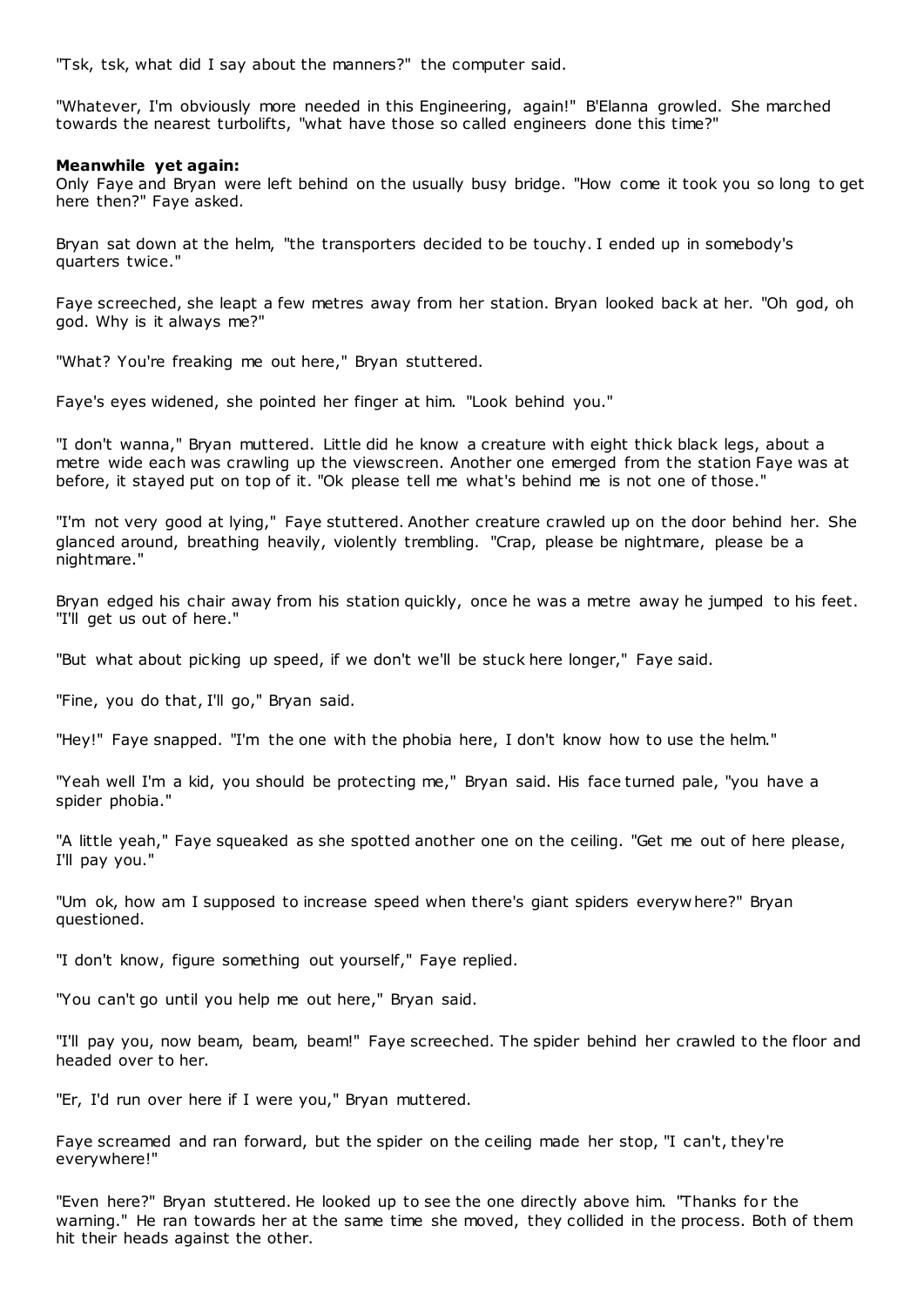"Phew, well at least I didn't get knocked out," Faye said. She smiled with an evil look in her eye, Bryan looked nervous. "I'll pay you double."

"For what?" he asked nervously.

She grabbed a hold of him, "you'll be my bodyguard." She pulled him with her as she ran for the Ready Room. The door refused to open for them. Faye dragged him to stand behind her, she started to work on the door panel.

"Uh, what makes you think I can protect you?" Bryan stuttered.

"I don't, you're just something to block me," Faye replied. "Sorry, phobia's working overtime right now."

"Comforting," Bryan muttered.

# **James/Jessie's Quarters:**

Jessie stopped reading from the book, as she did both of their hands started to glow. It started to spread to her forearms, it wore off on James' hands. His eyes started to twitch. Jessie opened hers wide. "oh. my god." His hands loosened as he fell onto his back. She meanwhile was pushed back by the spell, her eyes changed to a light blue colour.

"Oh, that was..." she said as she tried to get her breath back. She rushed over to James' side, "are you ok, how much did I?"

"It's ok Jess, Duncan needs you," James weakly said. He closed his eyes, his head rested on the ground. "Finish it."

"Right," Jessie said. She brought the book back over to her.

In the living room, Duncan had backed into the coffee table and had stumbled to the ground. The girl in the TV had placed her palms on the screen like she was inside it. "Mum, dad," he stuttered. He climbed to his feet and ran over to the other side of the room.

He shakily made his way back over to the TV, with his arms behind his back. The girl then pushed her head through the screen, along with one of her hands. The room lit up briefly, this seemed to stop her in her tracks.

#### **Sickbay:**

The whole room lit up too, Naomi's burns disappeared off her face. Annika looked on in jealousy, but then she looked at her wrists. "Hey the pain's gone."

"Ugh bloody hell," a familiar rough male voice grumbled. Everyone glanced at Daniel's biobed as he sat up. "What happened?"

"That's a good question," Annika replied.

# **Voyager's Bridge:**

Harry and Jodie appeared at the opps station, both were arguing while working at it.

"Look if you don't stop that, I will," Harry grumbled.

"I don't know how, quit bugging me," Jodie snapped.

An unknown peeped his head through the Conference Room door, "Lieutenant Kim? Thank god, can you get rid of that awful video file."

"We're working on it," Harry said.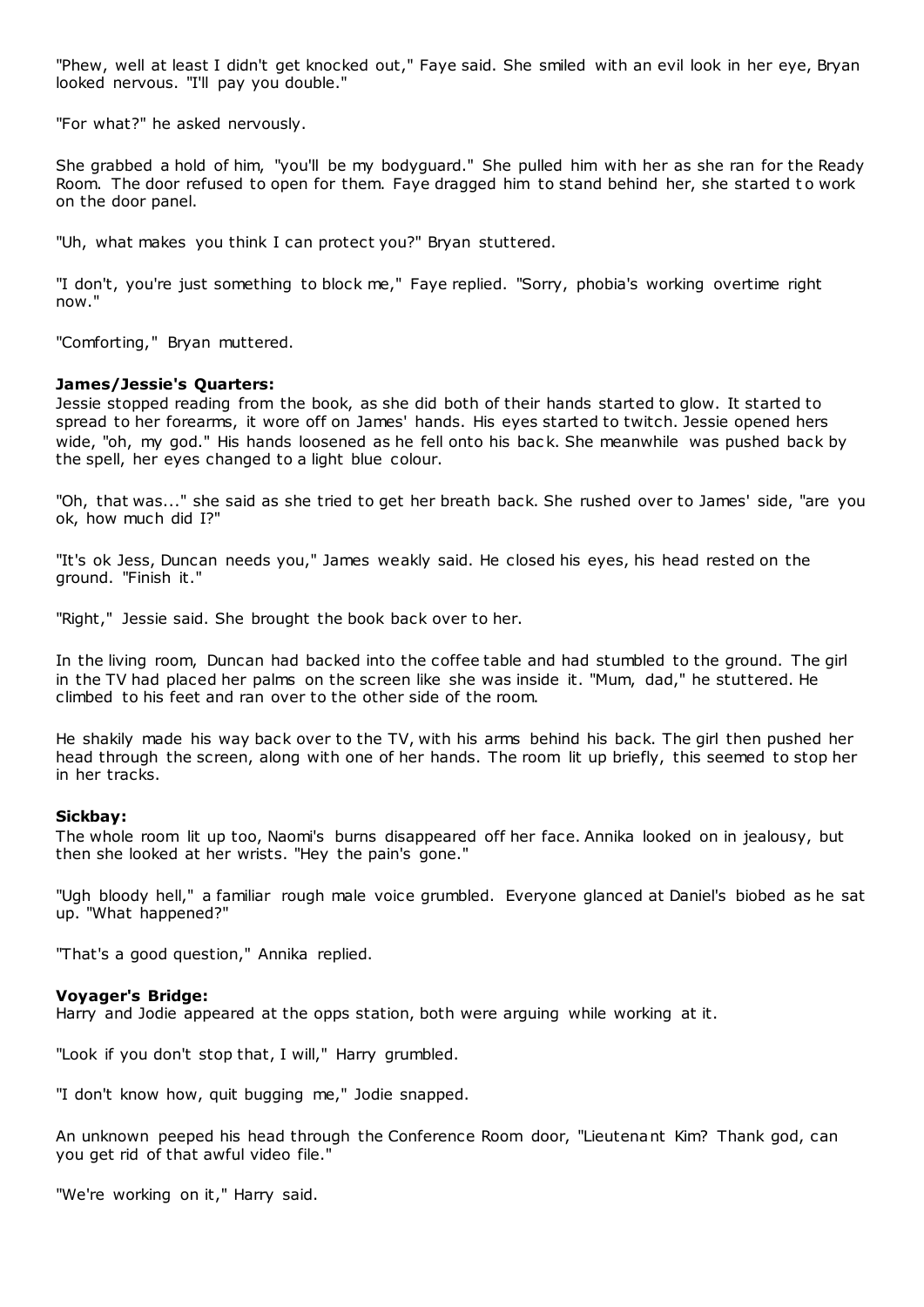Jodie stared blankly for a few seconds. She glared at Harry, who was working madly at the station. "Um dumb ass."

"Yes I'm dumb, you can't even work an opps station properly," Harry muttered.

Jodie rolled her eyes, "ok that guy saw us, doesn't that mean anything?"

Harry frowned, "no." A few seconds later it hit him, "oh I see."

"Yep, we're visible again," Jodie sighed in relief.

"Great. And the video file's stopped playing," Harry said. "I didn't do anything but, Never mind, get those unknowns back to the bridge."

"Okeydokey," Jodie said. She ran over to the Conference Room.

# **Leda:**

Doctor Jones stepped out of somebody's quarters, this time wearing a Popeye outfit, complete with the pipe and tattoo. "What is the matter with this ship, why does the rooms keep moving?" His outfit changed, he groaned at the same time. This time his uniform appeared. He perked right up, "ah, my matrix, it's fixed." He headed off down the corridor, "this is all Twisted, terrible episode."

# **Deck Five:**

"Shame you have those holes in your legs, otherwise you probably would have a chance to get away," the man in the hood said. "Can't say the same about him though."

Damien glanced at Ylara nervously, who had a very angry expression on her face. "Ok what do we do about Evil Chuckles here?"

"It's Chakotay moron," the man grumbled. "That's it, no more hesitating."

Ylara shuddered slightly, Damien glanced at her. "What now?" She glanced back at him, then at Chakotay. "Take your best shot."

"If you insist," Chakotay snarled. Just as he fired, Ylara grabbed Damien and pulled him to the ground. Chakotay quickly re-aimed at her, she kicked his leg. He lost his balance and stumbled back. Ylara jumped back onto her feet with a smile on her face.

"You know, I'm feeling much better," she said, picking up his rifle. "Now Damien, you owe me three things."

"I do?" Damien said with a raised eyebrow. He got back onto his feet.

Chakotay growled, he leapt forward towards them both. Ylara sighed, she punched him in the face. He fell to the ground. She tilted her head to the side, "do you know if this place has a prison?"

"Yeah, it's called a brig," Damien said with a smirk.

"Good. Like I said, you owe me three. Two for saving your life and warning you, one for doing your job for you," Ylara said. She glanced at him, "agreed?"

"Fine," Damien sighed.

Ylara stood over Chakotay, who was still conscious a little. She knelt down next to him, "you know, Lena's probably not happy with you right now." He glared at her as he sat up a little.

"You're nothing without her, you remember that, whore," Chakotay muttered.

Ylara's eyes turned cold, she stood back up. "And you're obviously nothing without her, good night." She raised her foot, then stamped on his face.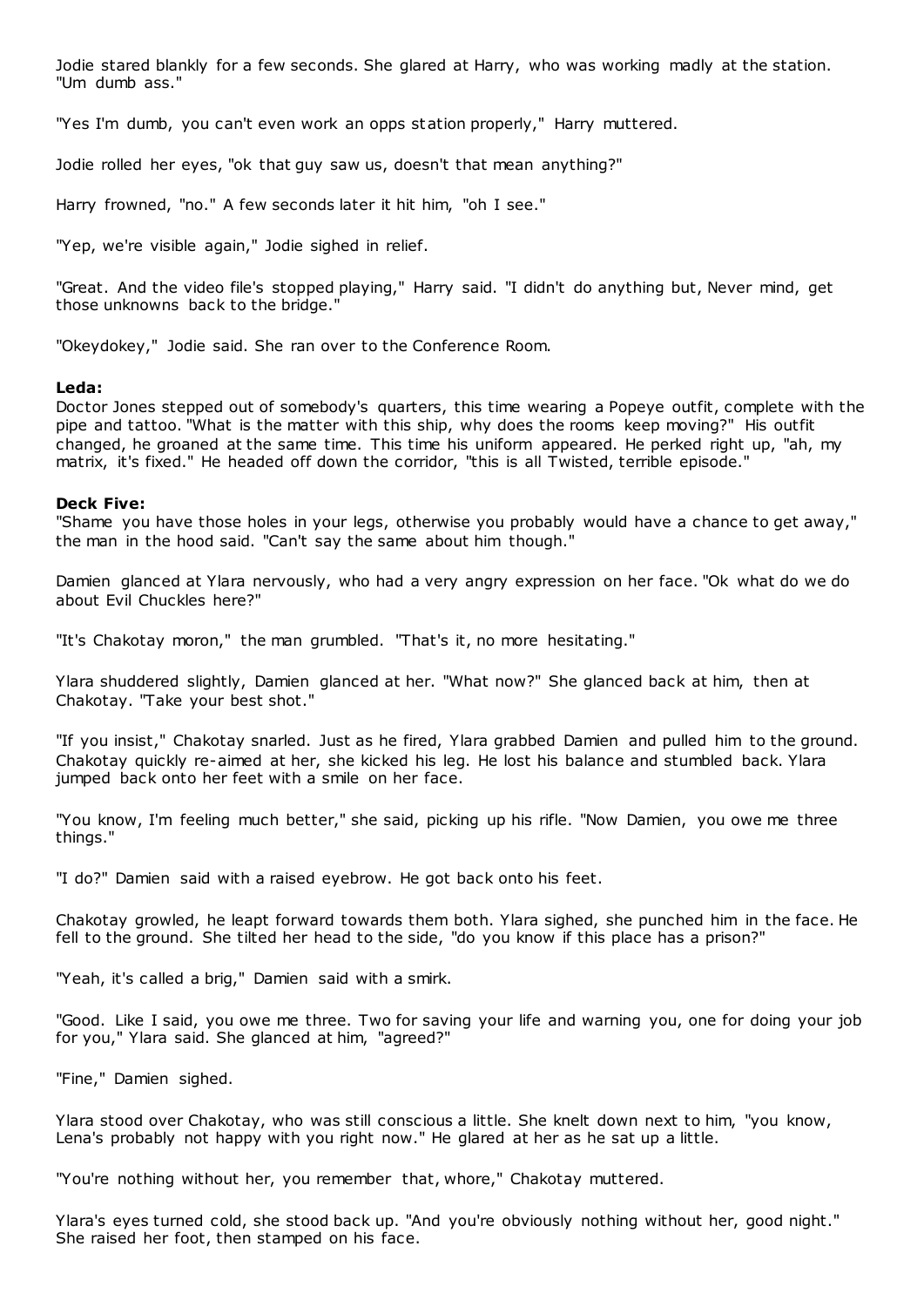Damien stared with wide eyes, "that was cool." Ylara stared at him in a way that made him cower. "I'll help you get him to the brig."

"Good, but that doesn't count as your favour," she said. Damien muttered something under his breath.

# **James/Jessie's Quarters:**

"Ok, what now?" Duncan muttered.

The girl lifted her head a little bit, all of the hair in her face fell away to the sides. She looked directly at him. Duncan quickly pulled an axe out from behind his back when he was a metre away from her.

The bedroom door opened, Jessie rushed out just as he swung it at the TV. It smashed to pieces, the full body of the girl dropped to the ground, all limp.

"Why didn't I think of that?" Jessie said.

Duncan turned around as he dropped the axe, "sorry, you wouldn't believe what happened."

"Oh I do honey," Jessie sighed.

The girl's arm reached forward and grabbed Duncan's leg, she pulled him to the ground. As she wrapped her arms around him in a tight grip, she changed shape.

"Um, that's not right," Jessie muttered.

"Uhoh," Duncan stuttered. The girl finished transforming into a huge grey, scary looking demon. It kept a hold of Duncan as he stood up.

"You, what did you do witch!" it hissed at her.

"I was going to ask you the same thing, you looked a lot better before," Jessie said. "Now let him go."

"All right," the demon said. He tossed Duncan to the side.

Jessie narrowed her eyes as it lunged for her. She swung her arm at it, the blow pushed it backwards. He crashed into the wall. She looked down at her hand, "wow, wasn't expecting that."

The demon growled, it ran back towards her. It swung its fist, she just grabbed it by the wrist and hit him right back. Duncan meanwhile had sat up, "mum, when did you start working out?"

Jessie kicked the demon, it fell back into the table. "I didn't," she walked over to it as it pulled itself up.

"You stole Slayer strength, you're stronger," it grumbled.

Jessie smiled as sweetly as she could, "actually I borrowed it."

Duncan looked over at the axe, he reached over to get it. The demon turned to grab him. Jessie clenched her fist and punched it straight through its stomach, and I mean straight through. A bright light blinded her and Duncan.

### **Deck Six:**

The same light blinded Kevin and Zare. They covered their eyes with their arms, as it died down they lowered them. The demons were gone, and the portal that was open had gone.

"Ok, that was odd," Kevin said.

Zare nodded, "just be thankful it's stopped. Damn I'm starved."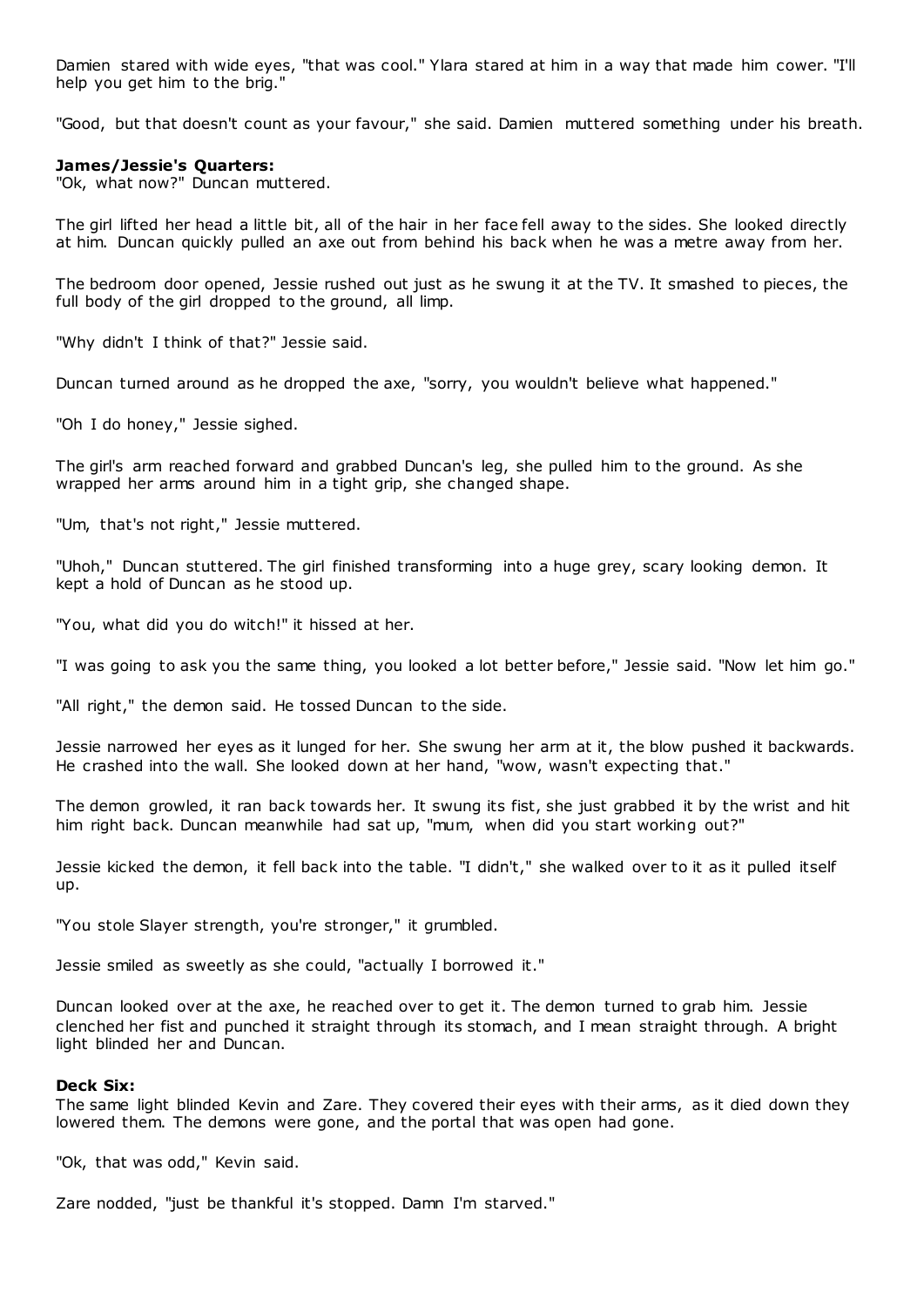"Me too," Kevin said. They walked down the corridor. "So how was I?"

Zare glanced at him, "actually not bad for once."

"Oh thanks for the compliment," Kevin said half sarcastically.

### **Meanwhile:**

Yasmin ran into her living room holding a big cup, she didn't look too happy afterwards. "Hey, who stole my bat damn it!" She stormed back into her bedroom.

### **James/Jessie's Quarters:**

The light died down. Jessie looked around, the demon had gone but a ball of green light was flying around instead. "The spell, it's working fully now." She knelt down next to Duncan, "are you ok?"

"Yeah, what happened to your eyes and how did you do that?" he replied.

"Your dad let me borrow some of his power to aid the spell, there shouldn't have been any left over to deal with that thing," Jessie replied. She scrambled to her feet, then held out her hand, "come on." Duncan took it, they headed into the bedroom. James had pulled himself onto his feet using the chest of drawers nearby.

"What was that?" Duncan asked.

"I dunno, but the way it is now, it's no threat," Jessie replied. She headed over to James. "Are you ok, I seemed to take more than I should have."

"I'm ok really, the spell must have just wiped me out," James replied.

"Um maybe," Jessie muttered.

"You should have seen mum before, it was cool. She really beat up that demon," Duncan said.

James stared at him, "demon?"

"It's ok, I got it," Jessie said.

"She punched a hole in him," Duncan blurted out.

James moved his stare to Jessie instead, "ok maybe you did take too much."

Jessie smiled nervously, "told you. Look the spell will only keep these guys like this for an hour."

"These guys are what exactly?" James questioned.

"I'm not really sure, but they look like they came from the corridor. They can change shape so..." Jessie replied. She tapped her commbadge, "Rex-Stuart to Paris."

In: "Uh yeah, what is it?"

"We need to get out of this corridor before about fifty odd minutes passes," Jessie said.

In: "Don't I know it, it's getting really creepy around here."

"Well it should be ok, but not if we don't get out of here in that time I said," Jessie said.

"I'm really confused," Duncan said.

James shrugged, "aliens made us see things to scare us, mum did spell to stop them, from there I'm drawing a blank."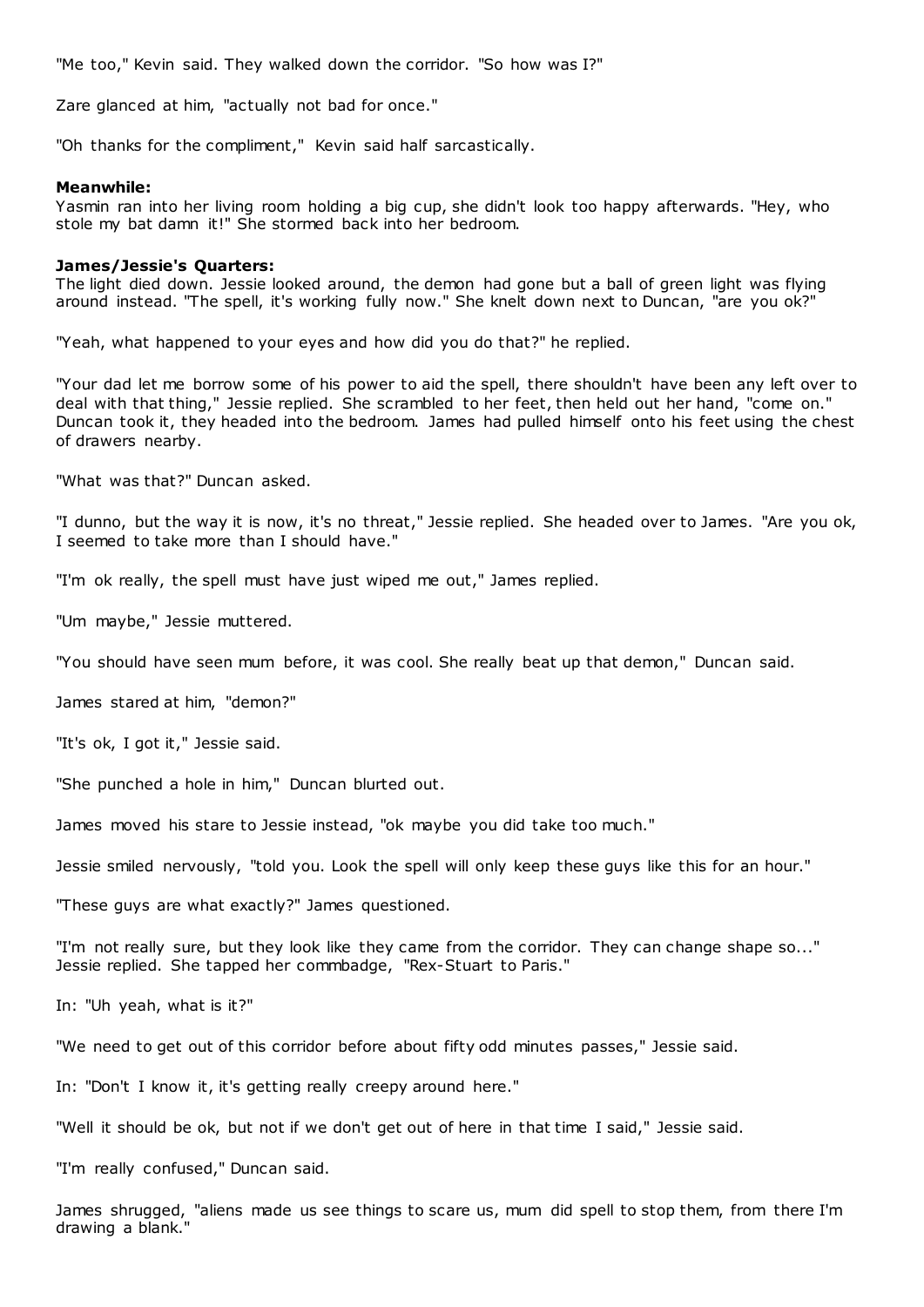"No, the part about mum being strong and stuff," Duncan said.

"Simple, she's borrowing Chosen Slayer strength, most of it so it seems," James replied. Jessie again looked a little nervous.

"So she has a Slayer in her, that's cool," Duncan said.

"You know, I bet Danny's watching us right now and smirking," Jessie muttered.

"Unless the Enterprise we're looking for is ours," James said. He let go of the chest of drawers to turn around a little, he stumbled to the ground. Jessie rushed to kneel down next to him.

"Oh I'm sorry, I didn't mean to." She took a hold of his hands, "I'll give it back."

"No, remember that spell needs you fully uh, juiced up for the hour," James said. "I'll be ok."

Jessie sighed, "ok, I have to check that both ships are moving fast enough, and the girls are ok. But I don't know if you'll be..."

"Jess, I will be. Duncan will stay with me, won't you," James said.

Duncan nodded his head, "yeah."

"There you go, I've still got a Slayer watching me," James said with a smirk.

Jessie smiled and shook her head, "you'll get it back, promise." She took a hold of his arms, "first I'll help you up."

"No you don't need to, I'm good here," James said. Jessie climbed to her feet, pulling him to his as well. He looked at her with a shocked expression on his face, she stared at him the same way. "Ok this is why they don't make witches Slayers."

"Yeah," Jessie said. "But if you think about it, witches aren't that much stronger than normal people."

"Uh huh, you always said I was really heavy. How did, oh forget it," James muttered.

"Well you can pick yourself up, surely," Jessie smiled. She kept a hold of him as he sat down on the bed. "I'll be back."

#### **Leda's Bridge:**

Bryan peeped his head out of the Ready Room door, "hey it's true." He stepped out. About a dozen of the green balls of light were whizzing around the room.

"Ok whatever, I'm still not going out," Faye's voice stuttered.

"Suit yourself," Bryan said. He rushed over to the helm, "increasing speed."

#### **Voyager's Bridge:**

Tom paced back and forth in front of the command chairs. "Well?" he said.

"Five minutes to go," Kevin said, glancing behind briefly. "With two minutes to spare."

"Good," Tom said.

"So how did we figure this one out? I seem to have missed something," Jodie questioned.

Tom shrugged, "Jessie said she handled it."

Jodie looked surprised, "Jess did it?"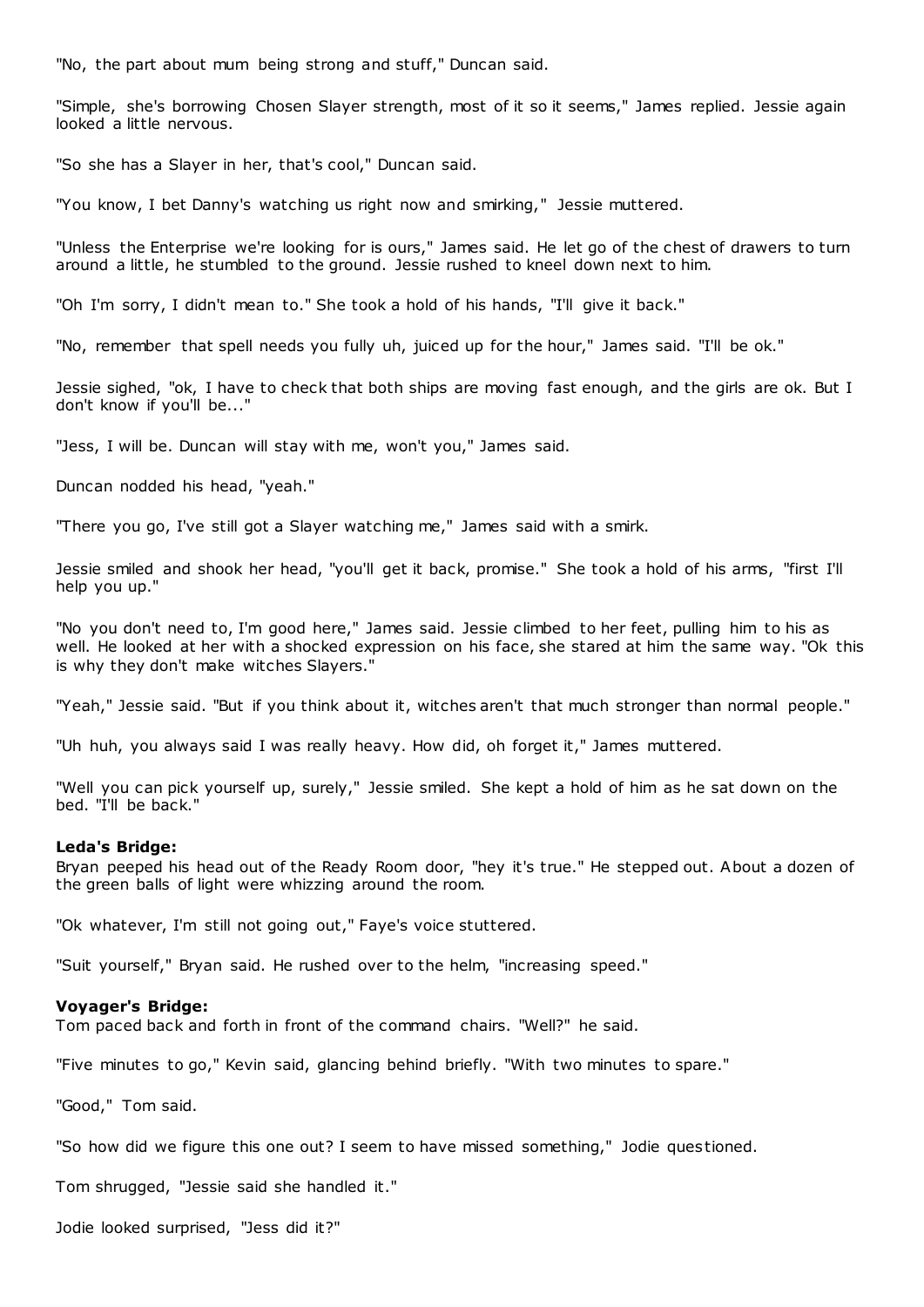Tom glanced at her, "what's so shocking about that?"

"Well she hasn't exactly been herself lately," Jodie replied.

"How do you mean?" Tom asked.

Jodie shrugged, "well she's been avoiding her kids, being cruel and stuff to James. It's not her fault though, I just wish I knew what was wrong with her."

"Hmm, I wouldn't worry about it Jodie. She and James have a habit of sorting their problems out fast," Tom said.

"Yeah I guess so," Jodie sighed.

# **James/Jessie's Quarters:**

Jessie had lay down next to James, he was resting his head on her shoulder. She had her left arm around him, her head rested on top of his. "Yeah, the teachers think it's a great idea to keep the kids calm during a crisis."

"We'll have to talk to them about a new crisis system, they're on Voyager now," James said.

Jessie smiled, she brushed bits of his hair out of his face. "Nothing wrong with the nap time and boring story telling idea."

"Not if our daughters are going to spend most of their time sleeping because of it," James said.

"I see your point," Jessie said. "Shouldn't be long now."

"Good, I don't know how much longer I can take lying around here," James said.

Jessie pouted, "oh I don't know, I kinda like it." She moved her arm and sat up a little, "but I guess you're still mad at me."

"I told you not to worry about that," James said.

"I know, but I hate it when we fight. This time more than any other," Jessie said. "Yes and I do include the time we broke up years ago. At least then I had a reason for being all bitchy to you."

"You weren't being bitchy, that was me," James said as he sat up too. "Listen, my feelings for you haven't changed, and you proved before that I can trust you still. This was all because of him.

"Right, I can't blame it all on Chakotay," Jessie said.

"Yes you can. He made you feel crappy, stuff that happened afterwards made you feel worse," James said. "Look several months of us like this is too much, I just want to forget about it."

Jessie glanced at him, "really, do you mean?"

James smiled at her, "yeah, I can't stay mad at you. You've forgiven me over worse things, I don't think I had a right to yell at you like that anyway."

"You did a little bit. So, we're making up then?" Jessie said. James moved a little closer to her, he took a hold of one of her hands. She grinned as she leaned in to kiss him on the lips, she placed her spare hand across his face.

# **Meanwhile**

#### **The Bridge:**

Damien literally fell out of the turbolift, he crashed into the banister. "Hey watch it Anderson!"

Craig stepped out after him, "watch what exactly?"